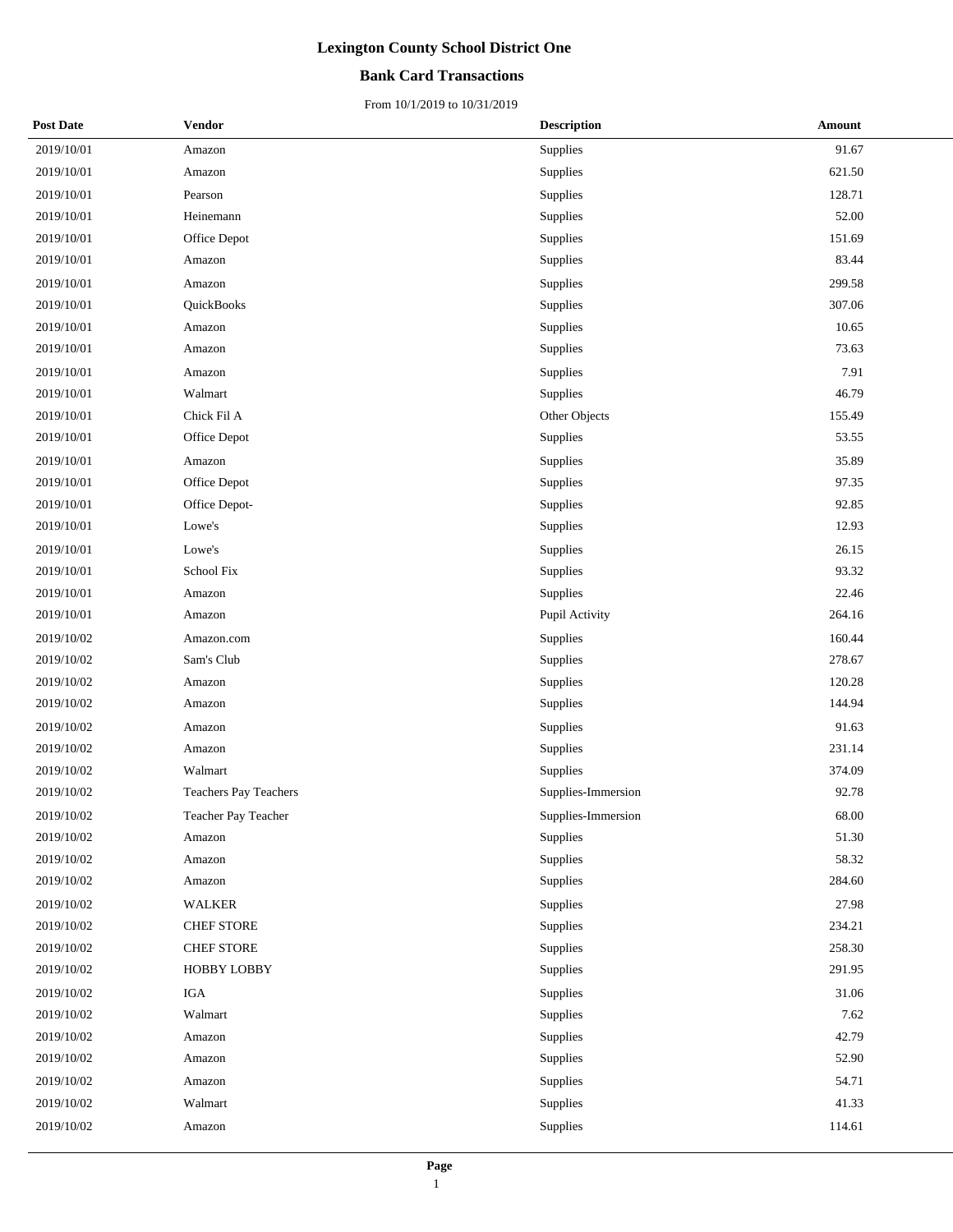## **Bank Card Transactions**

| <b>Post Date</b> | Vendor                         | <b>Description</b>         | Amount    |
|------------------|--------------------------------|----------------------------|-----------|
| 2019/10/02       | Demco                          | Supplies                   | 62.49     |
| 2019/10/02       | SC Council for Social Studies  | Travel                     | 50.00     |
| 2019/10/02       | <b>Embassy Suites</b>          | Travel                     | 348.44    |
| 2019/10/02       | Embassy Suites - Credit 09/23/ | Travel                     | $-341.92$ |
| 2019/10/02       | <b>Embassy Suites</b>          | Travel                     | 341.92    |
| 2019/10/02       | <b>SCASA</b>                   | Travel                     | 250.00    |
| 2019/10/02       | Amazon                         | Supplies                   | 17.85     |
| 2019/10/02       | Pine Press-Carbonless paper    | Supplies                   | 49.32     |
| 2019/10/02       | Amazon                         | Supplies                   | 58.84     |
| 2019/10/02       | <b>KMart</b>                   | Supplies                   | 71.63     |
| 2019/10/02       | Walmart                        | Supplies                   | 93.07     |
| 2019/10/02       | Office Depot/Office Max        | Supplies                   | 109.47    |
| 2019/10/02       | Imprint                        | Supplies                   | 159.00    |
| 2019/10/02       | Lowes-pump for gardenfountain  | Supplies                   | 36.80     |
| 2019/10/02       | <b>LOWES</b>                   | Supplies                   | 41.57     |
| 2019/10/02       | <b>WALKER BATTERIES</b>        | Supplies                   | 45.10     |
| 2019/10/02       | <b>WALKER</b>                  | Supplies                   | 30.23     |
| 2019/10/02       | <b>DOLLAR GENERAL</b>          | Supplies                   | 13.38     |
| 2019/10/02       | Lowe's                         | Supplies                   | 37.23     |
| 2019/10/02       | Lowe's                         | Supplies                   | 63.43     |
| 2019/10/02       | Amazon.com                     | Supplies                   | 17.09     |
| 2019/10/02       | Sam's Club                     | Supplies                   | 32.30     |
| 2019/10/02       | 7-Eleven                       | Supplies                   | 25.00     |
| 2019/10/02       | Lowe's                         | Supplies                   | 99.38     |
| 2019/10/02       | Amazon                         | Supplies                   | 124.89    |
| 2019/10/02       | Lowe's                         | Supplies                   | 24.36     |
| 2019/10/02       | <b>AMAZON - CABLES</b>         | Supplies                   | 64.10     |
| 2019/10/02       | AMAZON - LAPTOP INTERFACE      | <b>Technology Supplies</b> | 168.68    |
| 2019/10/02       | BEST BUY - CAMERA FOR PELION C | <b>Technology Supplies</b> | 497.49    |
| 2019/10/02       | <b>FINANCE CHARGE</b>          | Dues and Fees              | 25.13     |
| 2019/10/02       | finance charge                 | Dues and Fees              | 1.23      |
| 2019/10/02       | finance charge                 | Dues and Fees              | 0.67      |
| 2019/10/02       | Reading & Writing Project Inst | Travel                     | 650.00    |
| 2019/10/02       | Amazon                         | Supplies                   | 60.85     |
| 2019/10/02       | DJI.COM - BMS STEM REQUEST     | <b>Technology Supplies</b> | 894.00    |
| 2019/10/02       | AMAZON - BMS STEM REQUEST      | <b>Technology Supplies</b> | 539.05    |
| 2019/10/02       | Carowinds                      | Pupil Activity             | 100.00    |
| 2019/10/02       | West Music                     | Pupil Activity             | 724.50    |
| 2019/10/02       | <b>Educational Wonderland</b>  | Pupil Activity             | 58.84     |
| 2019/10/02       | Amazon.com                     | Pupil Activity             | 16.00     |
| 2019/10/02       | Walmart                        | Pupil Activity             | 131.14    |
| 2019/10/02       | Amazon.com                     | Pupil Activity             | 258.67    |
| 2019/10/02       | Amazon                         | Pupil Activity             | 112.98    |
| 2019/10/02       | Amazon                         | Pupil Activity             | 74.88     |
| 2019/10/02       | Walmart                        | Pupil Activity             | 33.92     |
|                  |                                |                            |           |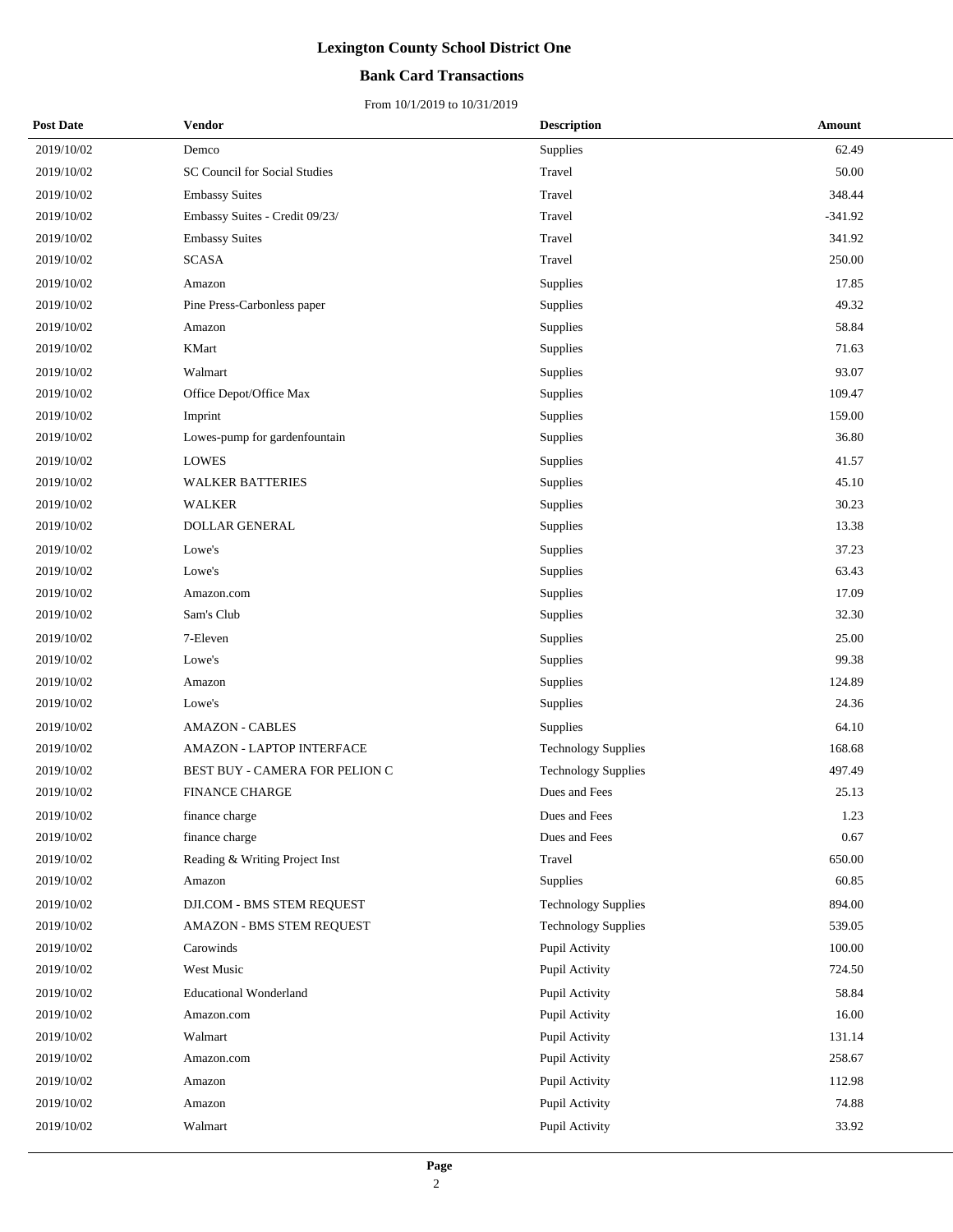## **Bank Card Transactions**

| <b>Post Date</b> | Vendor                      | <b>Description</b>         | Amount   |
|------------------|-----------------------------|----------------------------|----------|
| 2019/10/02       | Amazon                      | Pupil Activity             | 377.75   |
| 2019/10/02       | Amazon                      | Pupil Activity             | 61.73    |
| 2019/10/02       | Amazon                      | Pupil Activity             | 14.97    |
| 2019/10/02       | Scholastic Magazine         | Pupil Activity             | 885.50   |
| 2019/10/02       | Amazon - CREDIT             | Pupil Activity             | $-23.47$ |
| 2019/10/02       | Build-A-Bear                | Pupil Activity             | 28.31    |
| 2019/10/02       | Gpencil.com                 | Pupil Activity             | 449.28   |
| 2019/10/02       | Amazon.com                  | Pupil Activity             | 59.75    |
| 2019/10/02       | Amazon.com                  | Pupil Activity             | 8.23     |
| 2019/10/02       | Mobymax subscription        | Pupil Activity             | 199.00   |
| 2019/10/02       | Amazon                      | Pupil Activity             | 543.77   |
| 2019/10/02       | Heinemann                   | Pupil Activity             | 47.00    |
| 2019/10/02       | Amazon                      | Pupil Activity             | 97.10    |
| 2019/10/02       | Amazon                      | Pupil Activity             | 56.87    |
| 2019/10/02       | Amazon                      | Pupil Activity             | 157.75   |
| 2019/10/02       | Amazon                      | Pupil Activity             | 62.86    |
| 2019/10/02       | Amazon                      | Pupil Activity             | 32.06    |
| 2019/10/04       | Amazon                      | Supplies                   | 28.87    |
| 2019/10/04       | <b>Stenhouse Publishers</b> | Supplies                   | 650.80   |
| 2019/10/04       | Amazon                      | Supplies                   | 36.00    |
| 2019/10/04       | Raptor                      | Supplies                   | 200.00   |
| 2019/10/04       | Pitt Stop                   | Supplies                   | 55.00    |
| 2019/10/04       | Pitt Stop                   | Supplies                   | 51.00    |
| 2019/10/08       | Walmart                     | Supplies                   | 70.41    |
| 2019/10/08       | Ed Smith Lumber             | Supplies                   | 16.91    |
| 2019/10/08       | Amazon.com                  | Supplies                   | 23.53    |
| 2019/10/08       | Hilton                      | Travel-MMGW/HSTW Staff Dev | 323.41   |
| 2019/10/08       | True Value Hardware         | Supplies                   | 16.66    |
| 2019/10/08       | Pitt Stop/Exxon             | Supplies                   | 74.75    |
| 2019/10/08       | <b>SLED</b>                 | Other Prof & Tech Service  | 144.00   |
| 2019/10/08       | Interstate                  | Supplies                   | 16.96    |
| 2019/10/08       | Interstate                  | Supplies                   | 400.74   |
| 2019/10/08       | Spinx                       | Supplies                   | 10.51    |
| 2019/10/08       | Enlows                      | Supplies                   | 95.77    |
| 2019/10/08       | Office Depot                | Supplies                   | 807.76   |
| 2019/10/08       | Office Depot                | Supplies                   | 53.48    |
| 2019/10/08       | Best Buy                    | Supplies                   | 748.99   |
| 2019/10/08       | Walmart                     | Supplies                   | 90.95    |
| 2019/10/08       | Adobe Stock                 | Software Renewal/Agreemen  | 79.99    |
| 2019/10/08       | <b>Education Weekly</b>     | Periodicals                | 40.00    |
| 2019/10/08       | The State Newspaper         | Periodicals                | 8.95     |
| 2019/10/08       | Pine Press Printing         | Supplies                   | 165.44   |
| 2019/10/08       | Lowes Home Center           | Pupil Activity             | 32.77    |
| 2019/10/08       | Amazon                      | Pupil Activity             | 55.72    |
| 2019/10/08       | Target                      | Pupil Activity             | 108.96   |
|                  |                             |                            |          |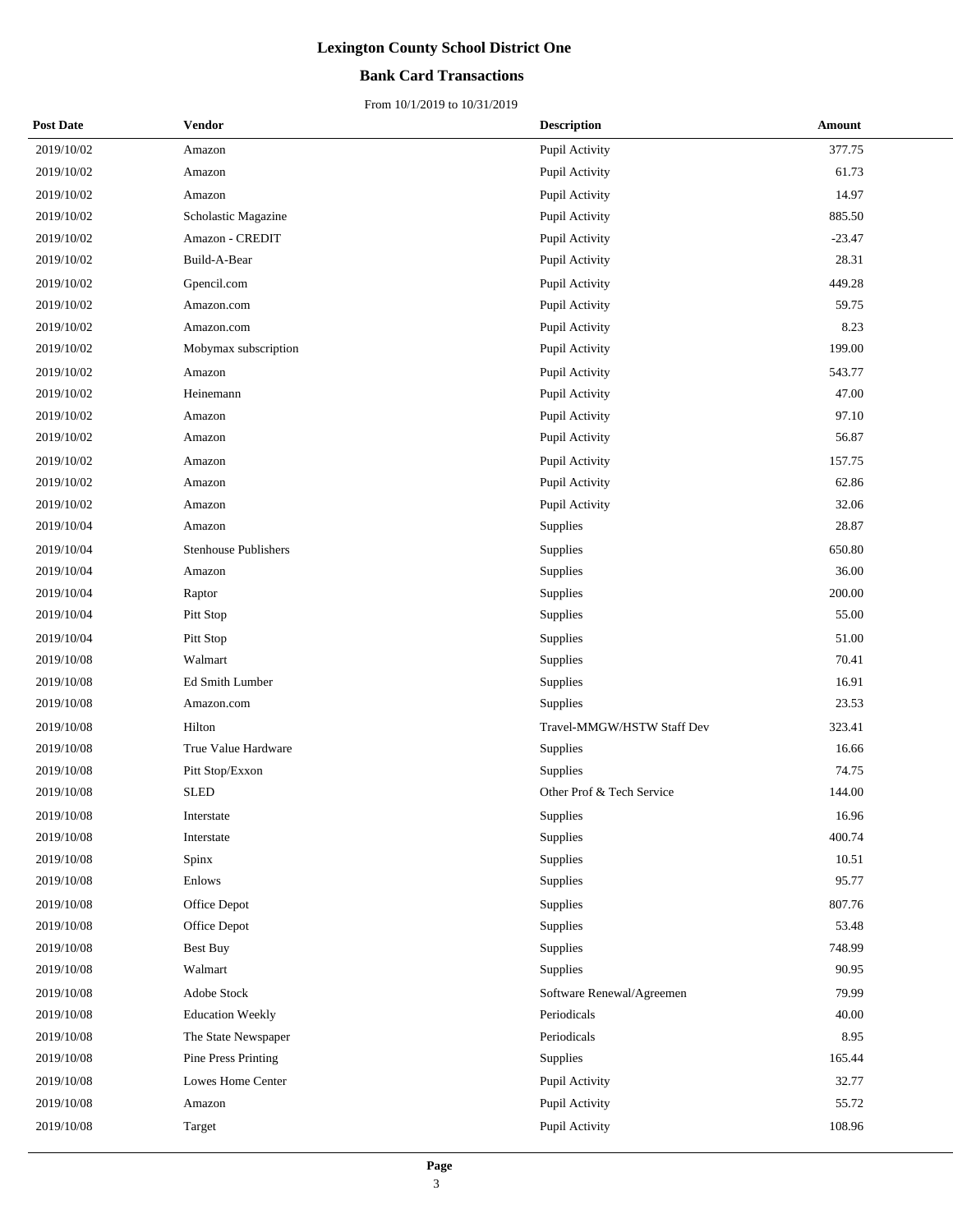## **Bank Card Transactions**

| <b>Post Date</b> | Vendor                         | <b>Description</b>  | Amount    |
|------------------|--------------------------------|---------------------|-----------|
| 2019/10/08       | Amazon                         | Pupil Activity      | 64.17     |
| 2019/10/08       | Rainbow Resource Center        | Pupil Activity      | 72.23     |
| 2019/10/08       | Amazon                         | Pupil Activity      | 76.19     |
| 2019/10/08       | Amazon                         | Pupil Activity      | 76.18     |
| 2019/10/08       | Dollar Tree                    | Pupil Activity      | 25.68     |
| 2019/10/08       | Amazon                         | Pupil Activity      | 55.63     |
| 2019/10/08       | Target                         | Pupil Activity      | 19.23     |
| 2019/10/08       | Hand2Mind                      | Pupil Activity      | 74.46     |
| 2019/10/08       | Amazon                         | Pupil Activity      | 47.34     |
| 2019/10/08       | Amazon                         | Pupil Activity      | 80.79     |
| 2019/10/08       | Amazon                         | Pupil Activity      | 42.36     |
| 2019/10/15       | Wayfair                        | Supplies            | 217.20    |
| 2019/10/15       | Lowe's                         | Supplies            | 178.12    |
| 2019/10/15       | <b>NAEHCY</b>                  | Travel              | 625.00    |
| 2019/10/15       | <b>ASCA</b>                    | Travel              | 250.00    |
| 2019/10/15       | PROCESSING FEE FOR WPY GLOBAL  | Travel              | 5.22      |
| 2019/10/15       | GEORGIA SCHOOL COUNSELOR       | Travel              | $-245.00$ |
| 2019/10/15       | GEORGIA SCHOOL COUNSELOR ASSOC | Travel              | 245.00    |
| 2019/10/15       | LIVE2LEAD/JOHN MAXWELL         | Travel              | 149.00    |
| 2019/10/15       | COUPON FOR WPY GLOBAL          | Travel              | $-20.00$  |
| 2019/10/16       | PAPA GIO                       | Other Objects       | 75.34     |
| 2019/10/16       | <b>SCASBO</b>                  | Travel              | 215.00    |
| 2019/10/16       | Dollar General                 | Supplies            | 10.00     |
| 2019/10/16       | Government Finance Officers As | Dues and Fees       | 150.00    |
| 2019/10/16       | Government Finance Officers As | Travel              | 85.00     |
| 2019/10/16       | <b>SCASA</b>                   | Travel              | 60.00     |
| 2019/10/16       | <b>SCASA</b>                   | Travel              | 60.00     |
| 2019/10/16       | <b>SCASA</b>                   | Travel              | 60.00     |
| 2019/10/16       | <b>SCASA</b>                   | Travel              | 60.00     |
| 2019/10/16       | <b>SCASA</b>                   | Travel              | 60.00     |
| 2019/10/16       | Amazon                         | Supplies            | 90.00     |
| 2019/10/16       | Amazon                         | Supplies            | 24.91     |
| 2019/10/16       | Amazon                         | Supplies            | 40.65     |
| 2019/10/16       | Amazon                         | Supplies            | 33.86     |
| 2019/10/16       | <b>SCASBO</b>                  | Dues and Fees       | 50.00     |
| 2019/10/16       | <b>ASBO</b>                    | Dues and Fees       | 230.00    |
| 2019/10/16       | RBT Sunoco Easy Savings Credit | Supplies            | $-0.44$   |
| 2019/10/16       | Sunoco                         | Supplies            | 43.97     |
| 2019/10/16       | Lowe's                         | Supplies            | 102.10    |
| 2019/10/16       | Amazon                         | Supplies-Maintenace | 149.78    |
| 2019/10/16       | <b>UPS</b>                     | Supplies            | 10.44     |
| 2019/10/16       | Office Depot                   | Supplies            | 363.78    |
| 2019/10/16       | Enlows                         | Supplies            | 102.40    |
| 2019/10/16       | <b>UPS</b>                     | Supplies            | 10.46     |
| 2019/10/16       | Office Depot                   | Supplies            | 20.86     |
|                  |                                |                     |           |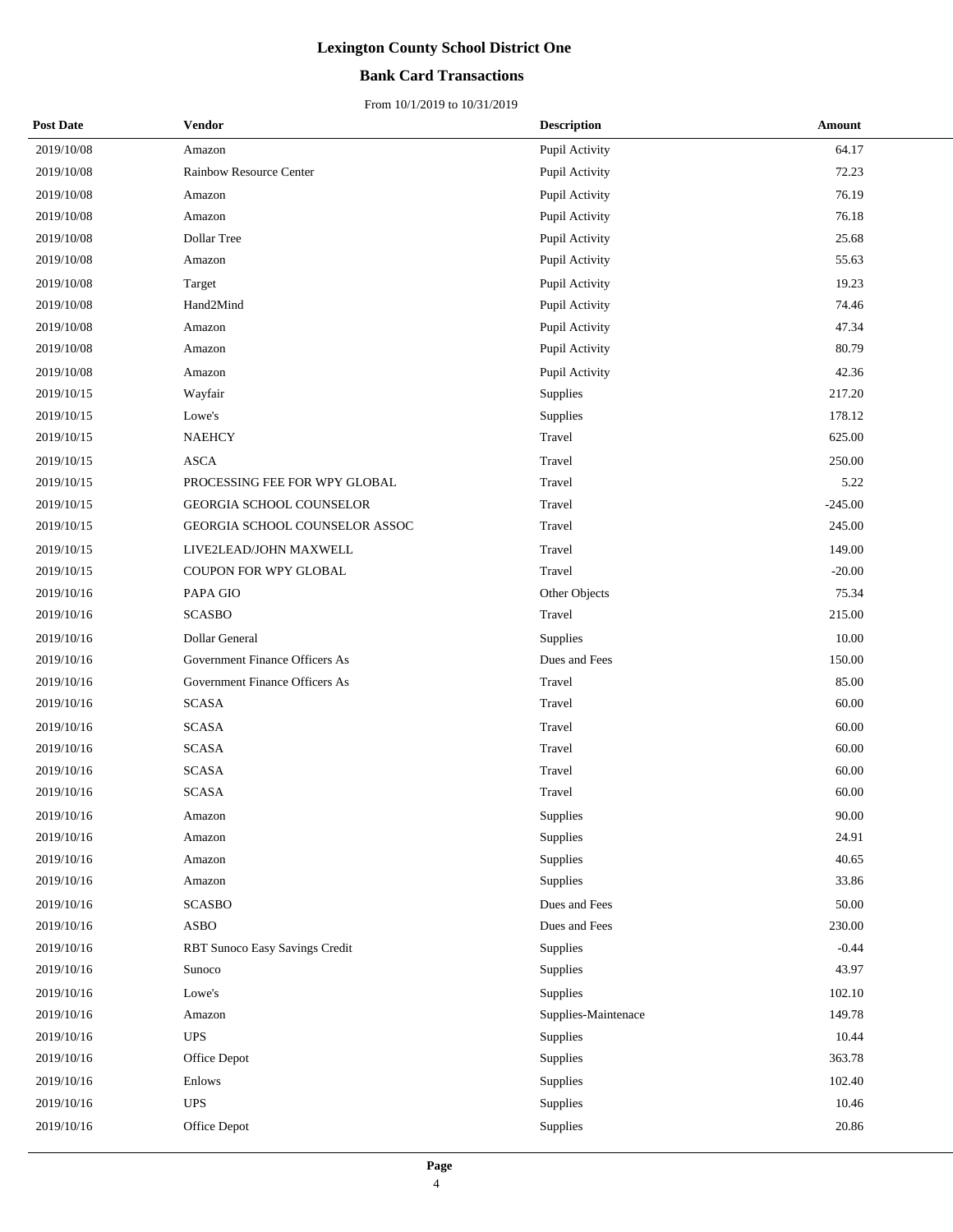## **Bank Card Transactions**

| <b>Post Date</b> | Vendor                        | <b>Description</b>        | Amount   |
|------------------|-------------------------------|---------------------------|----------|
| 2019/10/16       | Lowes                         | Supplies                  | 46.48    |
| 2019/10/16       | Enlows                        | Supplies                  | 114.27   |
| 2019/10/16       | True Value                    | Supplies                  | 3.53     |
| 2019/10/16       | OFfice Depot                  | Supplies                  | 377.97   |
| 2019/10/16       | Lowes Foods                   | Supplies                  | 8.97     |
| 2019/10/16       | Cox Tire                      | Supplies                  | 323.03   |
| 2019/10/16       | Walmart                       | Supplies                  | 27.83    |
| 2019/10/16       | Office Depot                  | Supplies                  | 72.76    |
| 2019/10/16       | <b>SCSBA</b>                  | Travel                    | 150.00   |
| 2019/10/17       | LOWES #01066                  | Supplies                  | 15.20    |
| 2019/10/17       | WAL-MART #0881                | Supplies                  | 13.44    |
| 2019/10/17       | LOWES #01066                  | Supplies                  | 47.64    |
| 2019/10/17       | Azura                         | Other Prof & Tech Service | 407.50   |
| 2019/10/17       | Amazon                        | Supplies                  | 110.05   |
| 2019/10/17       | Dollar General                | Other Objects             | 11.00    |
| 2019/10/17       | Chick-Fil-A                   | Other Objects             | 427.96   |
| 2019/10/17       | Firehouse Subs                | Other Objects             | 248.75   |
| 2019/10/17       | Sam's                         | Other Objects             | 157.44   |
| 2019/10/17       | Publix                        | Other Objects             | 11.96    |
| 2019/10/17       | <b>AMERICAN AIRLINES</b>      | Travel-Teacher Staff Dev  | 310.60   |
| 2019/10/17       | SQUARE *SQ SCAHPERD           | Travel-Teacher Staff Dev  | 98.00    |
| 2019/10/17       | <b>AMERICAN AIRLINES</b>      | Travel-Teacher Staff Dev  | 310.60   |
| 2019/10/17       | <b>SCSBA</b>                  | Travel                    | 200.00   |
| 2019/10/17       | Walmart                       | Supplies                  | 87.28    |
| 2019/10/17       | Publix                        | Other Objects             | 39.76    |
| 2019/10/17       | Hilton Columbia Center        | Travel                    | 184.98   |
| 2019/10/17       | The State Newspaper           | Supplies                  | 19.50    |
| 2019/10/17       | Taylor & Francis              | Supplies                  | 43.00    |
| 2019/10/17       | Publix                        | Other Objects             | 75.33    |
| 2019/10/17       | Chick Fil A                   | Other Objects             | 84.48    |
| 2019/10/17       | Chick Fil A                   | Other Objects             | 91.18    |
| 2019/10/17       | Chick Fil A                   | Other Objects             | 94.99    |
| 2019/10/17       | Antai Asian Gourmet           | Other Objects             | 32.70    |
| 2019/10/17       | Chen's Chinese Restaurant     | Other Objects             | 53.96    |
| 2019/10/17       | NOR*NORTHERN TOOL             | Supplies                  | 28.86    |
| 2019/10/17       | LOWES #02967                  | Supplies                  | 62.01    |
| 2019/10/17       | LOWES FOODS #1268             | Supplies                  | 50.71    |
| 2019/10/17       | <b>Charlotte Aviation</b>     | Travel                    | 56.00    |
| 2019/10/17       | Budget rent a car             | Travel                    | 479.24   |
| 2019/10/17       | <b>Gaylord Rockies Resort</b> | Travel                    | 612.44   |
| 2019/10/17       | Amazon                        | Supplies                  | 42.60    |
| 2019/10/17       | <b>NFPA</b>                   | Supplies                  | 61.95    |
| 2019/10/17       | Amazon                        | Supplies                  | 344.26   |
| 2019/10/17       | Square                        | Supplies                  | 65.00    |
| 2019/10/17       | AASPA                         | Travel                    | 1,295.00 |
|                  |                               |                           |          |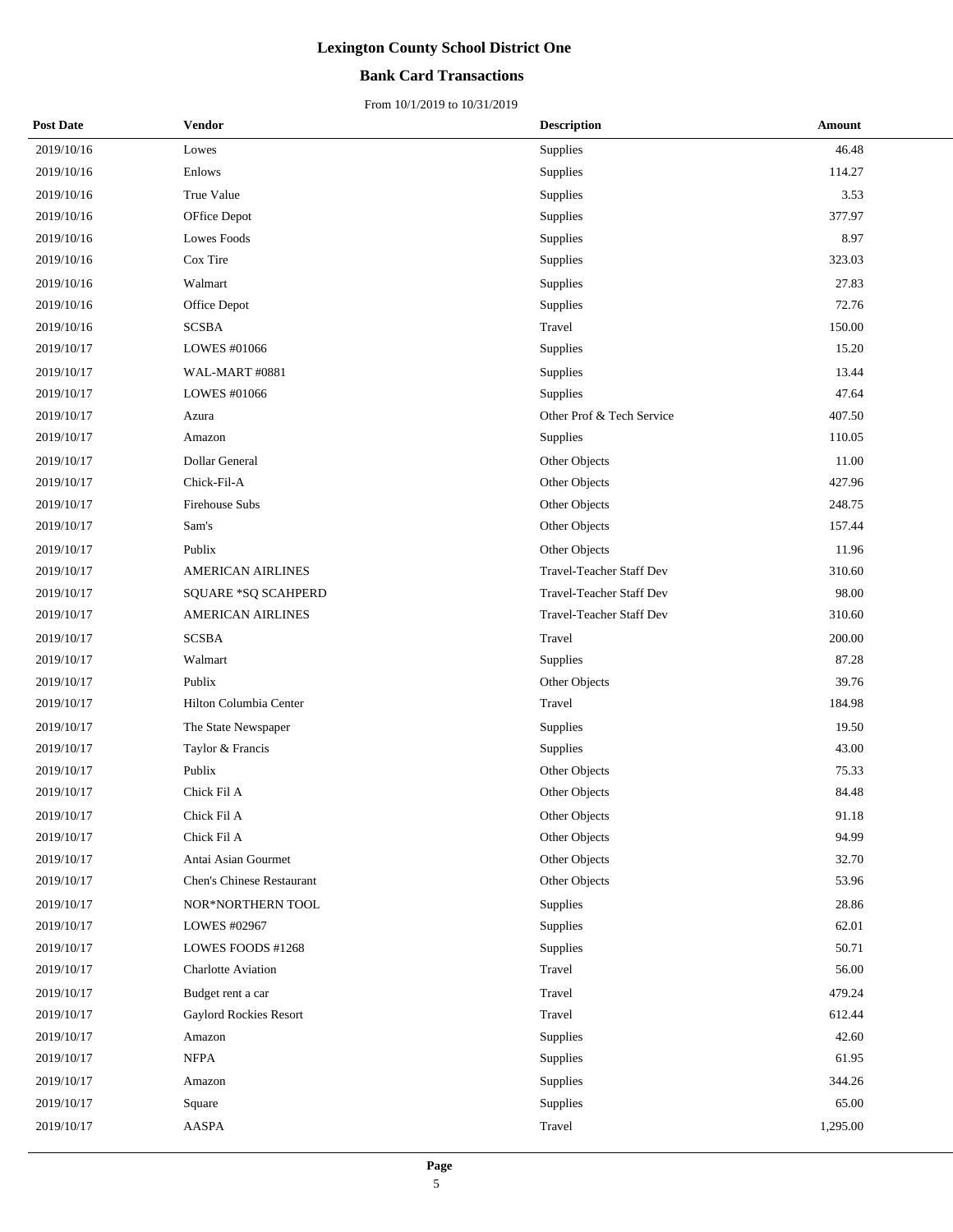## **Bank Card Transactions**

| <b>Post Date</b> | Vendor                          | <b>Description</b>        | Amount |
|------------------|---------------------------------|---------------------------|--------|
| 2019/10/17       | <b>Hyatt Regency Greenville</b> | Travel                    | 399.96 |
| 2019/10/17       | Lexington Printing              | Printing and Binding      | 211.86 |
| 2019/10/17       | <b>SLED</b>                     | Other Prof & Tech Service | 572.00 |
| 2019/10/17       | Amazon                          | <b>Supplies</b>           | 73.51  |
| 2019/10/17       | Amazon                          | Supplies                  | 9.60   |
| 2019/10/17       | Amazon                          | Supplies                  | 36.31  |
| 2019/10/17       | Amazon                          | Supplies                  | 433.20 |
| 2019/10/17       | <b>Firehouse Subs</b>           | Other Objects             | 410.42 |
| 2019/10/17       | The Deli                        | Other Objects             | 28.13  |
| 2019/10/17       | Dollar General                  | Other Objects             | 15.40  |
| 2019/10/17       | LOWES #01066                    | <b>Supplies</b>           | 5.81   |
| 2019/10/17       | <b>AMZN MKTP</b>                | Pupil Activity            | 63.32  |
| 2019/10/17       | VISTAPR*VISTAPRINT.COM          | Pupil Activity            | 107.85 |
| 2019/10/18       | Heinemann                       | Travel                    | 249.00 |
| 2019/10/18       | Amazon                          | Supplies                  | 79.32  |
| 2019/10/18       | Amazon                          | <b>Supplies</b>           | 38.48  |
| 2019/10/18       | Dollar General                  | <b>Supplies</b>           | 58.50  |
| 2019/10/18       | Barnes & Noble                  | Supplies                  | 627.45 |
| 2019/10/18       | Amazon                          | Supplies                  | 85.57  |
| 2019/10/18       | Amazon                          | Supplies                  | 80.60  |
| 2019/10/18       | Office Depot                    | Supplies                  | 26.51  |
| 2019/10/18       | Audible                         | <b>Library Books</b>      | 281.08 |
| 2019/10/18       | Amazon                          | Supplies                  | 124.10 |
| 2019/10/18       | Amazon                          | <b>Supplies</b>           | 74.90  |
| 2019/10/18       | Derrick's                       | Supplies                  | 76.00  |
| 2019/10/18       | Ed Smith                        | Supplies                  | 37.09  |
| 2019/10/18       | Ed Smith Lumber                 | Supplies                  | 12.17  |
| 2019/10/18       | Amazon                          | <b>Supplies</b>           | 92.36  |
| 2019/10/18       | Ed Smith Lumber                 | Supplies                  | 42.79  |
| 2019/10/18       | Amazon                          | Supplies                  | 186.56 |
| 2019/10/18       | Amazon                          | Supplies                  | 94.00  |
| 2019/10/18       | Amazon                          | Supplies                  | 81.24  |
| 2019/10/18       | NSRF/Harmony Education Center   | Dues and Fees             | 119.45 |
| 2019/10/18       | The Deli                        | Other Objects             | 38.28  |
| 2019/10/18       | <b>JW</b> Pepper                | Pupil Activity            | 36.25  |
| 2019/10/18       | Gilbert Post Office             | Pupil Activity            | 7.35   |
| 2019/10/18       | <b>IGA</b>                      | Pupil Activity            | 54.90  |
| 2019/10/18       | <b>JW</b> Pepper                | Pupil Activity            | 53.99  |
| 2019/10/18       | <b>JW</b> Pepper                | Pupil Activity            | 6.49   |
| 2019/10/18       | Amazon                          | Pupil Activity            | 192.59 |
| 2019/10/18       | Amazon                          | Pupil Activity            | 32.52  |
| 2019/10/18       | Amazon                          | Pupil Activity            | 116.43 |
| 2019/10/18       | Amazon                          | Pupil Activity            | 266.12 |
| 2019/10/18       | Amazon                          | Pupil Activity            | 149.79 |
| 2019/10/18       | PayPal League Line Up           | Pupil Activity            | 39.95  |
|                  |                                 |                           |        |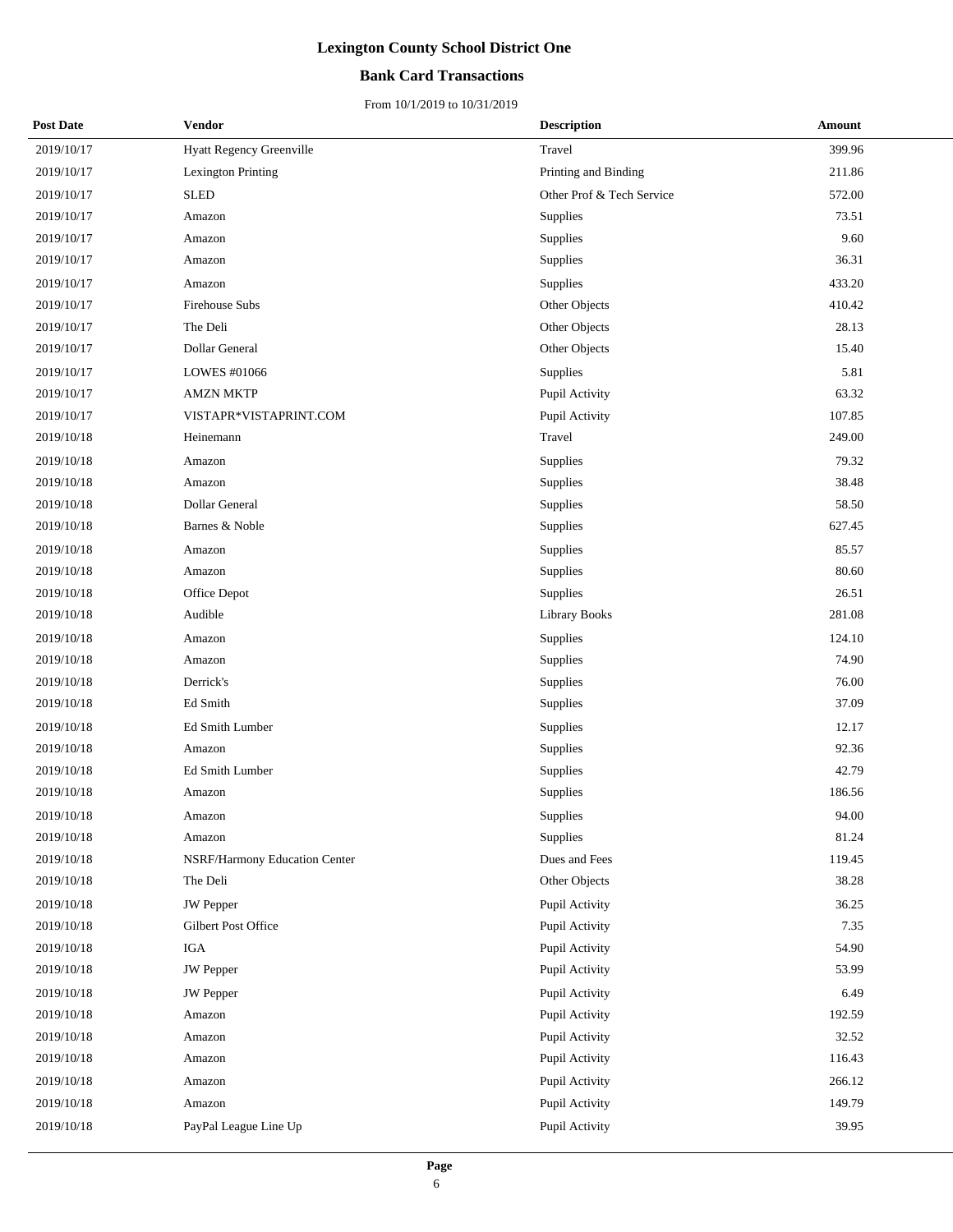## **Bank Card Transactions**

| <b>Post Date</b> | Vendor                   | <b>Description</b>      | Amount   |
|------------------|--------------------------|-------------------------|----------|
| 2019/10/18       | Walmart                  | Pupil Activity          | 45.51    |
| 2019/10/21       | Publix                   | Supplies                | 13.77    |
| 2019/10/21       | Heinemann                | Supplies                | 169.00   |
| 2019/10/21       | Postal Express           | Supplies                | 232.00   |
| 2019/10/21       | Amazon.com               | Supplies                | 40.76    |
| 2019/10/21       | Dollar General           | Supplies                | 12.84    |
| 2019/10/21       | <b>AMAZON</b>            | Supplies                | 10.59    |
| 2019/10/21       | <b>AMAZON</b>            | Supplies                | 10.70    |
| 2019/10/21       | <b>AMAZON</b>            | Supplies                | 22.46    |
| 2019/10/21       | Amazon.com               | Supplies                | 100.00   |
| 2019/10/21       | School Health Corp       | Supplies                | 112.81   |
| 2019/10/21       | Walmart                  | Supplies                | 21.11    |
| 2019/10/21       | <b>AMAZON</b>            | <b>Supplies</b>         | 19.21    |
| 2019/10/21       | <b>AMAZON</b>            | Supplies                | 9.93     |
| 2019/10/21       | Mid State                | Repairs and Maintenance | 196.76   |
| 2019/10/21       | Cox Tire                 | Repairs and Maintenance | 25.95    |
| 2019/10/21       | Carolina Power Equipment | Repairs and Maintenance | 297.55   |
| 2019/10/21       | Enlows                   | Supplies-Maintenace     | 75.99    |
| 2019/10/21       | Amazon                   | Supplies-Maintenace     | 253.03   |
| 2019/10/21       | NB Handy                 | Supplies-Maintenace     | 113.85   |
| 2019/10/21       | Lexington 1 Stop         | Supplies-Maintenace     | 12.84    |
| 2019/10/21       | Amazon                   | Supplies-Maintenace     | 781.10   |
| 2019/10/21       | Lowe's                   | Supplies-Maintenace     | 12.31    |
| 2019/10/21       | Home Depot               | Supplies-Maintenace     | 2,353.99 |
| 2019/10/21       | Home Depot               | Supplies-Maintenace     | 47.79    |
| 2019/10/21       | Cox Tire                 | Repairs and Maintenance | 107.48   |
| 2019/10/21       | Gateway Supply           | Supplies-Maintenace     | 78.94    |
| 2019/10/21       | Lowe's                   | Supplies-Maintenace     | 135.72   |
| 2019/10/21       | Lowe's                   | Supplies-Maintenace     | 14.04    |
| 2019/10/21       | Lowe's                   | Supplies-Maintenace     | 62.80    |
| 2019/10/21       | Lowe's                   | Supplies-Maintenace     | 68.28    |
| 2019/10/21       | Gateway Supply           | Supplies-Maintenace     | 42.11    |
| 2019/10/21       | Sherwin Williams         | Supplies-Maintenace     | 148.30   |
| 2019/10/21       | Sherwin Williams         | Supplies-Maintenace     | 48.40    |
| 2019/10/21       | Sherwin Williams         | Supplies-Maintenace     | 47.36    |
| 2019/10/21       | WP Law                   | Supplies-Maintenace     | 14.56    |
| 2019/10/21       | <b>Batteries Plus</b>    | Supplies-Maintenace     | 269.00   |
| 2019/10/21       | Sherwin Williams         | Supplies-Maintenace     | 140.02   |
| 2019/10/21       | <b>CES</b>               | Supplies-Maintenace     | 190.55   |
| 2019/10/21       | New South Specialties    | Supplies-Maintenace     | 42.80    |
| 2019/10/21       | INT'IN Peedco Inc.       | Repairs and Maintenance | 500.00   |
| 2019/10/21       | Ferguson                 | Supplies-Maintenace     | 20.29    |
| 2019/10/21       | Fergsuon                 | Supplies-Maintenace     | 76.43    |
| 2019/10/21       | Gateway                  | Supplies-Maintenace     | 176.82   |
| 2019/10/21       | Lowe's                   | Supplies-Maintenace     | 22.65    |
|                  |                          |                         |          |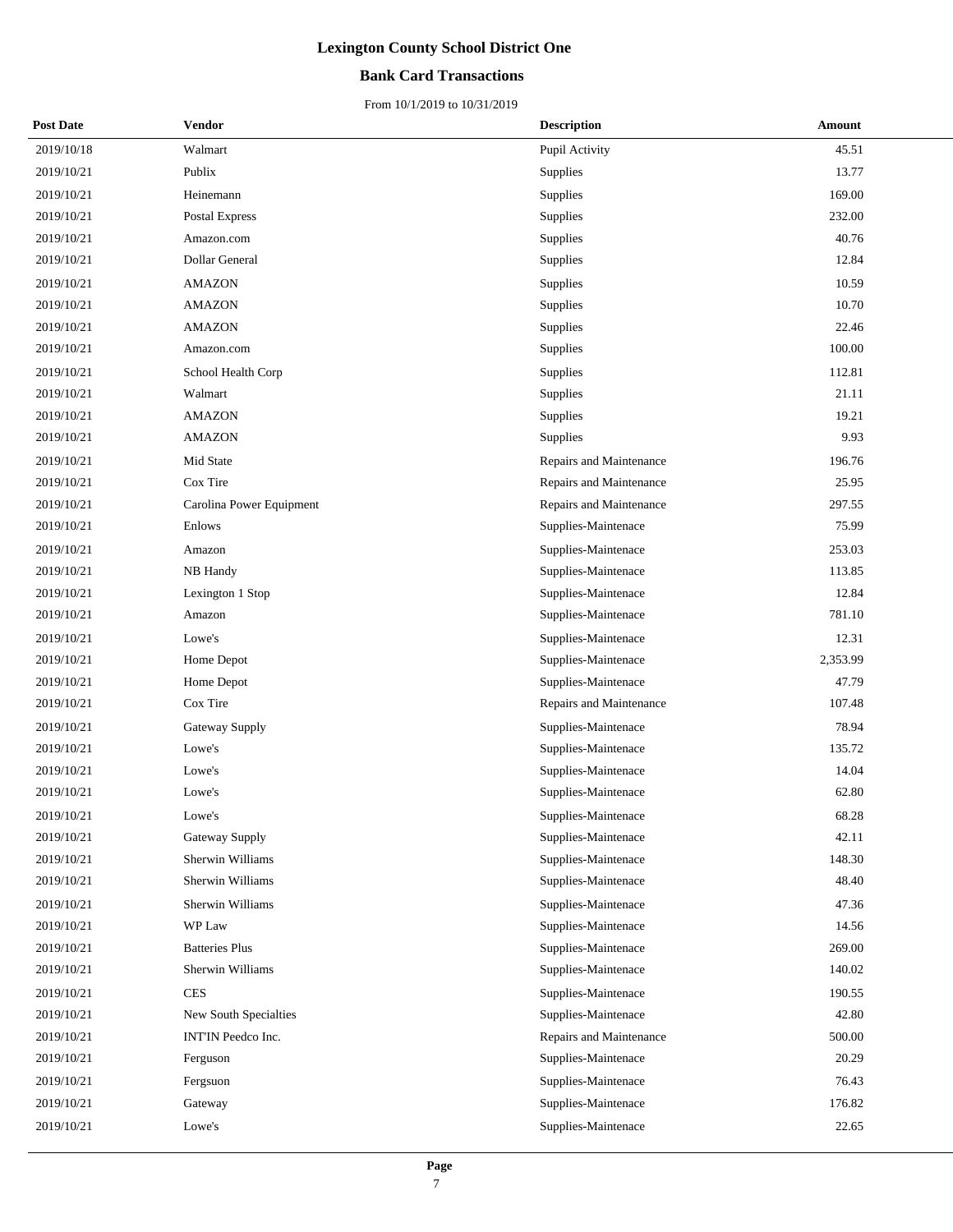## **Bank Card Transactions**

| <b>Post Date</b> | Vendor                | <b>Description</b>  | Amount  |
|------------------|-----------------------|---------------------|---------|
| 2019/10/21       | Ferguson              | Supplies-Maintenace | 122.82  |
| 2019/10/21       | Ferguson              | Supplies-Maintenace | 26.59   |
| 2019/10/21       | <b>Batteries Plus</b> | Supplies-Maintenace | 183.72  |
| 2019/10/21       | <b>Batteries Plus</b> | Supplies-Maintenace | 110.85  |
| 2019/10/21       | Gateway               | Supplies-Maintenace | 291.04  |
| 2019/10/21       | AutoZone              | Supplies-Maintenace | 146.44  |
| 2019/10/21       | Lexington True Value  | Supplies-Maintenace | 9.09    |
| 2019/10/21       | Lowes                 | Supplies            | 22.34   |
| 2019/10/21       | Shell Oil             | Supplies            | 58.24   |
| 2019/10/21       | Lowes                 | Supplies            | 179.01  |
| 2019/10/21       | Lowes                 | Supplies            | 43.66   |
| 2019/10/21       | Shell Oil             | Supplies            | $-0.58$ |
| 2019/10/21       | Smith & Jones         | Supplies-Maintenace | 197.30  |
| 2019/10/21       | Sherwin Williams      | Supplies-Maintenace | 44.62   |
| 2019/10/21       | Sherwin Williams      | Supplies-Maintenace | 112.48  |
| 2019/10/21       | Sherwin Williams      | Supplies-Maintenace | 148.30  |
| 2019/10/21       | Sherwin Williams      | Supplies-Maintenace | 179.12  |
| 2019/10/21       | Lowe's                | Supplies-Maintenace | 149.84  |
| 2019/10/21       | LOWE'S                | Supplies            | 41.82   |
| 2019/10/21       | Home Depot            | Supplies-Maintenace | 85.33   |
| 2019/10/21       | Lowe's                | Supplies-Maintenace | 43.72   |
| 2019/10/21       | <b>CES</b>            | Supplies-Maintenace | 98.21   |
| 2019/10/21       | Lowe's                | Supplies-Maintenace | 81.93   |
| 2019/10/21       | Lowe's                | Supplies-Maintenace | 37.35   |
| 2019/10/21       | WW Grainger           | Supplies-Maintenace | 105.93  |
| 2019/10/21       | <b>CES</b>            | Supplies-Maintenace | 101.12  |
| 2019/10/21       | EB ACEM               | Dues and Fees       | 250.00  |
| 2019/10/21       | Gateway Supply        | Supplies-Maintenace | 100.99  |
| 2019/10/21       | Lowe's                | Supplies-Maintenace | 33.94   |
| 2019/10/21       | Smith & Jones         | Supplies-Maintenace | 50.29   |
| 2019/10/21       | Lowe's                | Supplies-Maintenace | 85.54   |
| 2019/10/21       | <b>CES</b>            | Supplies-Maintenace | 147.45  |
| 2019/10/21       | <b>Batteries Plus</b> | Supplies-Maintenace | 119.65  |
| 2019/10/21       | Home Depot            | Supplies-Maintenace | 47.79   |
| 2019/10/21       | Sparrow & Kennedy     | Supplies-Maintenace | 14.59   |
| 2019/10/21       | Lowe's                | Supplies-Maintenace | 17.56   |
| 2019/10/21       | Lexington True Value  | Supplies-Maintenace | 46.18   |
| 2019/10/21       | Home Depot            | Supplies-Maintenace | 137.91  |
| 2019/10/21       | <b>EXXON</b>          | Supplies            | 30.50   |
| 2019/10/21       | Lowe's                | Supplies            | 84.07   |
| 2019/10/21       | <b>EXXON</b>          | Supplies            | 38.00   |
| 2019/10/21       | Amazon.com            | Supplies            | 67.40   |
| 2019/10/21       | Lowe's                | Supplies-Maintenace | 62.81   |
| 2019/10/21       | <b>CES</b>            | Supplies-Maintenace | 226.56  |
| 2019/10/21       | <b>CES</b>            | Supplies-Maintenace | 110.27  |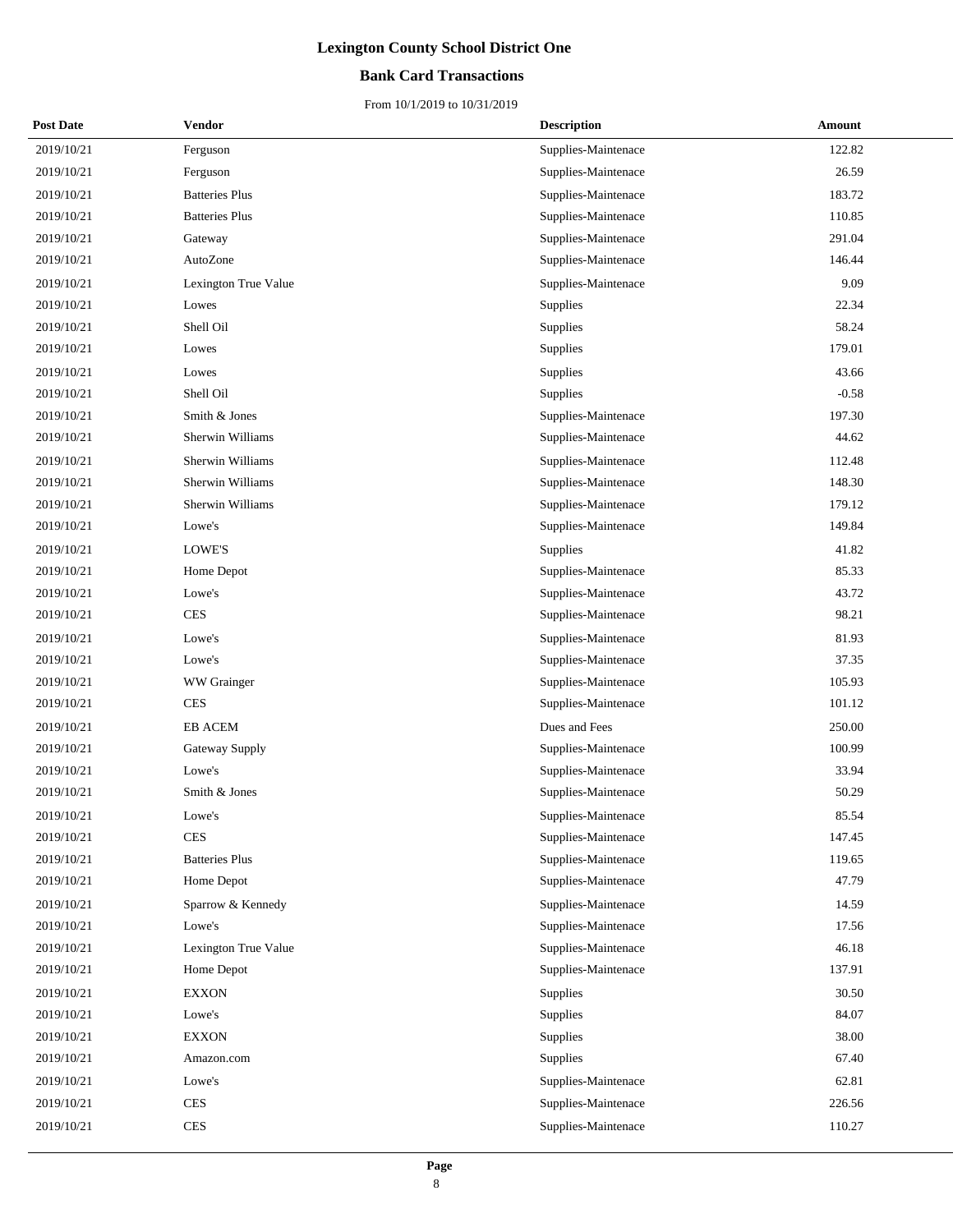## **Bank Card Transactions**

| <b>Post Date</b> | Vendor                         | <b>Description</b>         | Amount   |
|------------------|--------------------------------|----------------------------|----------|
| 2019/10/21       | <b>CES</b>                     | Supplies-Maintenace        | 108.34   |
| 2019/10/21       | <b>Window Accessory Center</b> | Supplies-Maintenace        | 107.07   |
| 2019/10/21       | Lowe's                         | Supplies-Maintenace        | 17.57    |
| 2019/10/21       | Tribles                        | Supplies-Maintenace        | 86.40    |
| 2019/10/21       | Lowe's                         | Supplies-Maintenace        | 68.29    |
| 2019/10/21       | Home Depot                     | Supplies-Maintenace        | 36.32    |
| 2019/10/21       | Ferguson                       | Supplies-Maintenace        | 237.44   |
| 2019/10/21       | <b>CES</b>                     | Supplies-Maintenace        | 114.58   |
| 2019/10/21       | <b>CES</b>                     | Supplies-Maintenace        | 87.04    |
| 2019/10/21       | WP Law                         | Supplies-Maintenace        | 89.74    |
| 2019/10/21       | <b>CES</b>                     | Supplies-Maintenace        | 115.50   |
| 2019/10/21       | Sparrow & Kennedy              | Supplies-Maintenace        | 63.80    |
| 2019/10/21       | <b>CES</b>                     | Supplies-Maintenace        | 124.64   |
| 2019/10/21       | WP Law                         | Supplies-Maintenace        | 145.68   |
| 2019/10/21       | WW Grainger                    | Supplies-Maintenace        | 250.63   |
| 2019/10/21       | Sparrow & Kennedy              | Supplies-Maintenace        | 22.45    |
| 2019/10/21       | Lowe's                         | Supplies-Maintenace        | 49.71    |
| 2019/10/21       | <b>Teachers College</b>        | Travel                     | 650.00   |
| 2019/10/21       | Delta                          | Travel                     | 338.60   |
| 2019/10/21       | Cheaptotes                     | Supplies                   | 898.50   |
| 2019/10/21       | Amazon.com                     | Pupil Activity             | 12.98    |
| 2019/10/21       | Amazon.com                     | Pupil Activity             | 14.43    |
| 2019/10/21       | <b>Educational Wonderland</b>  | Pupil Activity             | 32.35    |
| 2019/10/21       | demco Inc                      | Pupil Activity             | 183.75   |
| 2019/10/21       | <b>VIVIDSEATS</b>              | Pupil Activity             | 284.95   |
| 2019/10/22       | Dollar Tree                    | Supplies                   | 75.97    |
| 2019/10/22       | Paypal Nguyenthitu             | Supplies                   | 8.54     |
| 2019/10/22       | Walmart                        | Supplies                   | 70.58    |
| 2019/10/22       | Dollar Tree                    | Supplies                   | 81.32    |
| 2019/10/22       | Award Emblem                   | Supplies                   | 13.51    |
| 2019/10/22       | Amazon                         | Supplies                   | 36.27    |
| 2019/10/22       | Walmart                        | Supplies                   | 83.60    |
| 2019/10/22       | Amazon.com                     | Supplies                   | 20.32    |
| 2019/10/22       | Amazon.com                     | Supplies                   | 40.47    |
| 2019/10/22       | Amazon                         | Supplies                   | 39.57    |
| 2019/10/22       | <b>Whitaker Brothers</b>       | Supplies                   | 93.81    |
| 2019/10/22       | Cyrious.com                    | Supplies                   | 994.00   |
| 2019/10/22       | Amazon                         | Supplies                   | 90.94    |
| 2019/10/22       | Playscripts                    | Supplies                   | 174.63   |
| 2019/10/22       | <b>Printer Supplies</b>        | Supplies                   | 31.00    |
| 2019/10/22       | Eldridge                       | Supplies                   | 14.90    |
| 2019/10/22       | Fields DATE Recovery           | <b>Technology Supplies</b> | 1,241.00 |
| 2019/10/22       | Paypal- SCMeaorches            | Travel                     | 330.00   |
| 2019/10/22       | Paypal-Winthrop                | Travel                     | 150.00   |
| 2019/10/22       | <b>STSM</b>                    | Travel                     | 350.00   |
|                  |                                |                            |          |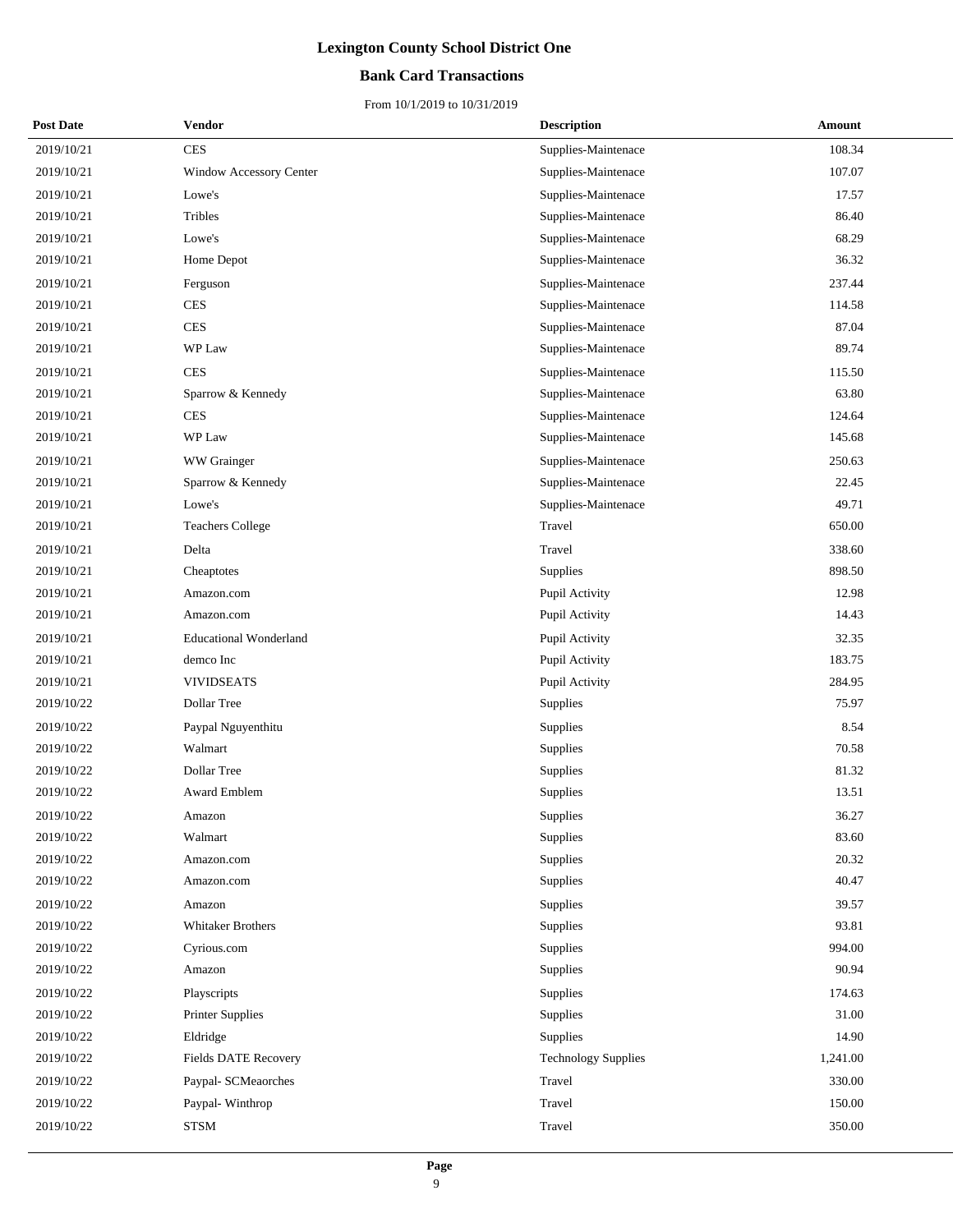### **Bank Card Transactions**

| <b>Post Date</b> | Vendor                       | <b>Description</b>        | Amount   |
|------------------|------------------------------|---------------------------|----------|
| 2019/10/22       | $\rm EB~SC2$                 | Travel                    | 250.00   |
| 2019/10/22       | College Board                | Travel                    | 235.00   |
| 2019/10/22       | Amazon                       | Supplies                  | 66.43    |
| 2019/10/22       | Amazon                       | Supplies                  | 1,143.48 |
| 2019/10/22       | Amazon                       | Supplies                  | 261.05   |
| 2019/10/22       | Amazon                       | Supplies                  | 362.73   |
| 2019/10/22       | Pine Press                   | Supplies                  | 158.68   |
| 2019/10/22       | OFFICE DEPOT                 | Supplies                  | 9.61     |
| 2019/10/22       | $\rm BP$                     | Supplies                  | 72.63    |
| 2019/10/22       | TRUE VALUE                   | Supplies                  | 36.89    |
| 2019/10/22       | <b>CHEFSTORE</b>             | Supplies                  | 430.61   |
| 2019/10/22       | <b>STEMY Stuff</b>           | Supplies                  | 664.95   |
| 2019/10/22       | Raptor                       | Supplies                  | 200.00   |
| 2019/10/22       | <b>JW</b> Pepper             | Supplies                  | 121.49   |
| 2019/10/22       | <b>JW</b> Pepper             | Supplies                  | 62.54    |
| 2019/10/22       | <b>ACDA St</b>               | Travel                    | 125.00   |
| 2019/10/22       | Expedia                      | Travel                    | 1,075.80 |
| 2019/10/22       | Amazon                       | Supplies                  | 290.18   |
| 2019/10/22       | Positive Promotions          | Supplies                  | 427.75   |
| 2019/10/22       | School Nurse Supply          | Supplies                  | 108.85   |
| 2019/10/22       | Walmart                      | Supplies                  | 61.10    |
| 2019/10/22       | Breakout Edu.                | Software Renewal/Agreemen | 50.00    |
| 2019/10/22       | Walmart                      | Supplies                  | 26.86    |
| 2019/10/22       | Amazon                       | Supplies                  | 17.87    |
| 2019/10/22       | Amazon                       | Supplies                  | 14.45    |
| 2019/10/22       | Amazon                       | Supplies                  | 82.41    |
| 2019/10/22       | Amazon                       | <b>Library Books</b>      | 115.19   |
| 2019/10/22       | Amazon                       | Library Books             | 11.59    |
| 2019/10/22       | Amazon                       | Library Books             | 30.14    |
| 2019/10/22       | Amazon                       | Library Books             | 45.04    |
| 2019/10/22       | NYT                          | Periodicals               | 4.00     |
| 2019/10/22       | Wall Street                  | Periodicals               | 105.27   |
| 2019/10/22       | <b>American Airlines</b>     | Travel                    | 313.30   |
| 2019/10/22       | PayPal                       | Travel                    | 125.00   |
| 2019/10/22       | Marriott Marquis Houston     | Travel                    | 0.03     |
| 2019/10/22       | Marriott Marquis Houston     | Travel                    | 824.88   |
| 2019/10/22       | Omni Nashville, Nashville TN | Travel                    | 972.15   |
| 2019/10/22       | <b>ACTFL</b>                 | Travel                    | 270.00   |
| 2019/10/22       | Marriott Marquis Houston     | Travel                    | 824.85   |
| 2019/10/22       | Super Shuttle                | Travel                    | 103.30   |
| 2019/10/22       | PayPal                       | Travel                    | 250.00   |
| 2019/10/22       | Super Shuttle                | Travel                    | 103.30   |
| 2019/10/22       | <b>Travel Guard Group</b>    | Travel                    | 45.84    |
| 2019/10/22       | Delta Airlines               | Travel                    | 198.60   |
| 2019/10/22       | Marriott Marquis Houston     | Travel                    | 824.25   |
|                  |                              |                           |          |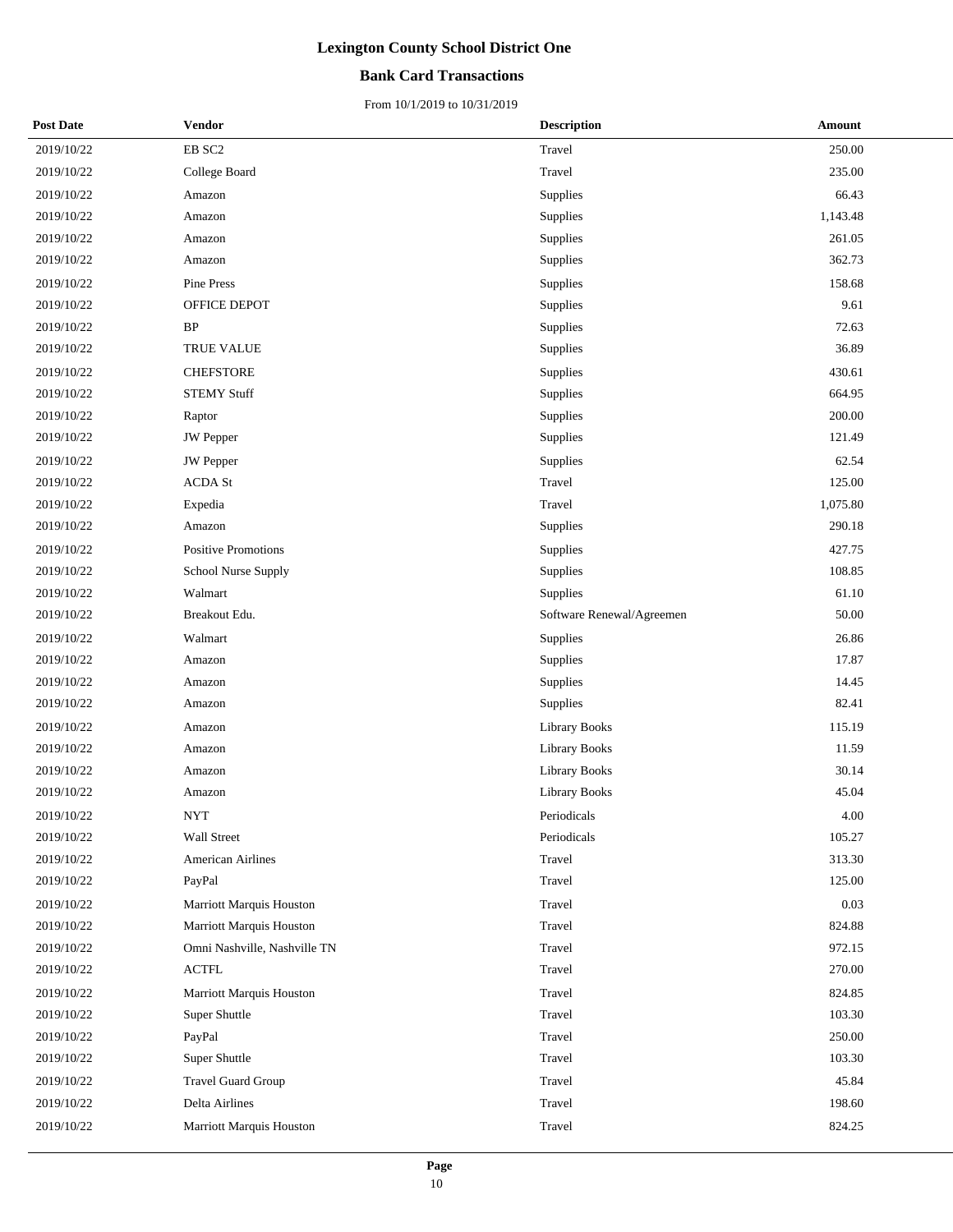### **Bank Card Transactions**

| <b>Post Date</b> | Vendor                         | <b>Description</b>              | Amount |
|------------------|--------------------------------|---------------------------------|--------|
| 2019/10/22       | Marriott Marquis, Houston      | Travel                          | 824.25 |
| 2019/10/22       | <b>Travel Insurance</b>        | Travel                          | 47.26  |
| 2019/10/22       | Allianz Ins                    | Travel                          | 22.75  |
| 2019/10/22       | Marriott Marquis Houston       | Travel                          | 824.85 |
| 2019/10/22       | <b>United Airlines</b>         | Travel                          | 352.60 |
| 2019/10/22       | <b>United Airlines</b>         | Travel                          | 352.60 |
| 2019/10/22       | PayPal                         | Travel                          | 125.00 |
| 2019/10/22       | Super Shuttle                  | Travel                          | 103.30 |
| 2019/10/22       | PayPal                         | Travel                          | 275.00 |
| 2019/10/22       | Super Shuttle                  | Travel                          | 103.30 |
| 2019/10/22       | <b>ACTFL</b>                   | Travel                          | 270.00 |
| 2019/10/22       | Marriott Marquis, Houston      | Travel                          | 824.25 |
| 2019/10/22       | Marriott Marquis Houston       | Travel                          | 824.25 |
| 2019/10/22       | Delta Airlines                 | Travel                          | 198.60 |
| 2019/10/22       | Delta Airlines                 | Travel                          | 135.30 |
| 2019/10/22       | Allianz                        | Travel                          | 22.75  |
| 2019/10/22       | USC Conference & Event Service | Travel                          | 250.00 |
| 2019/10/22       | Hyatt Regency, Greenville      | Travel                          | 399.96 |
| 2019/10/22       | Computer Design                | Printing and Binding            | 267.50 |
| 2019/10/22       | <b>Computer Design Consult</b> | Printing and Binding            | 13.80  |
| 2019/10/22       | <b>Computer Designs</b>        | Supplies                        | 3.21   |
| 2019/10/22       | Office Depot                   | Supplies                        | 26.74  |
| 2019/10/22       | Amazon                         | Supplies                        | 43.01  |
| 2019/10/22       | Amazon                         | Supplies                        | 44.92  |
| 2019/10/22       | Office Depot                   | Supplies                        | 78.96  |
| 2019/10/22       | Office Depot                   | Supplies                        | 30.28  |
| 2019/10/22       | Amazon                         | Supplies                        | 7.49   |
| 2019/10/22       | Amazon                         | Supplies                        | 41.96  |
| 2019/10/22       | Postal Express                 | Supplies                        | 98.17  |
| 2019/10/22       | <b>ACTFL</b>                   | Dues and Fees                   | 85.00  |
| 2019/10/22       | $\mbox{PayPal}$                | Dues and Fees                   | 40.00  |
| 2019/10/22       | <b>ACTFL</b>                   | Dues and Fees                   | 45.00  |
| 2019/10/22       | <b>SCASA</b>                   | Travel                          | 60.00  |
| 2019/10/22       | <b>SCASA</b>                   | Travel                          | 60.00  |
| 2019/10/22       | <b>SCASA</b>                   | Travel                          | 60.00  |
| 2019/10/22       | <b>SCASA</b>                   | Travel                          | 60.00  |
| 2019/10/22       | $\mathbf{E}\mathbf{B}$         | Travel-Teacher Staff Dev        | 25.00  |
| 2019/10/22       | ${\rm EB}$                     | <b>Travel-Teacher Staff Dev</b> | 25.00  |
| 2019/10/22       | <b>CERRA</b>                   | Travel                          | 75.00  |
| 2019/10/22       | <b>LOWES</b>                   | Supplies                        | 188.07 |
| 2019/10/22       | <b>TRUE VALUE</b>              | Supplies                        | 68.44  |
| 2019/10/22       | <b>CES</b>                     | Supplies                        | 6.47   |
| 2019/10/22       | LOWES FOODS-GAS                | Supplies                        | 57.82  |
| 2019/10/22       | PAYPAL EBAY                    | Supplies                        | 41.63  |
| 2019/10/22       | TRUE VALUE                     | Supplies                        | 48.98  |
|                  |                                |                                 |        |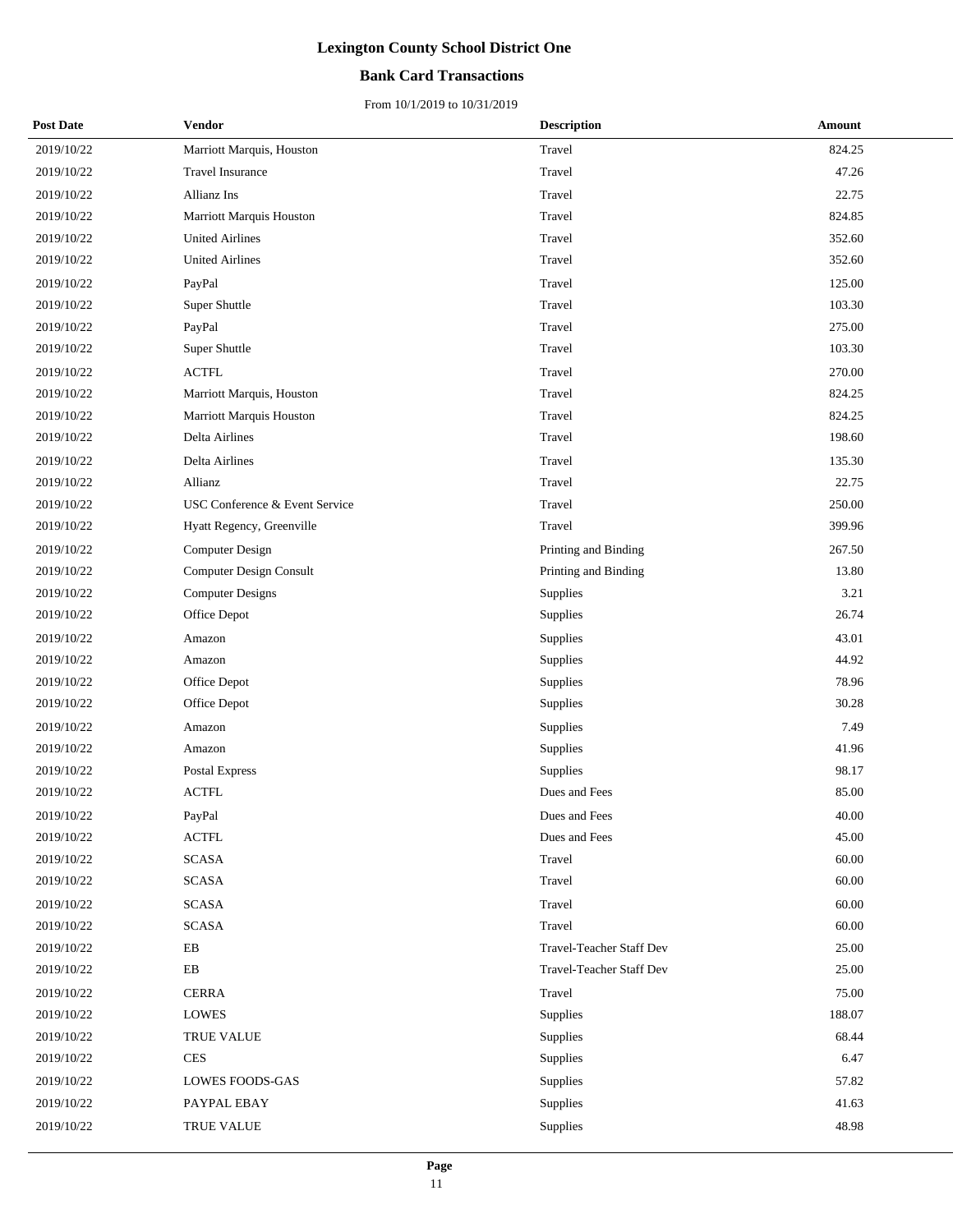### **Bank Card Transactions**

| <b>Post Date</b> | Vendor                 | <b>Description</b> | Amount  |
|------------------|------------------------|--------------------|---------|
| 2019/10/22       | <b>LOWES FOODS</b>     | Supplies           | 70.83   |
| 2019/10/22       | <b>LOWES</b>           | Supplies           | 180.26  |
| 2019/10/22       | SPARROW & KENNEDY      | Supplies           | 55.43   |
| 2019/10/22       | Lowe's                 | Supplies           | 155.01  |
| 2019/10/22       | Lowe's                 | Supplies           | 49.63   |
| 2019/10/22       | Pitt Stop Gas          | Supplies           | 97.03   |
| 2019/10/22       | Shell                  | Supplies           | 42.75   |
| 2019/10/22       | Murphy Express         | Supplies           | 49.54   |
| 2019/10/22       | <b>LAVI</b> industries | Supplies           | 307.83  |
| 2019/10/22       | Smith and Jones        | Supplies           | 59.39   |
| 2019/10/22       | Amazon.com             | Supplies           | 18.14   |
| 2019/10/22       | Lowes                  | Supplies           | 101.85  |
| 2019/10/22       | Shell Oil              | Supplies           | 23.94   |
| 2019/10/22       | Smith & Jones          | Supplies           | 31.78   |
| 2019/10/22       | Lowes                  | Supplies           | 116.48  |
| 2019/10/22       | <b>Tractor Supply</b>  | Supplies           | 21.38   |
| 2019/10/22       | Murphy Express         | Supplies           | 123.39  |
| 2019/10/22       | Lowes                  | Supplies           | 31.78   |
| 2019/10/22       | WP Law                 | Supplies           | 171.20  |
| 2019/10/22       | Murphy Express         | Supplies           | 99.63   |
| 2019/10/22       | Walmart                | Supplies           | 16.82   |
| 2019/10/22       | Bearing Distributor    | Supplies           | 91.37   |
| 2019/10/22       | WP Law                 | Supplies           | 171.20  |
| 2019/10/22       | Lowes                  | Supplies           | 105.05  |
| 2019/10/22       | Jim Hudson Ford        | Supplies           | 4.01    |
| 2019/10/22       | Walmart                | Supplies           | 9.01    |
| 2019/10/22       | <b>Murphy Express</b>  | Supplies           | 90.10   |
| 2019/10/22       | Tribles                | Supplies           | 34.02   |
| 2019/10/22       | Enlows                 | Supplies           | 147.11  |
| 2019/10/22       | Enlows                 | Supplies           | 136.53  |
| 2019/10/22       | Home Depot             | Supplies           | 227.72  |
| 2019/10/22       | Enlows                 | Supplies           | 185.54  |
| 2019/10/22       | Enlows                 | Supplies           | 241.45  |
| 2019/10/22       | Enlows                 | Supplies           | 135.10  |
| 2019/10/22       | Office Depot           | Supplies           | 57.68   |
| 2019/10/22       | Cox Tire               | Supplies           | 196.83  |
| 2019/10/22       | Sunoco                 | Supplies           | 11.75   |
| 2019/10/22       | Office Depot           | Supplies           | 60.93   |
| 2019/10/22       | True Value             | Supplies           | 17.92   |
| 2019/10/22       | Blue 360 Media         | Supplies           | 433.16  |
| 2019/10/22       | Amazon                 | Supplies           | 422.65  |
| 2019/10/22       | Enlows                 | Supplies           | 154.76  |
| 2019/10/22       | Office Depot           | Supplies           | 331.98  |
| 2019/10/22       | Pizza Hut              | Other Objects      | 69.67   |
| 2019/10/22       | Credit from Pizza Hut  | Other Objects      | $-2.79$ |
|                  |                        |                    |         |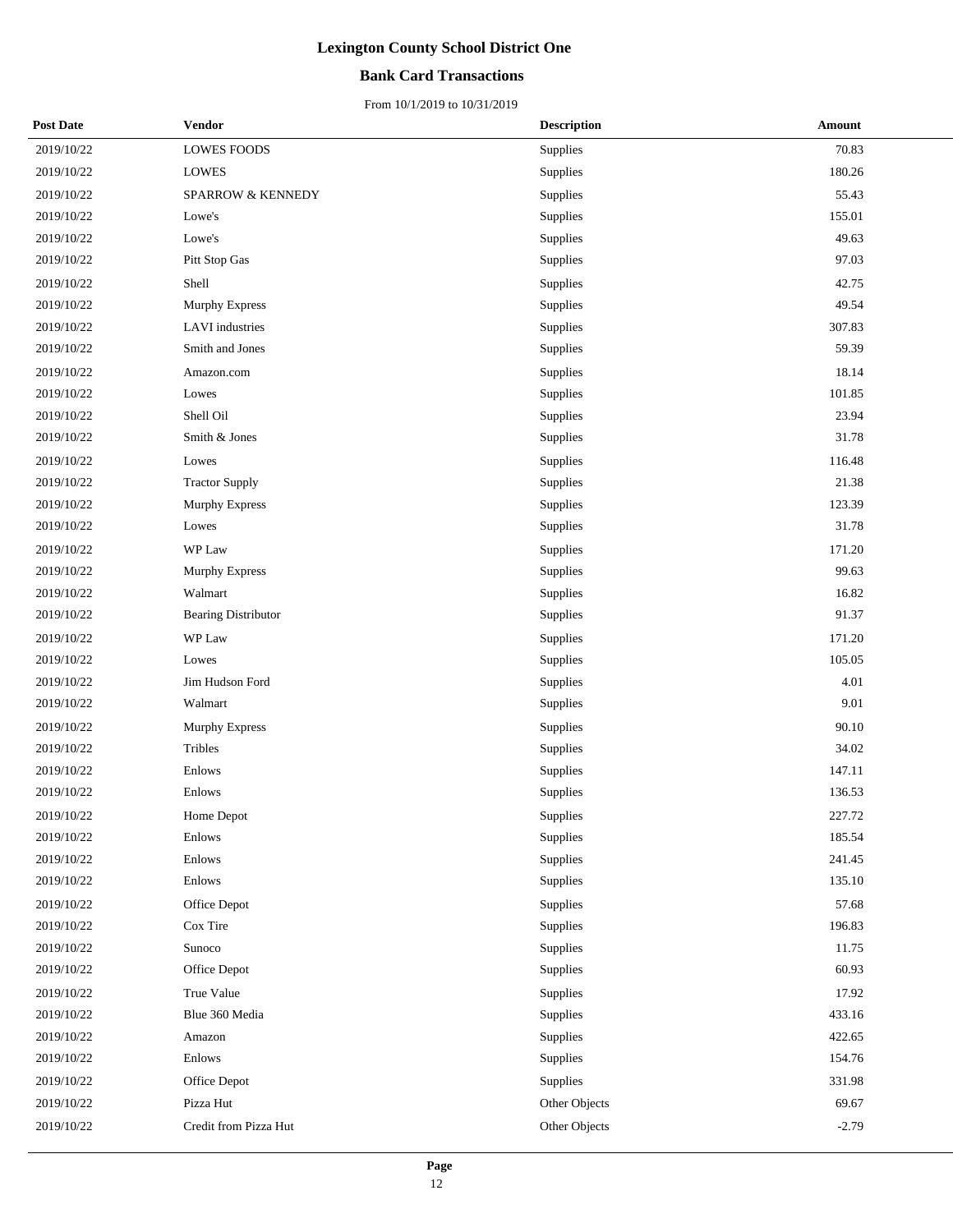## **Bank Card Transactions**

| <b>Post Date</b> | <b>Vendor</b>                     | <b>Description</b> | Amount   |
|------------------|-----------------------------------|--------------------|----------|
| 2019/10/22       | Walmart                           | Supplies           | 37.22    |
| 2019/10/22       | Walmart                           | Supplies           | 268.37   |
| 2019/10/22       | <b>Raymond Geddes</b>             | Supplies           | 198.82   |
| 2019/10/22       | Walmart                           | Supplies           | 111.17   |
| 2019/10/22       | Amazon.com                        | Supplies           | 17.11    |
| 2019/10/22       | Amazon.com                        | Supplies           | 255.04   |
| 2019/10/22       | <b>Breakout Edu</b>               | Supplies           | 75.00    |
| 2019/10/22       | Teacher's College                 | Travel             | 650.00   |
| 2019/10/22       | OMNI Nashville, Nashville TN      | Travel             | 972.15   |
| 2019/10/22       | OMNI Nashville, Nashville TN      | Travel             | 972.15   |
| 2019/10/22       | <b>OMNI Nashville Nashvile TN</b> | Travel             | 972.15   |
| 2019/10/22       | OMNI Nashville, Nashville, TN     | Travel             | 972.15   |
| 2019/10/22       | OTI PORTAL                        | Supplies           | 96.00    |
| 2019/10/22       | OTI PORTAL                        | Supplies           | 256.00   |
| 2019/10/22       | OTI PORTAL                        | Supplies           | 248.00   |
| 2019/10/22       | OTI PORTAL                        | Supplies           | 200.00   |
| 2019/10/22       | $\rm BP$                          | Travel             | 56.40    |
| 2019/10/22       | Amazon                            | Supplies           | 20.05    |
| 2019/10/22       | Amazon                            | Supplies           | 9.61     |
| 2019/10/22       | Amazon                            | Supplies           | 108.97   |
| 2019/10/22       | Amazon                            | Supplies           | 96.36    |
| 2019/10/22       | <b>NYEYC</b>                      | Travel             | 450.00   |
| 2019/10/22       | <b>NAEYC</b>                      | Travel             | 450.00   |
| 2019/10/22       | <b>NAEYC</b>                      | Travel             | 450.00   |
| 2019/10/22       | NAEYC                             | Travel             | 450.00   |
| 2019/10/22       | BookDepot                         | Supplies           | 134.32   |
| 2019/10/22       | Amazon                            | Supplies           | 253.61   |
| 2019/10/22       | Roland DGA                        | Pupil Activity     | 305.19   |
| 2019/10/22       | Amazon                            | Pupil Activity     | 304.95   |
| 2019/10/22       | WGI                               | Pupil Activity     | 410.00   |
| 2019/10/22       | WGI                               | Pupil Activity     | 995.00   |
| 2019/10/22       | Lowe's                            | Pupil Activity     | 26.34    |
| 2019/10/22       | Amazon                            | Pupil Activity     | 232.77   |
| 2019/10/22       | $1\ \rm{XL}$                      | Pupil Activity     | 162.00   |
| 2019/10/22       | Walmart                           | Pupil Activity     | 84.87    |
| 2019/10/22       | Walmart                           | Pupil Activity     | 15.00    |
| 2019/10/22       | Dollar Tree                       | Pupil Activity     | 4.28     |
| 2019/10/22       | <b>LOWES FOODS</b>                | Pupil Activity     | 104.34   |
| 2019/10/22       | <b>LOWES FOODS</b>                | Pupil Activity     | 132.09   |
| 2019/10/22       | <b>LOWES FOODS</b>                | Pupil Activity     | 62.23    |
| 2019/10/22       | <b>LOWES FOODS</b>                | Pupil Activity     | 119.81   |
| 2019/10/22       | <b>Event Rental</b>               | Pupil Activity     | 1,666.53 |
| 2019/10/22       | Scantron                          | Pupil Activity     | 1,874.46 |
| 2019/10/22       | Amazon                            | Pupil Activity     | 83.34    |
| 2019/10/22       | Amazon                            | Pupil Activity     | 70.62    |
|                  |                                   |                    |          |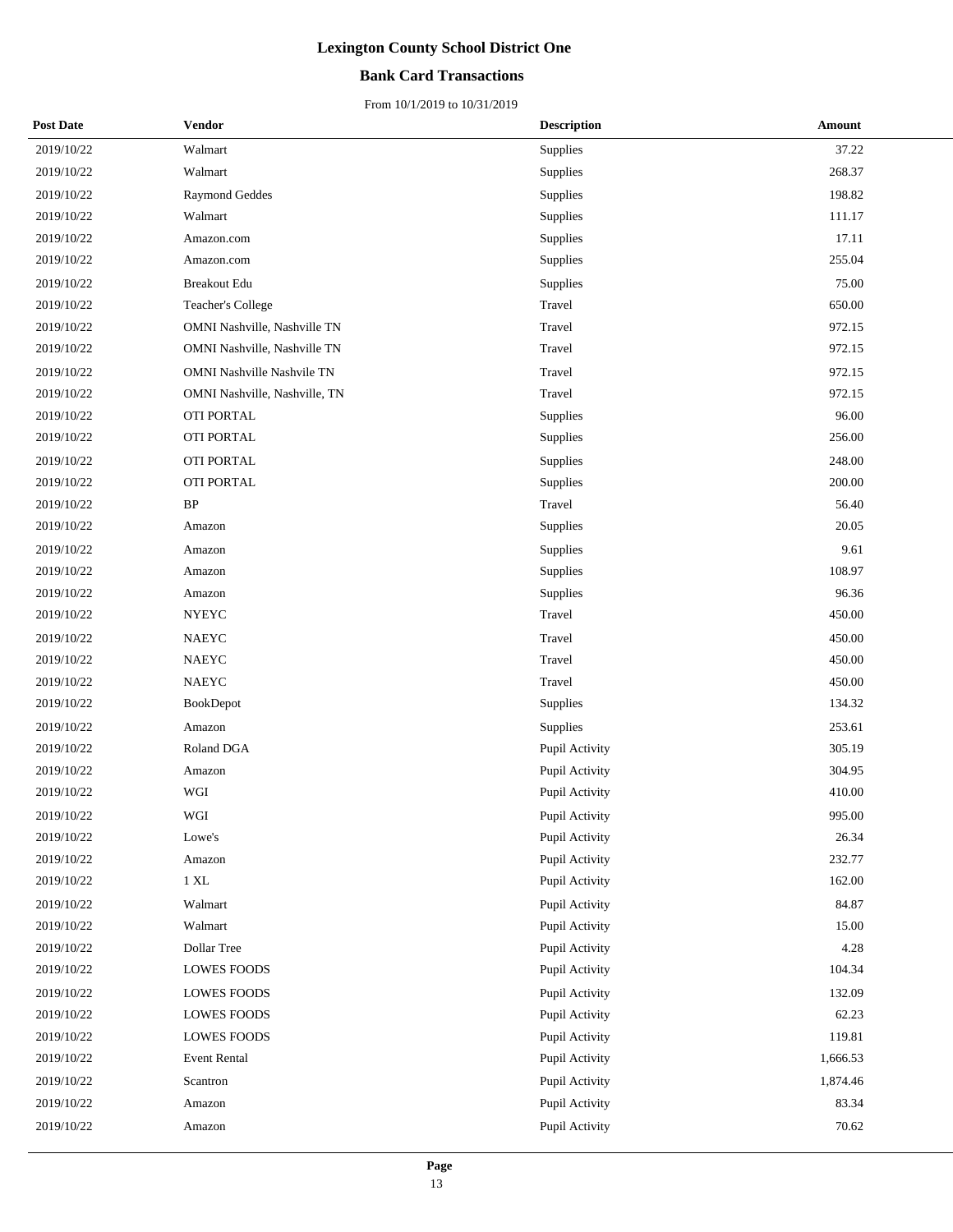## **Bank Card Transactions**

| <b>Post Date</b> | Vendor                      | <b>Description</b>         | <b>Amount</b> |
|------------------|-----------------------------|----------------------------|---------------|
| 2019/10/22       | <b>Bulk Bookstore</b>       | Pupil Activity             | 1,581.30      |
| 2019/10/22       | Amazon                      | Pupil Activity             | 29.96         |
| 2019/10/22       | Classwork Co.               | Pupil Activity             | 60.00         |
| 2019/10/22       | Class Co.                   | Pupil Activity             | 60.00         |
| 2019/10/22       | Amazon                      | Pupil Activity             | 36.47         |
| 2019/10/22       | Walmart                     | Pupil Activity             | 22.02         |
| 2019/10/22       | Walmart                     | Pupil Activity             | 60.72         |
| 2019/10/22       | Walmart                     | Pupil Activity             | 64.32         |
| 2019/10/22       | Walmart                     | Pupil Activity             | 94.30         |
| 2019/10/22       | Walmart                     | Pupil Activity             | 102.07        |
| 2019/10/22       | Walmart                     | Pupil Activity             | 33.88         |
| 2019/10/22       | The Citadel                 | Pupil Activity             | 300.00        |
| 2019/10/22       | <b>SCMEA</b> Orchestra      | Pupil Activity             | 190.00        |
| 2019/10/22       | Lexington Florist           | Pupil Activity             | 168.53        |
| 2019/10/22       | The UPS Store               | Pupil Activity             | 31.14         |
| 2019/10/22       | <b>PBS</b>                  | Pupil Activity             | 85.56         |
| 2019/10/22       | <b>EPIC</b> sports          | Pupil Activity             | 193.87        |
| 2019/10/22       | Universal Health Service    | Pupil Activity             | 270.00        |
| 2019/10/22       | Rakuten Kobo                | Pupil Activity             | 12.98         |
| 2019/10/22       | Amazon                      | Pupil Activity             | 18.18         |
| 2019/10/22       | Lowe's                      | Pupil Activity             | 155.01        |
| 2019/10/22       | <b>Hwy 55</b>               | Pupil Activity             | 100.00        |
| 2019/10/22       | Zaxby's                     | Pupil Activity             | 137.71        |
| 2019/10/22       | Zaxby's                     | Pupil Activity             | 110.72        |
| 2019/10/22       | <b>USC</b> Athletic tickets | Pupil Activity             | 50.00         |
| 2019/10/22       | Walmart                     | Pupil Activity             | 59.54         |
| 2019/10/22       | Walmart                     | Pupil Activity             | 9.92          |
| 2019/10/22       | Amazon                      | Pupil Activity             | 246.59        |
| 2019/10/23       | Amazon.com                  | Supplies-Maintenace        | 21.65         |
| 2019/10/23       | Amazon.com                  | Supplies-Maintenace        | 21.65         |
| 2019/10/23       | Amazon.com                  | Supplies-Maintenace        | 21.65         |
| 2019/10/23       | Amazon.com                  | Supplies-Maintenace        | 537.19        |
| 2019/10/23       | Amazon.com                  | Supplies-Maintenace        | 21.64         |
| 2019/10/23       | Amazon.com                  | Supplies-Maintenace        | 21.64         |
| 2019/10/23       | Myrtle Beach Marriott       | Travel                     | 535.63        |
| 2019/10/23       | <b>Survey Monkey</b>        | <b>Technology Supplies</b> | 39.59         |
| 2019/10/23       | <b>Education Weekly</b>     | Dues and Fees              | 40.00         |
| 2019/10/24       | Amazon.com                  | Supplies                   | 23.48         |
| 2019/10/24       | Amazon.com                  | <b>Technology Supplies</b> | 23.54         |
| 2019/10/24       | Walmart                     | Supplies-Immersion         | 12.42         |
| 2019/10/24       | <b>United Airlines</b>      | Travel                     | 462.60        |
| 2019/10/24       | <b>SCIBS Fall Symposium</b> | Travel                     | 100.00        |
| 2019/10/24       | The Midwest Clinic          | Travel                     | 130.00        |
| 2019/10/24       | <b>SCCSS</b>                | Travel                     | 150.00        |
| 2019/10/24       | Amazon.com                  | <b>Library Books</b>       | 34.44         |
|                  |                             |                            |               |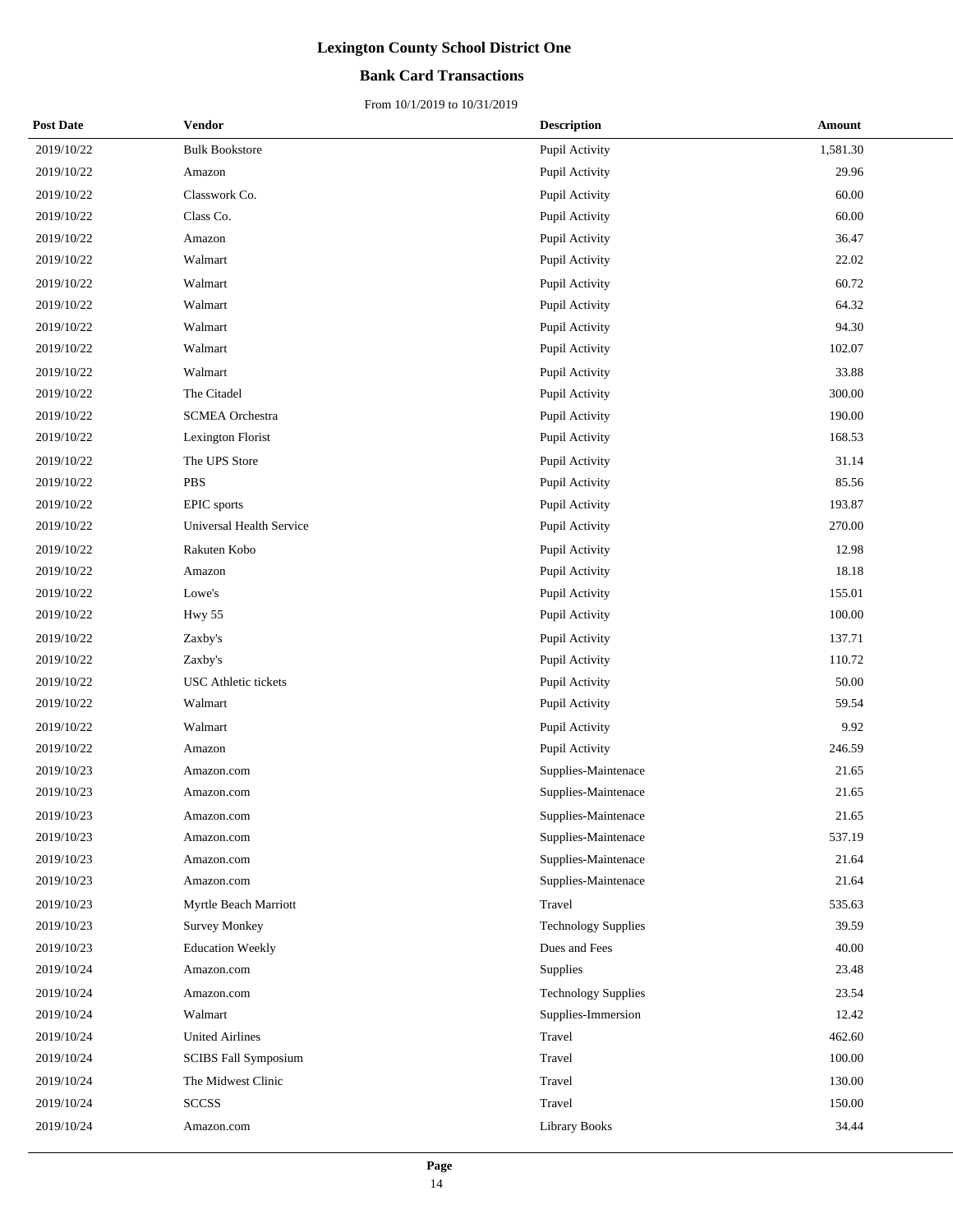## **Bank Card Transactions**

| <b>Post Date</b> | Vendor                                | <b>Description</b>       | Amount    |
|------------------|---------------------------------------|--------------------------|-----------|
| 2019/10/24       | South Carolina Council                | Travel-Teacher Staff Dev | 25.00     |
| 2019/10/24       | South Carolina Council                | Travel-Teacher Staff Dev | 25.00     |
| 2019/10/24       | <b>SC</b> International Baccalaureate | Dues and Fees            | 125.00    |
| 2019/10/24       | Speedway                              | Supplies                 | 40.68     |
| 2019/10/24       | Lowe's                                | Supplies                 | 45.11     |
| 2019/10/24       | Lowes                                 | Supplies                 | 13.58     |
| 2019/10/24       | Speedway                              | Supplies                 | 13.17     |
| 2019/10/24       | Lowe's CREDIT                         | Supplies                 | $-224.74$ |
| 2019/10/24       | Shell Oil - CREDIT                    | Supplies                 | $-0.38$   |
| 2019/10/24       | Circle K                              | Supplies                 | 38.31     |
| 2019/10/24       | Lowes                                 | Supplies                 | 299.90    |
| 2019/10/24       | Lowe's                                | Supplies                 | 74.59     |
| 2019/10/24       | Tree and limb trimmer and mask        | Supplies                 | 257.53    |
| 2019/10/24       | Amazon                                | Supplies                 | 404.15    |
| 2019/10/24       | Target                                | Supplies                 | 19.24     |
| 2019/10/24       | Amazon                                | Supplies                 | 162.44    |
| 2019/10/24       | Target                                | Supplies                 | 6.30      |
| 2019/10/24       | Amazon                                | Supplies                 | 120.58    |
| 2019/10/24       | Amazon                                | Supplies                 | 12.72     |
| 2019/10/24       | Amazon                                | Supplies                 | 16.04     |
| 2019/10/24       | Amazon                                | Supplies                 | 72.13     |
| 2019/10/24       | Amazon                                | Supplies                 | 136.65    |
| 2019/10/24       | Amazon                                | Supplies                 | 44.75     |
| 2019/10/24       | Walmart                               | Supplies                 | 32.36     |
| 2019/10/24       | Amazon                                | Supplies                 | 13.90     |
| 2019/10/24       | Amazon                                | Supplies                 | 172.58    |
| 2019/10/24       | Amazon                                | Supplies                 | 213.80    |
| 2019/10/24       | Hobby Lobby                           | Supplies                 | 55.88     |
| 2019/10/24       | FedEx                                 | Supplies                 | 73.80     |
| 2019/10/24       | Amazon                                | Supplies                 | 82.74     |
| 2019/10/24       | Amazon                                | Supplies                 | 58.80     |
| 2019/10/24       | Amazon                                | Supplies                 | 60.13     |
| 2019/10/24       | SCASA Conference - Leonda Brod        | Inst Prog Improvement    | 60.00     |
| 2019/10/24       | SCASA Conference - Dawn Alewin        | Inst Prog Improvement    | 60.00     |
| 2019/10/24       | SCASA Conference - Tammy Barne        | Inst Prog Improvement    | 60.00     |
| 2019/10/24       | SCASA Conference - Jennifer Jo        | Inst Prog Improvement    | 60.00     |
| 2019/10/24       | SCASA Conference - Amy Derrick        | Inst Prog Improvement    | 60.00     |
| 2019/10/24       | SCASA Conference - Elaine Rond        | Inst Prog Improvement    | 60.00     |
| 2019/10/24       | Amazon                                | <b>Supplies</b>          | 96.25     |
| 2019/10/24       | Amazon.com                            | Pupil Activity           | 404.80    |
| 2019/10/24       | Amazon.com                            | Pupil Activity           | 22.04     |
| 2019/10/24       | Pecknel                               | Pupil Activity           | 15.45     |
| 2019/10/24       | SCMEA                                 | Pupil Activity           | 133.00    |
| 2019/10/24       | JW Pepper                             | Pupil Activity           | 173.84    |
| 2019/10/24       | Middle School SSA & TB Choral         | Pupil Activity           | 86.50     |
|                  |                                       |                          |           |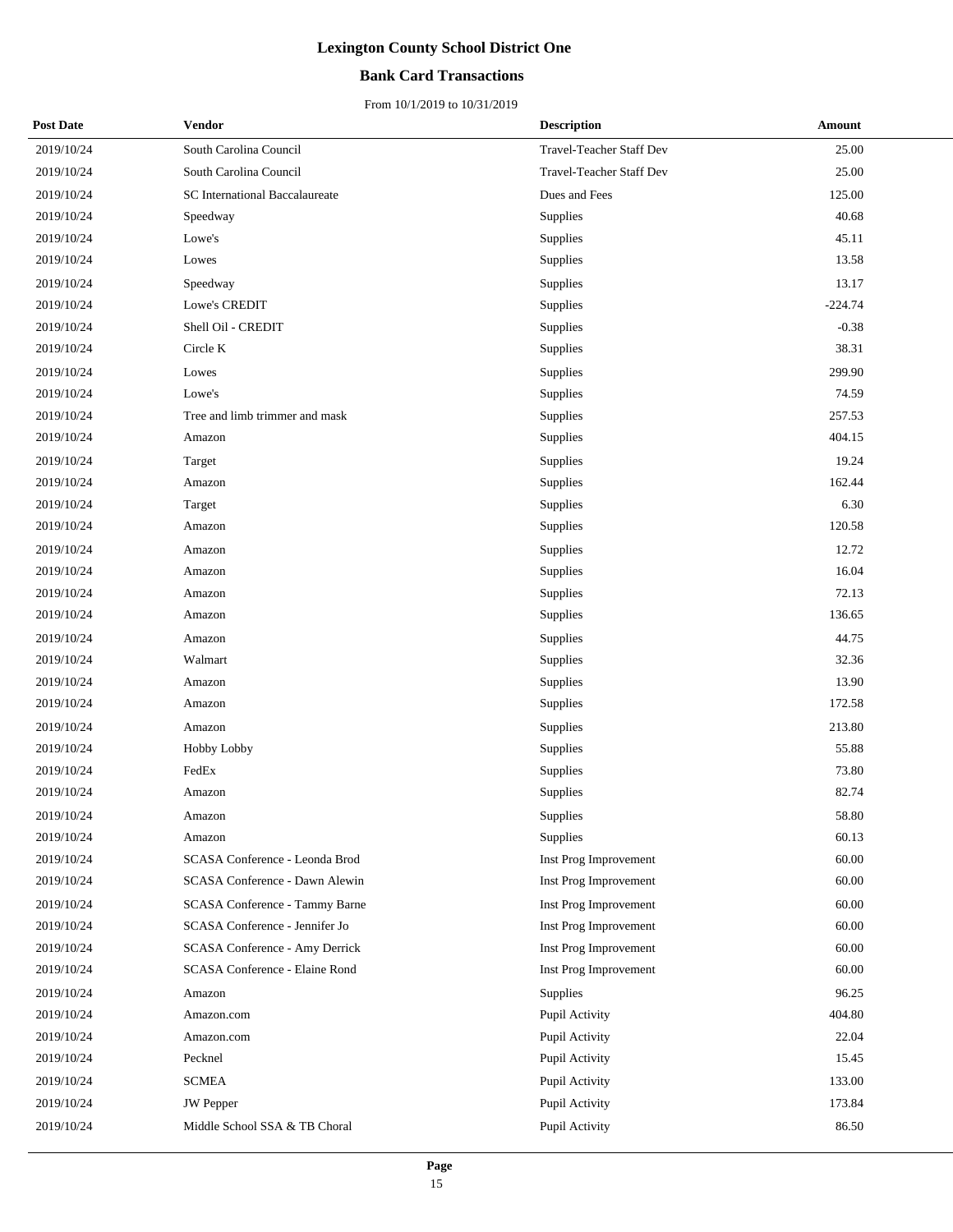## **Bank Card Transactions**

| <b>Post Date</b> | Vendor                       | <b>Description</b> | Amount  |
|------------------|------------------------------|--------------------|---------|
| 2019/10/24       | Walmart                      | Pupil Activity     | 41.46   |
| 2019/10/24       | Amazon                       | Pupil Activity     | 96.24   |
| 2019/10/24       | Officiator Buzzer System     | Pupil Activity     | 298.00  |
| 2019/10/24       | Amazon.com                   | Pupil Activity     | 156.60  |
| 2019/10/24       | <b>MAA</b>                   | Pupil Activity     | 318.00  |
| 2019/10/24       | Amazon                       | Pupil Activity     | 62.44   |
| 2019/10/24       | Pioneer Valley Books         | Pupil Activity     | 92.40   |
| 2019/10/24       | Amazon                       | Pupil Activity     | 48.45   |
| 2019/10/24       | Columbia Flag and Banner     | Pupil Activity     | 279.98  |
| 2019/10/24       | Walmart                      | Pupil Activity     | 8.42    |
| 2019/10/24       | Walmart                      | Pupil Activity     | 32.85   |
| 2019/10/24       | Walmart                      | Pupil Activity     | 70.74   |
| 2019/10/24       | <b>SCMEA</b> Orchestra       | Pupil Activity     | 100.00  |
| 2019/10/24       | Amazon.com                   | Pupil Activity     | 31.95   |
| 2019/10/24       | Amazon.com                   | Pupil Activity     | 41.64   |
| 2019/10/24       | Robotshop                    | Pupil Activity     | 29.52   |
| 2019/10/24       | Amazon.com                   | Pupil Activity     | 63.84   |
| 2019/10/24       | Teacher's Discovery          | Pupil Activity     | 203.17  |
| 2019/10/24       | Walmart                      | Pupil Activity     | 7.96    |
| 2019/10/24       | Publix                       | Pupil Activity     | 8.56    |
| 2019/10/24       | Shell Oil                    | Pupil Activity     | 23.74   |
| 2019/10/24       | RBT Shell Oil                | Pupil Activity     | $-0.24$ |
| 2019/10/24       | Walmart                      | Pupil Activity     | 67.90   |
| 2019/10/24       | Murphy Express               | Pupil Activity     | 21.30   |
| 2019/10/24       | Exxon                        | Pupil Activity     | 14.95   |
| 2019/10/24       | Lowes                        | Pupil Activity     | 23.65   |
| 2019/10/24       | Trophy & Awards Center       | Pupil Activity     | 162.43  |
| 2019/10/24       | Lexington Florist            | Pupil Activity     | 86.25   |
| 2019/10/24       | Krispy Kreme                 | Pupil Activity     | 47.89   |
| 2019/10/24       | <b>LEXINGTON FLORIST</b>     | Pupil Activity     | 102.95  |
| 2019/10/24       | Proliability by Mercer       | Pupil Activity     | 280.00  |
| 2019/10/24       | Red Cross Training           | Pupil Activity     | 15.00   |
| 2019/10/24       | SCHOOL HEALTH CORP           | Pupil Activity     | 97.65   |
| 2019/10/24       | SCHOOL HEALTH CORP           | Pupil Activity     | 173.32  |
| 2019/10/24       | <b>TARGET</b>                | Pupil Activity     | 53.45   |
| 2019/10/24       | Lowes                        | Pupil Activity     | 60.97   |
| 2019/10/24       | Publix                       | Pupil Activity     | 50.24   |
| 2019/10/24       | <b>IMAGINATION ATHLETICS</b> | Pupil Activity     | 44.28   |
| 2019/10/24       | <b>TARGET</b>                | Pupil Activity     | 15.95   |
| 2019/10/24       | PINEVIEW FLORIST             | Pupil Activity     | 154.08  |
| 2019/10/24       | WALMART                      | Pupil Activity     | 70.88   |
| 2019/10/24       | <b>Under Armour</b>          | Pupil Activity     | 486.85  |
| 2019/10/24       | Lowes                        | Pupil Activity     | 37.19   |
| 2019/10/24       | PINEVIEW FLORIST             | Pupil Activity     | 77.04   |
| 2019/10/24       | <b>US COACHWAYS</b>          | Pupil Activity     | 250.00  |
|                  |                              |                    |         |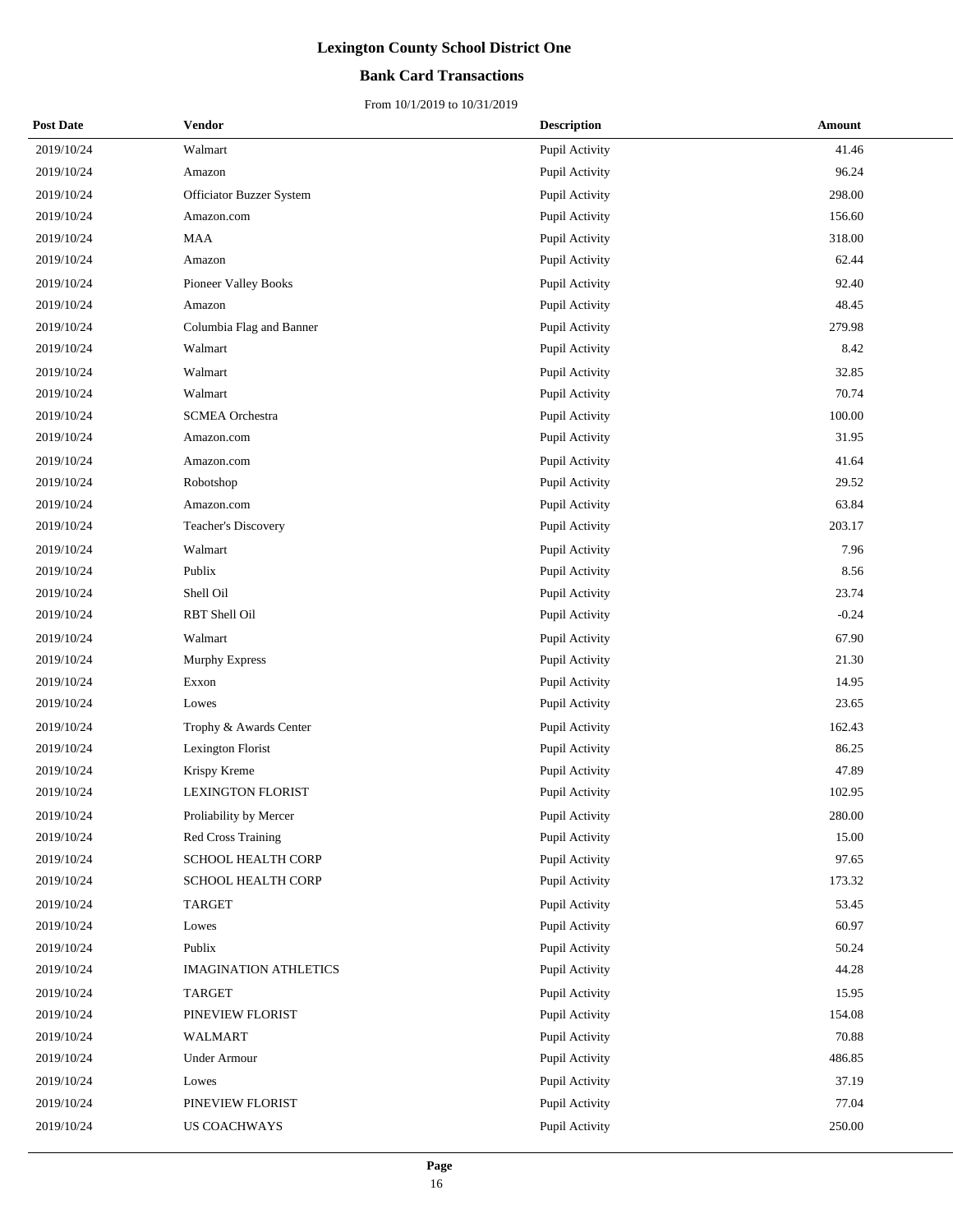## **Bank Card Transactions**

| <b>Post Date</b> | Vendor                         | <b>Description</b>      | Amount   |
|------------------|--------------------------------|-------------------------|----------|
| 2019/10/24       | PINEVIEW FLORIST               | Pupil Activity          | 25.68    |
| 2019/10/24       | <b>GOT SOCCER EVENTS</b>       | Pupil Activity          | 200.00   |
| 2019/10/24       | <b>NSCAA</b>                   | Pupil Activity          | 99.00    |
| 2019/10/24       | TrackWrestling                 | Pupil Activity          | 31.00    |
| 2019/10/24       | <b>G SPORTS WRESTLING</b>      | Pupil Activity          | 408.95   |
| 2019/10/24       | CSI PORTRAIT GROUP             | Pupil Activity          | 455.00   |
| 2019/10/24       | <b>ENTERPRISE</b>              | Pupil Activity          | 313.55   |
| 2019/10/24       | <b>ENTERPRISE</b>              | Pupil Activity          | 54.76    |
| 2019/10/24       | <b>CHICKFILA</b>               | Pupil Activity          | 535.41   |
| 2019/10/24       | Lowes                          | Pupil Activity          | 109.44   |
| 2019/10/24       | Lowes                          | Pupil Activity          | 109.44   |
| 2019/10/24       | Dick's Sporting Goods          | Pupil Activity          | 216.67   |
| 2019/10/24       | WYNDHAM GARDEN INN MT PLEASANT | Pupil Activity          | 1,027.70 |
| 2019/10/24       | PINEVIEW FLORIST               | Pupil Activity          | 38.52    |
| 2019/10/24       | <b>IMAGE INK</b>               | Pupil Activity          | 99.68    |
| 2019/10/24       | <b>CHICKFILA</b>               | Pupil Activity          | 149.33   |
| 2019/10/24       | Walmart                        | Pupil Activity          | 24.27    |
| 2019/10/24       | Lowes                          | Pupil Activity          | 35.70    |
| 2019/10/24       | <b>Lacrosse Monkey</b>         | Pupil Activity          | 213.83   |
| 2019/10/24       | <b>AMAZON</b>                  | Pupil Activity          | 80.25    |
| 2019/10/24       | Amazon                         | Pupil Activity          | 27.36    |
| 2019/10/24       | Subway                         | Pupil Activity          | 29.96    |
| 2019/10/24       | Subway                         | Pupil Activity          | 29.96    |
| 2019/10/24       | Subway                         | Pupil Activity          | 29.96    |
| 2019/10/24       | Subway                         | Pupil Activity          | 29.96    |
| 2019/10/24       | <b>Cheneliere Education</b>    | Supplies                | 633.94   |
| 2019/10/28       | Amazon                         | Supplies                | 26.55    |
| 2019/10/28       | Amazon                         | Supplies                | 217.14   |
| 2019/10/28       | Amazon.Com                     | Supplies                | 43.69    |
| 2019/10/28       | Target                         | Supplies                | 26.98    |
| 2019/10/28       | Party City                     | Supplies                | 12.82    |
| 2019/10/28       | Target                         | Supplies                | 16.37    |
| 2019/10/28       | Amazon                         | Supplies                | 57.66    |
| 2019/10/28       | Lowes                          | Supplies                | 306.38   |
| 2019/10/28       | Heinemann                      | Supplies                | 520.52   |
| 2019/10/28       | Smith Rubber Stamps            | Supplies                | 30.41    |
| 2019/10/28       | Amazon                         | Supplies                | 465.57   |
| 2019/10/28       | <b>USPS</b>                    | Supplies                | 4.35     |
| 2019/10/28       | THE HOME DEPOT                 | Supplies                | 32.04    |
| 2019/10/28       | WALMART                        | Supplies                | 10.68    |
| 2019/10/28       | <b>PUBLIX</b>                  | Supplies                | 19.96    |
| 2019/10/28       | WALMART.COM                    | Supplies                | 160.48   |
| 2019/10/28       | Amazon                         | Repairs and Maintenance | 11.82    |
| 2019/10/28       | Sam's Club                     | Supplies                | 22.34    |
| 2019/10/28       | FedEx Office                   | Supplies                | 31.01    |
|                  |                                |                         |          |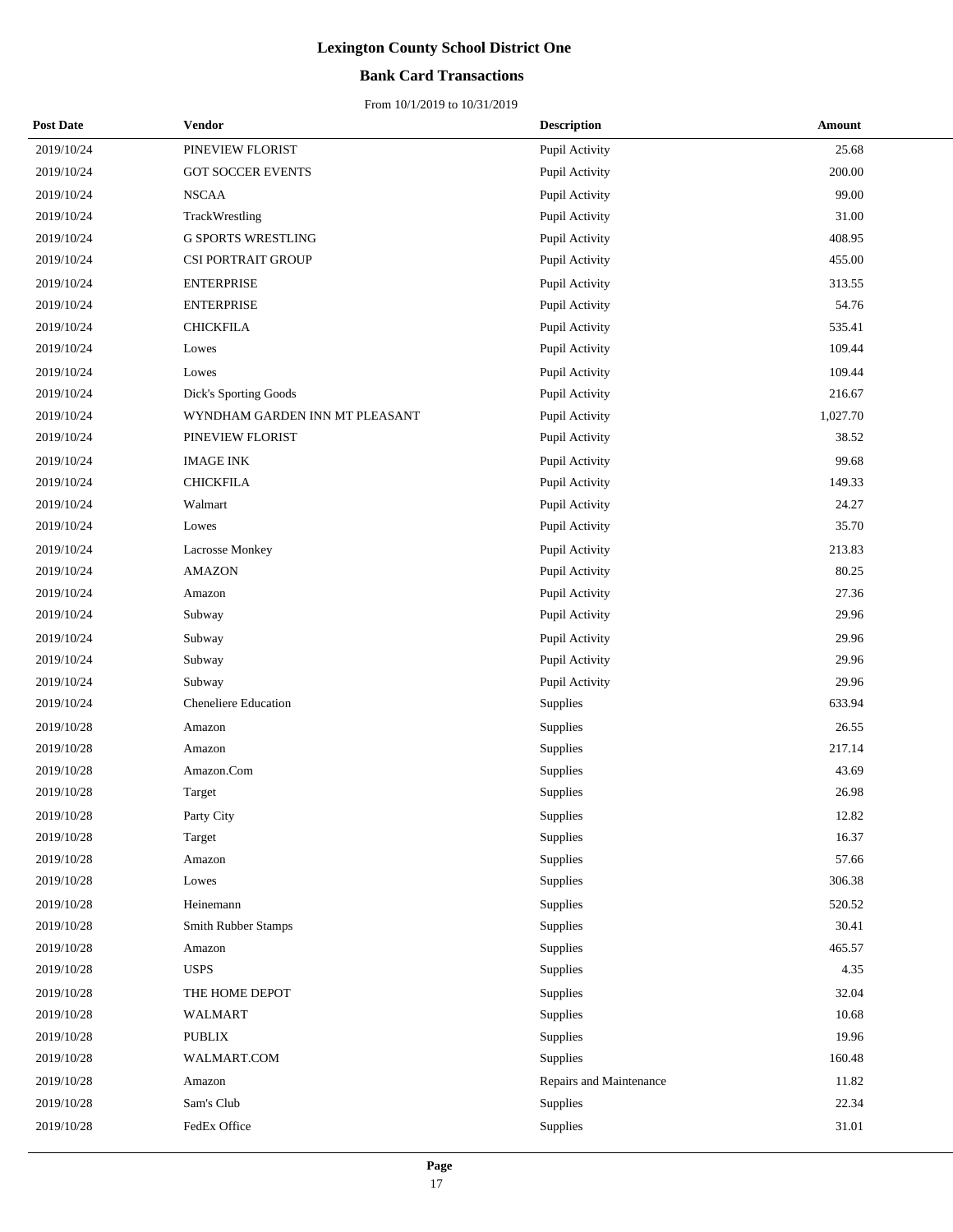## **Bank Card Transactions**

| <b>Post Date</b> | Vendor                     | <b>Description</b>         | Amount   |
|------------------|----------------------------|----------------------------|----------|
| 2019/10/28       | Amazon                     | Supplies                   | 28.80    |
| 2019/10/28       | Hobby Lobby                | Supplies                   | 181.84   |
| 2019/10/28       | Amazon                     | Supplies                   | 25.66    |
| 2019/10/28       | DESKRISER.COM              | Supplies                   | 199.99   |
| 2019/10/28       | Holiday Inn Express        | Travel                     | 271.54   |
| 2019/10/28       | Pure Buttons               | Supplies                   | 62.95    |
| 2019/10/28       | DROPBOX INC                | <b>Technology Supplies</b> | 119.88   |
| 2019/10/28       | <b>AMAZON</b>              | Supplies                   | 25.50    |
| 2019/10/28       | <b>AMAZON</b>              | Supplies                   | 52.85    |
| 2019/10/28       | Pine Press                 | Supplies                   | 52.82    |
| 2019/10/28       | <b>Positive Promotions</b> | Supplies                   | 500.00   |
| 2019/10/28       | Lowes Foods                | Supplies                   | 8.98     |
| 2019/10/28       | Allied 100                 | Supplies                   | 73.86    |
| 2019/10/28       | Postal Express             | Supplies                   | 14.39    |
| 2019/10/28       | Amazon.com                 | Supplies                   | 44.01    |
| 2019/10/28       | <b>Embassy Suites</b>      | Travel                     | 484.35   |
| 2019/10/28       | <b>SCASA</b>               | Travel-Teacher Staff Dev   | 150.00   |
| 2019/10/28       | NCS GED EXAM               | Supplies                   | 6.00     |
| 2019/10/28       | Amazon.Com                 | Supplies                   | 39.59    |
| 2019/10/28       | <b>Big Lots</b>            | Supplies                   | 26.74    |
| 2019/10/28       | Walmart                    | Supplies                   | 62.19    |
| 2019/10/28       | Amazon.com                 | Supplies                   | 17.61    |
| 2019/10/28       | Teachers Pay Teachers      | Supplies                   | 12.90    |
| 2019/10/28       | Lowes's                    | Supplies                   | 307.14   |
| 2019/10/28       | Lowes Foods                | Supplies                   | 28.00    |
| 2019/10/28       | A-Z Lawnmower              | Supplies                   | 19.17    |
| 2019/10/28       | Lowes                      | Supplies                   | 485.30   |
| 2019/10/28       | Cox Tire                   | Supplies                   | 27.67    |
| 2019/10/28       | Lowes                      | Supplies                   | 35.57    |
| 2019/10/28       | <b>EXXON</b>               | Supplies                   | 55.00    |
| 2019/10/28       | Sunoco                     | Supplies                   | 79.17    |
| 2019/10/28       | Walker Hardware            | Supplies                   | 17.10    |
| 2019/10/28       | Sunoco Credit              | Supplies                   | $-0.79$  |
| 2019/10/28       | Walker Hardware            | Supplies                   | 7.81     |
| 2019/10/28       | Lowe's                     | Supplies                   | 29.79    |
| 2019/10/28       | Walker Hardware            | Supplies                   | 18.36    |
| 2019/10/28       | Derricks Service Center    | Supplies                   | 56.29    |
| 2019/10/28       | Derricks Service Center    | Supplies                   | 62.88    |
| 2019/10/28       | 7-Eleven                   | Supplies                   | 24.75    |
| 2019/10/28       | True Value                 | Supplies                   | $-28.62$ |
| 2019/10/28       | True Value Hardware        | Supplies                   | 10.68    |
| 2019/10/28       | Northern Tool & Equipment  | Supplies                   | 7.48     |
| 2019/10/28       | True Value                 | Supplies                   | 189.21   |
| 2019/10/28       | 7-Eleven                   | Supplies                   | 24.75    |
| 2019/10/28       | Lowes                      | Supplies                   | 54.02    |
|                  |                            |                            |          |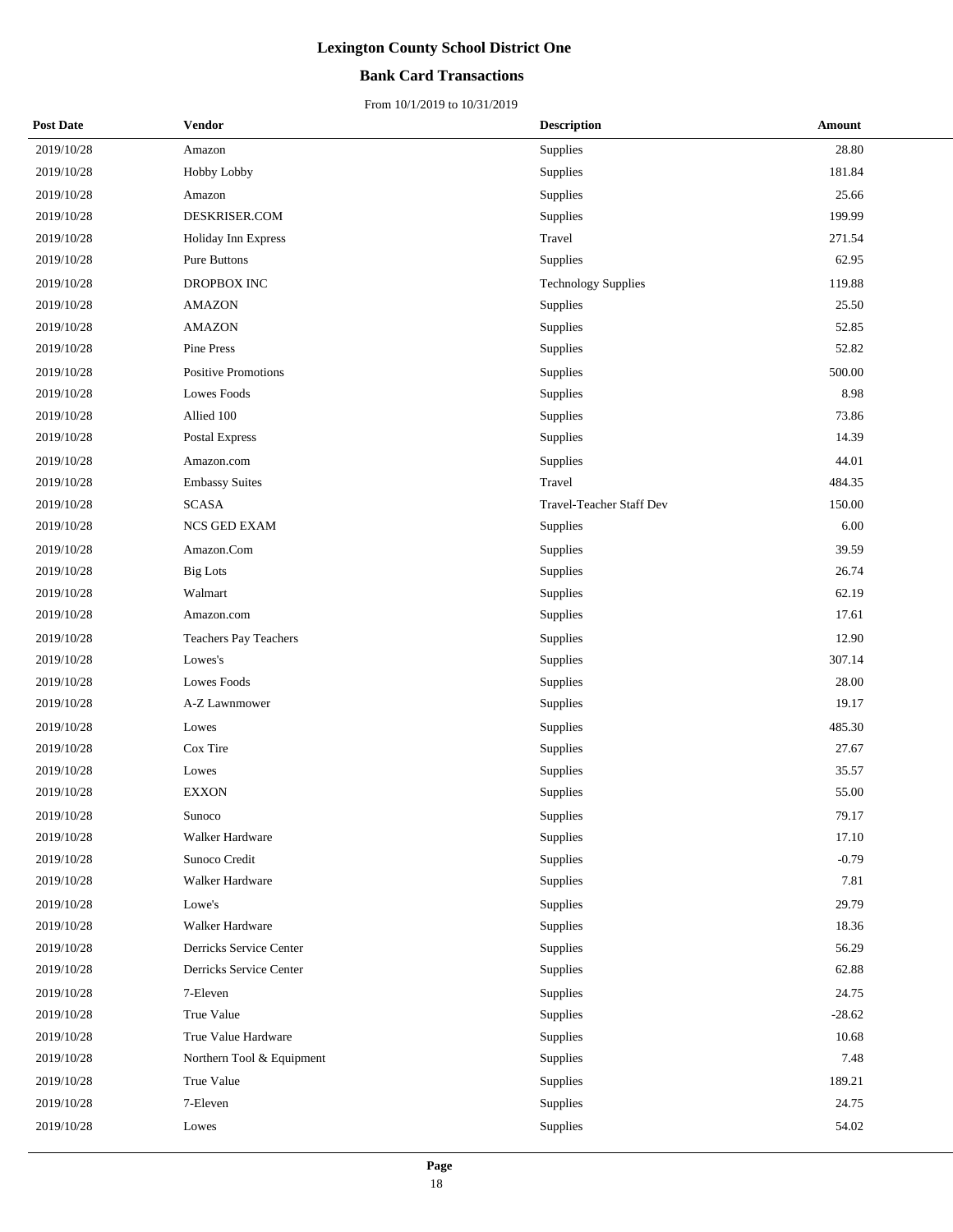## **Bank Card Transactions**

| <b>Post Date</b> | Vendor                         | <b>Description</b>        | Amount   |
|------------------|--------------------------------|---------------------------|----------|
| 2019/10/28       | <b>CREDIT</b>                  | Supplies                  | $-0.46$  |
| 2019/10/28       | Pitt Stop                      | Supplies                  | 51.00    |
| 2019/10/28       | Pitt Stop                      | Supplies                  | 46.00    |
| 2019/10/28       | Mojack Distributors            | Supplies                  | 65.00    |
| 2019/10/28       | <b>SLED</b>                    | Other Prof & Tech Service | 72.00    |
| 2019/10/28       | <b>Hilton Hotels Anatole'</b>  | Travel                    | 210.93   |
| 2019/10/28       | Cheaptix.com                   | Travel                    | 120.00   |
| 2019/10/28       | <b>Hilton Hotels Anatole'</b>  | Travel                    | 210.93   |
| 2019/10/28       | Cheaptix.com                   | Travel                    | 65.00    |
| 2019/10/28       | American Airlines              | Travel                    | 326.80   |
| 2019/10/28       | <b>American Airlines</b>       | Travel                    | 326.80   |
| 2019/10/28       | <b>American Airlines</b>       | Travel                    | 326.80   |
| 2019/10/28       | American Airlines              | Travel                    | 326.80   |
| 2019/10/28       | Hilton Hotels Anatole'         | Travel                    | 210.93   |
| 2019/10/28       | <b>American Airlines</b>       | Travel                    | 326.80   |
| 2019/10/28       | Vista Print                    | Supplies                  | 326.53   |
| 2019/10/28       | Walmart                        | Supplies                  | 172.99   |
| 2019/10/28       | Gilbert Post Office            | Supplies                  | 330.00   |
| 2019/10/28       | Chef Store                     | Supplies                  | 381.47   |
| 2019/10/28       | Dollar Tree                    | Supplies                  | 17.12    |
| 2019/10/28       | Amazon.Com                     | Supplies                  | 41.61    |
| 2019/10/28       | Dominos                        | Supplies                  | 903.07   |
| 2019/10/28       | Walmart                        | Supplies                  | 65.42    |
| 2019/10/28       | Friendliest Hotel, O Henry Hot | Travel                    | 516.40   |
| 2019/10/28       | <b>Teacher College</b>         | Inst Prog Improvement     | 2,600.00 |
| 2019/10/28       | American Airlines              | Travel                    | 1,364.40 |
| 2019/10/28       | Amazon.Com                     | Supplies                  | 99.76    |
| 2019/10/28       | <b>United Refrigeration</b>    | Supplies                  | 160.32   |
| 2019/10/28       | United Refrigeration           | Supplies                  | 86.77    |
| 2019/10/28       | Lowes                          | Supplies                  | 29.81    |
| 2019/10/28       | <b>United Refrigeration</b>    | Supplies                  | 17.99    |
| 2019/10/28       | <b>United Refrigeration</b>    | Supplies                  | 135.92   |
| 2019/10/28       | United Refrigeration           | Supplies                  | 153.91   |
| 2019/10/28       | Ace Glass                      | Supplies                  | 492.76   |
| 2019/10/28       | United Refrigeration           | Supplies                  | 84.71    |
| 2019/10/28       | Lowes                          | Supplies                  | 13.74    |
| 2019/10/28       | Lowes                          | Supplies                  | 81.43    |
| 2019/10/28       | Walgreens                      | Food                      | 37.98    |
| 2019/10/28       | Walmart                        | Supplies                  | 15.84    |
| 2019/10/28       | Lowes                          | Supplies                  | 44.92    |
| 2019/10/28       | Pro Kitchen Online             | Repairs and Maintenance   | 216.14   |
| 2019/10/28       | Advance Auto                   | Supplies                  | 23.52    |
| 2019/10/28       | Lowes                          | Supplies                  | 96.54    |
| 2019/10/28       | Lowes                          | Supplies                  | 44.00    |
| 2019/10/28       | Lowes                          | Supplies                  | 33.79    |
|                  |                                |                           |          |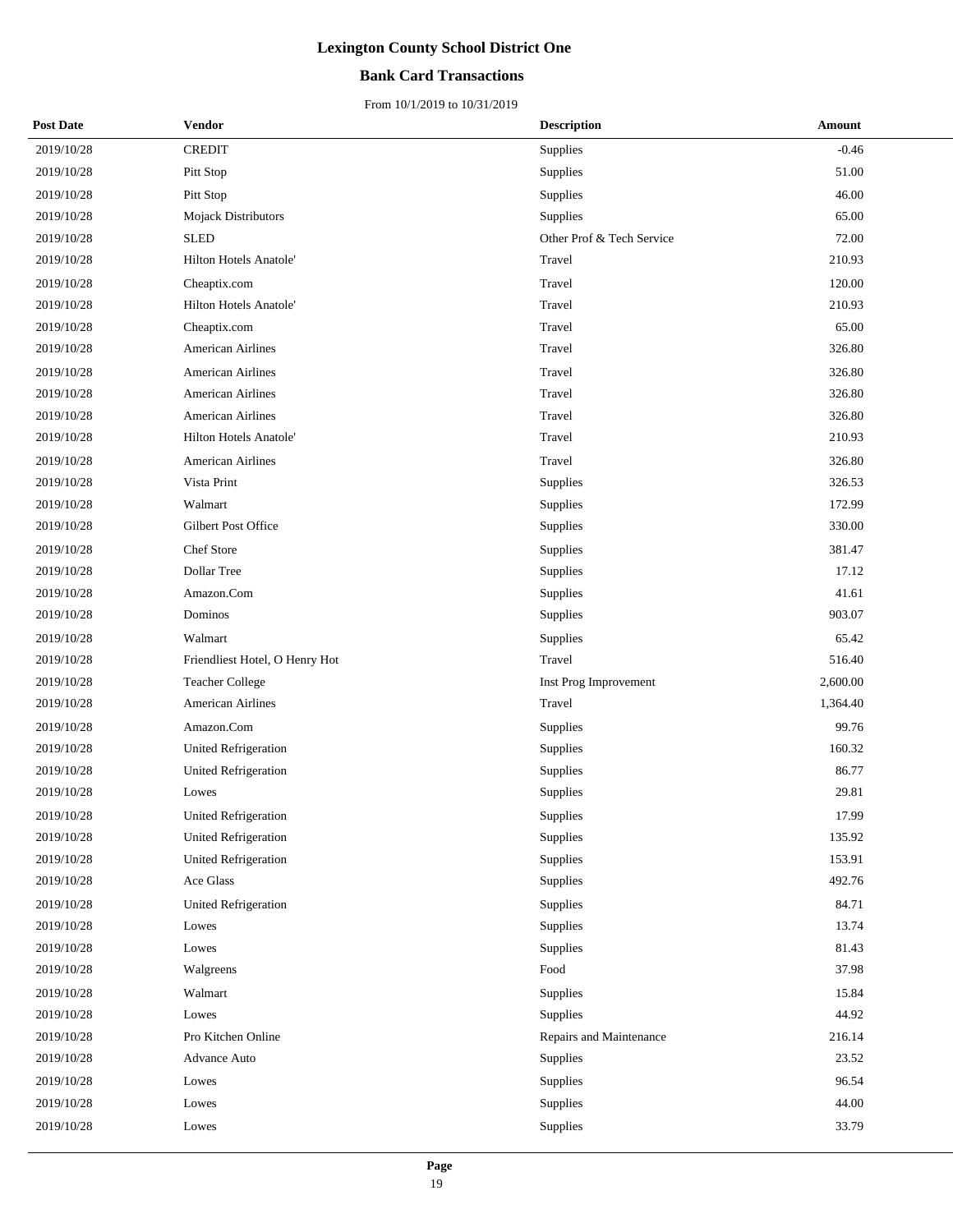## **Bank Card Transactions**

| <b>Post Date</b> | <b>Vendor</b>                  | <b>Description</b> | Amount  |
|------------------|--------------------------------|--------------------|---------|
| 2019/10/28       | Lowes                          | Supplies           | 35.93   |
| 2019/10/28       | Webstaurant                    | Supplies           | 25.48   |
| 2019/10/28       | Walgreens                      | Food               | 59.99   |
| 2019/10/28       | School Nutrition Association   | Dues and Fees      | 46.50   |
| 2019/10/28       | <b>United Refrigeration</b>    | Supplies           | 35.89   |
| 2019/10/28       | Johnstone Supply               | Supplies           | 109.29  |
| 2019/10/28       | <b>Sight Reading Factory</b>   | Pupil Activity     | 34.99   |
| 2019/10/28       | Noteflight                     | Pupil Activity     | 52.43   |
| 2019/10/28       | Amazon                         | Pupil Activity     | 65.53   |
| 2019/10/28       | Guitar Center                  | Pupil Activity     | 154.04  |
| 2019/10/28       | Amazon                         | Pupil Activity     | 97.90   |
| 2019/10/28       | Walmart                        | Pupil Activity     | 325.90  |
| 2019/10/28       | Amazon.Com                     | Pupil Activity     | 666.24  |
| 2019/10/28       | The Home Depot                 | Pupil Activity     | 27.86   |
| 2019/10/28       | Amazon.com                     | Pupil Activity     | 43.44   |
| 2019/10/28       | Wristband Express              | Pupil Activity     | 162.72  |
| 2019/10/28       | <b>Positive Promotions</b>     | Pupil Activity     | 228.47  |
| 2019/10/28       | Amazon                         | Pupil Activity     | 54.86   |
| 2019/10/28       | Amazon                         | Pupil Activity     | 181.34  |
| 2019/10/28       | Musiciansupply                 | Pupil Activity     | 85.60   |
| 2019/10/28       | Omni Cheer                     | Pupil Activity     | 113.96  |
| 2019/10/29       | HEINEMANN - MOUNTEER SHOW & TE | Supplies           | 79.09   |
| 2019/10/29       | Amazon.com                     | Supplies           | 24.52   |
| 2019/10/29       | Heinemann                      | Supplies           | 211.58  |
| 2019/10/29       | Amazon                         | Supplies           | 232.82  |
| 2019/10/29       | Amazon                         | Supplies           | 20.59   |
| 2019/10/29       | STENHOUSE - BOOK FOR WHITLEY   | Supplies           | 33.17   |
| 2019/10/29       | AMAZON - SNACKS/PRIZES FOR LIT | Supplies           | 58.80   |
| 2019/10/29       | Wal Mart                       | Supplies           | 18.51   |
| 2019/10/29       | Roses                          | Supplies           | 21.35   |
| 2019/10/29       | Amazon.com                     | Supplies           | 49.35   |
| 2019/10/29       | Amazon.com                     | Supplies-Immersion | 70.99   |
| 2019/10/29       | Amazon                         | Supplies-Immersion | 15.80   |
| 2019/10/29       | <b>EAI</b> Education           | Supplies           | 104.34  |
| 2019/10/29       | <b>Stenhouse Publishers</b>    | Supplies           | 734.77  |
| 2019/10/29       | Amazon                         | Supplies           | 131.28  |
| 2019/10/29       | Amazon                         | Supplies           | 16.02   |
| 2019/10/29       | Amazon                         | Supplies           | 41.72   |
| 2019/10/29       | Amazon                         | Supplies           | 21.39   |
| 2019/10/29       | NATIONAL GEOGRAPHIC - ADDITION | Supplies           | 130.63  |
| 2019/10/29       | DICK BLICK - ART SUPPLIES FOR  | Supplies           | 39.54   |
| 2019/10/29       | <b>CIRCLE K CREDIT</b>         | Supplies           | $-0.36$ |
| 2019/10/29       | FOLLETT - TEACHER RESOURCES    | Supplies           | 15.18   |
| 2019/10/29       | ACADEMIC SUPPLIER - TONER      | Supplies           | 159.56  |
| 2019/10/29       | FOLLETT - BOOKS FOR TEACHER RE | Supplies           | 109.33  |
|                  |                                |                    |         |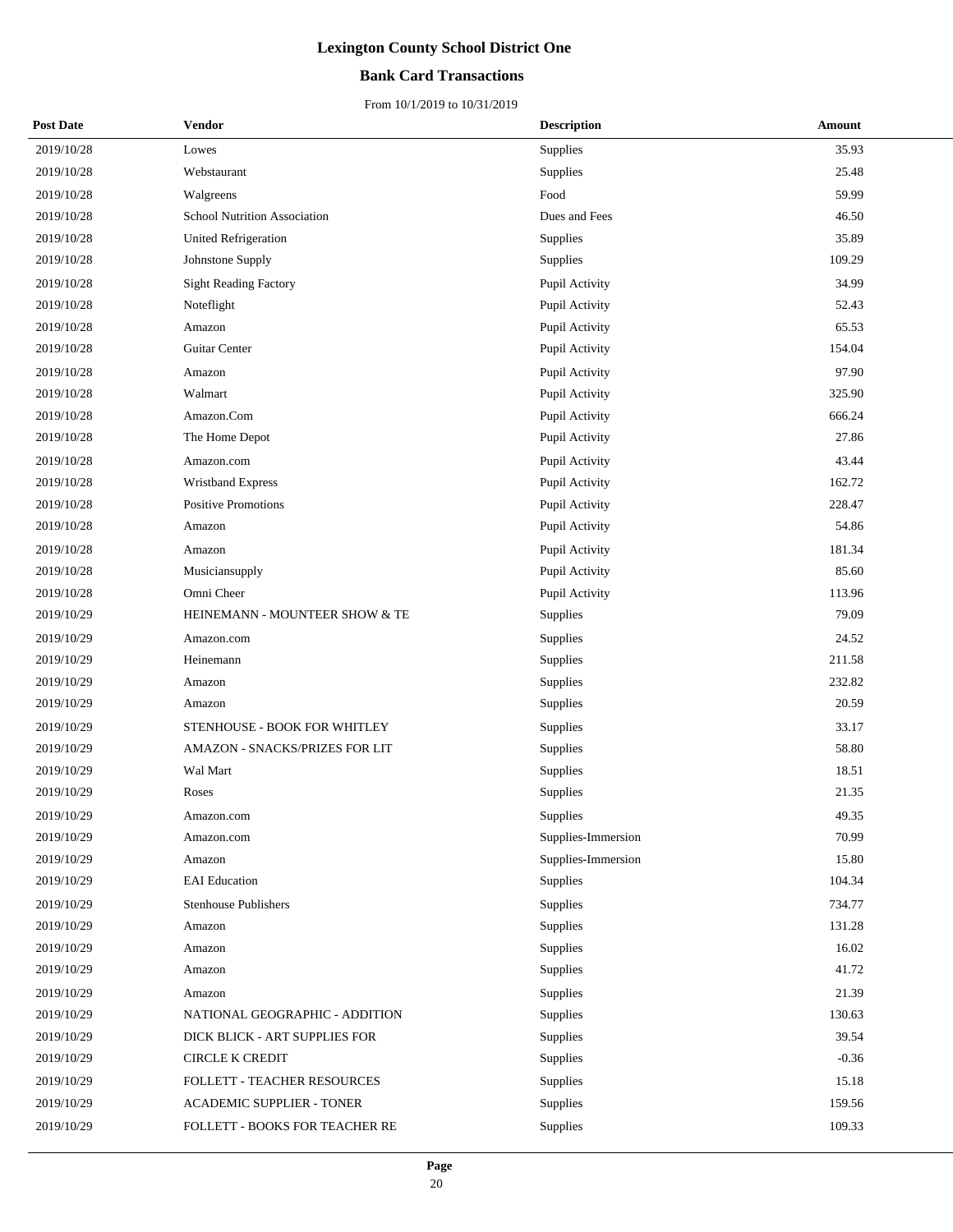### **Bank Card Transactions**

| <b>Post Date</b> | Vendor                         | <b>Description</b>   | Amount   |
|------------------|--------------------------------|----------------------|----------|
| 2019/10/29       | AMAZON PRIME MEMBERSHIP        | Supplies             | 13.90    |
| 2019/10/29       | AMAZON - PAINT AND PAPER FOR S | Supplies             | 48.52    |
| 2019/10/29       | Amazon.com                     | Supplies             | 147.64   |
| 2019/10/29       | Amazon.com                     | Supplies             | 85.55    |
| 2019/10/29       | The UPS Store                  | Supplies             | 1,727.83 |
| 2019/10/29       | Amazon.com                     | Supplies             | 25.66    |
| 2019/10/29       | Amazon.com                     | Supplies             | 40.87    |
| 2019/10/29       | Amazon.com                     | Supplies             | 17.38    |
| 2019/10/29       | Amazon.com                     | Supplies             | 38.52    |
| 2019/10/29       | Amazon.com                     | Supplies             | 151.51   |
| 2019/10/29       | School Health Corp             | Supplies             | 39.41    |
| 2019/10/29       | Amazon.com                     | Supplies             | 295.81   |
| 2019/10/29       | Amazon.com                     | Supplies             | 209.42   |
| 2019/10/29       | Amazon.com                     | Supplies             | 33.59    |
| 2019/10/29       | Amazon.com                     | Supplies             | 43.55    |
| 2019/10/29       | Amazon                         | Supplies             | 90.84    |
| 2019/10/29       | Teacher Pay Teacher            | Supplies-Immersion   | 13.00    |
| 2019/10/29       | Flocabulary                    | Supplies             | 96.00    |
| 2019/10/29       | Amazon                         | Supplies             | 117.60   |
| 2019/10/29       | Amazon                         | Supplies             | 120.83   |
| 2019/10/29       | Lego                           | Supplies             | 384.48   |
| 2019/10/29       | Amazon - Heinemann - Show and  | Supplies             | 253.89   |
| 2019/10/29       | Dollar General - supplies for  | Supplies             | 7.76     |
| 2019/10/29       | Amazon                         | Supplies             | 202.14   |
| 2019/10/29       | Office Depot - Literacy folder | Supplies             | 118.96   |
| 2019/10/29       | Amazon                         | Supplies             | 142.32   |
| 2019/10/29       | Amazon - door locks for our sp | Supplies             | 18.14    |
| 2019/10/29       | NCYI.ORG                       | Travel               | 119.00   |
| 2019/10/29       | Marriott Marquis Houston       | Travel               | 1,115.75 |
| 2019/10/29       | Hampton Inn Dpuglass GA        | Travel               | 456.60   |
| 2019/10/29       | NCYLORG                        | Travel               | 119.00   |
| 2019/10/29       | United                         | Travel               | 417.60   |
| 2019/10/29       | The Midwest Clinic             | Travel               | 130.00   |
| 2019/10/29       | Office depot                   | Supplies             | 47.67    |
| 2019/10/29       | Amazon                         | Supplies             | 36.37    |
| 2019/10/29       | Office Depot                   | Supplies             | 115.67   |
| 2019/10/29       | Office depot                   | Supplies             | 21.34    |
| 2019/10/29       | Lowes                          | Supplies             | 25.00    |
| 2019/10/29       | vista prints                   | Printing and Binding | 126.26   |
| 2019/10/29       | Amazon                         | Supplies             | 169.04   |
| 2019/10/29       | Lowe's                         | Supplies             | 340.30   |
| 2019/10/29       | harbor freight                 | Supplies             | 71.55    |
| 2019/10/29       | Lowe's                         | Supplies             | 55.22    |
| 2019/10/29       | amazon                         | Supplies             | 201.70   |
| 2019/10/29       | Walmart                        | Supplies             | 357.31   |
|                  |                                |                      |          |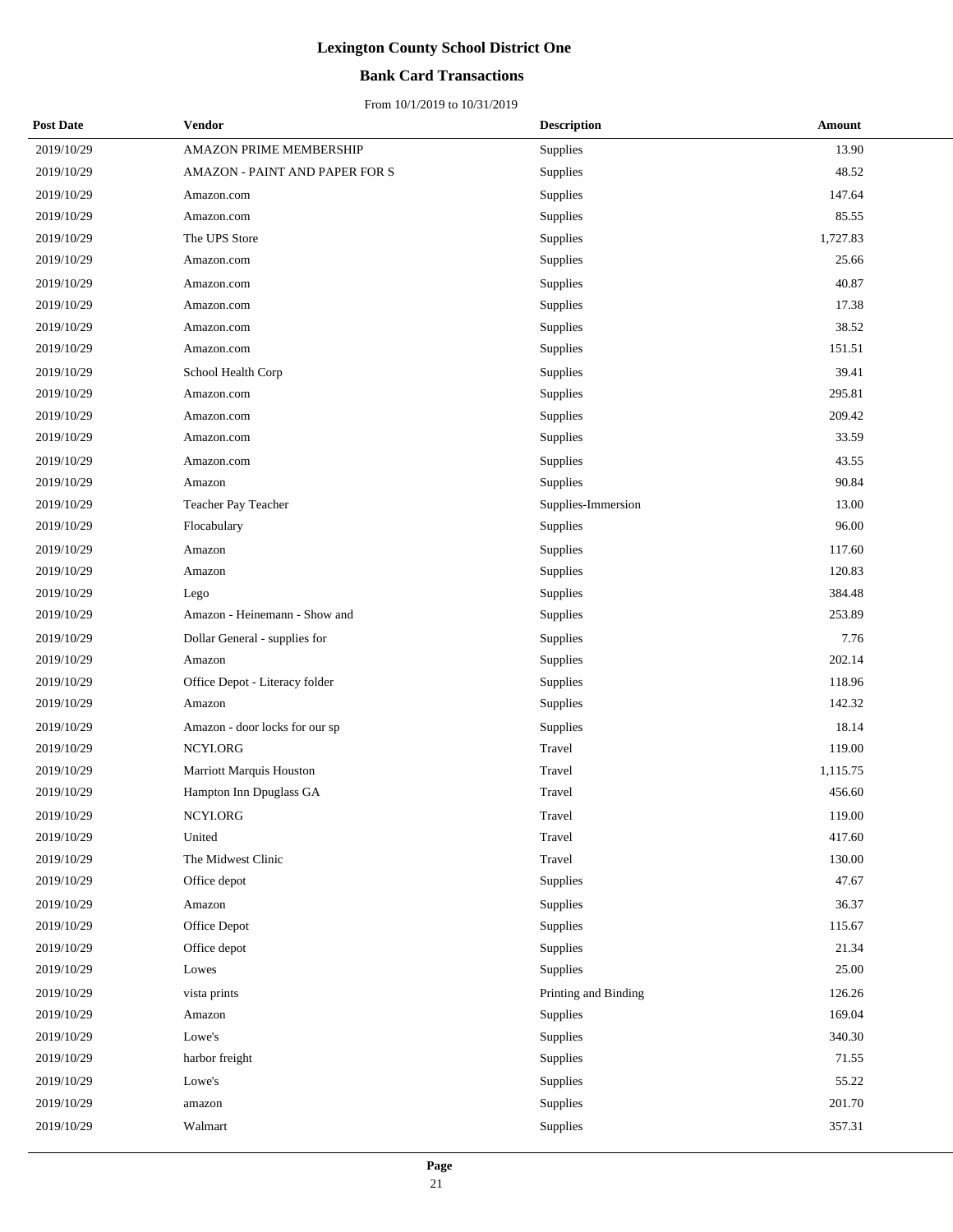## **Bank Card Transactions**

| <b>Post Date</b> | Vendor                         | <b>Description</b>    | Amount   |
|------------------|--------------------------------|-----------------------|----------|
| 2019/10/29       | amazon                         | <b>Supplies</b>       | 36.33    |
| 2019/10/29       | harbor freight                 | Supplies              | 128.14   |
| 2019/10/29       | Walmart                        | Supplies              | 210.91   |
| 2019/10/29       | amazon                         | Supplies              | 312.69   |
| 2019/10/29       | amazon                         | Supplies              | 26.74    |
| 2019/10/29       | amazon                         | Supplies              | 32.05    |
| 2019/10/29       | home depot                     | Supplies              | 267.45   |
| 2019/10/29       | College Board Workshop         | Travel                | 195.00   |
| 2019/10/29       | National Assoc of Biology Teac | Travel                | 500.00   |
| 2019/10/29       | <b>SCAHPERD</b>                | Travel                | 83.00    |
| 2019/10/29       | <b>American Airlines</b>       | Travel                | 917.00   |
| 2019/10/29       | Embassy Suites-Kingston Planta | Travel                | 157.91   |
| 2019/10/29       | Allianz                        | Travel                | 59.60    |
| 2019/10/29       | Office Depot                   | Supplies              | 384.92   |
| 2019/10/29       | Office Depot                   | Supplies              | 78.09    |
| 2019/10/29       | Office Depot                   | Supplies              | 106.98   |
| 2019/10/29       | The Midwest Clinic             | Travel                | 170.00   |
| 2019/10/29       | The Midwest Clinic             | Travel                | 170.00   |
| 2019/10/29       | TEACHER'S COLLEGE - REGISTRATI | Inst Prog Improvement | 650.00   |
| 2019/10/29       | TEACHERS COLLEGE - REGISTRATIO | Inst Prog Improvement | 650.00   |
| 2019/10/29       | TRADEWINDS HOTEL FOR IB CONFER | Inst Prog Improvement | 741.28   |
| 2019/10/29       | DELTA AIRLINES - FLIGHT FOR HU | Inst Prog Improvement | 155.10   |
| 2019/10/29       | DELTA AIRLINES - FLIGHT FOR DE | Inst Prog Improvement | 155.10   |
| 2019/10/29       | TRADEWINDS HOTEL FOR IB CONFER | Inst Prog Improvement | 741.28   |
| 2019/10/29       | TEACHERS COLLEGE - REGISTRATIO | Inst Prog Improvement | 650.00   |
| 2019/10/29       | HOTEL BEACON - LODGING FOR OCT | Inst Prog Improvement | 1,485.57 |
| 2019/10/29       | Mt. Vernon Presbyterian        | Travel                | 1,350.00 |
| 2019/10/29       | Amazon                         | Supplies              | 30.47    |
| 2019/10/29       | Amazon                         | Supplies              | 339.31   |
| 2019/10/29       | <b>Positive Promotions</b>     | Supplies              | 111.98   |
| 2019/10/29       | Amazon                         | Supplies              | 7.48     |
| 2019/10/29       | Amazon                         | Supplies              | 34.55    |
| 2019/10/29       | Publix                         | Supplies              | 16.56    |
| 2019/10/29       | Amazon                         | Supplies              | 35.29    |
| 2019/10/29       | Amazon                         | Supplies              | 26.04    |
| 2019/10/29       | School Health Corp.            | Supplies              | 158.37   |
| 2019/10/29       | SCHOLASTIC - BOOKS FOR LEARNIN | Library Books         | 9.86     |
| 2019/10/29       | Amazon                         | Supplies              | 15.81    |
| 2019/10/29       | Amazon                         | Supplies              | 59.00    |
| 2019/10/29       | Amazon                         | Supplies              | 96.51    |
| 2019/10/29       | Amazon                         | <b>Library Books</b>  | 263.81   |
| 2019/10/29       | Demco                          | Supplies              | 86.45    |
| 2019/10/29       | Amazon                         | Supplies              | 11.72    |
| 2019/10/29       | Follett                        | <b>Library Books</b>  | 182.24   |
| 2019/10/29       | Demco, Inc                     | Supplies              | 435.46   |
|                  |                                |                       |          |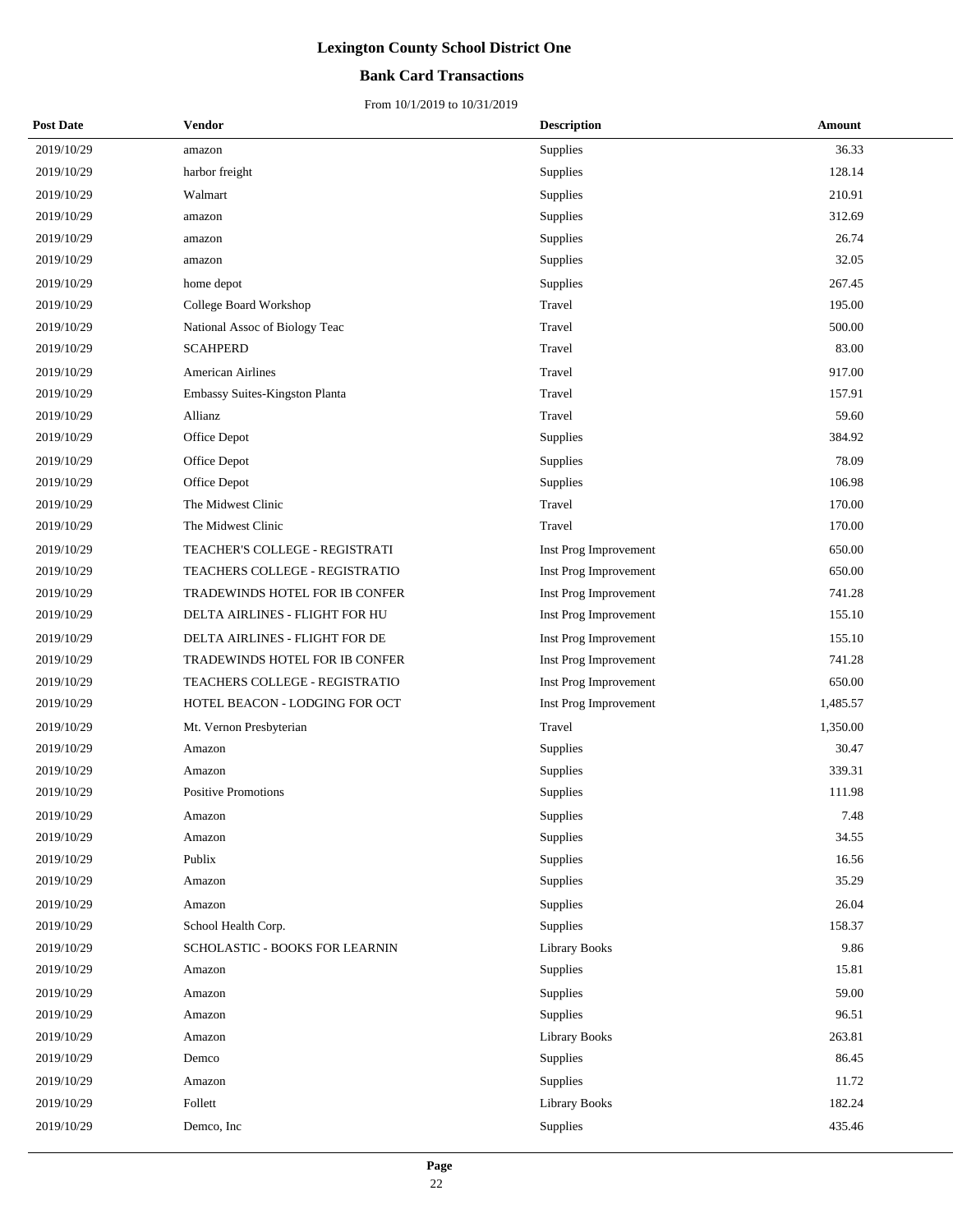## **Bank Card Transactions**

| <b>Post Date</b> | Vendor                           | <b>Description</b>              | Amount |
|------------------|----------------------------------|---------------------------------|--------|
| 2019/10/29       | Amazon                           | Travel                          | 680.00 |
| 2019/10/29       | Pay Pal                          | Travel                          | 175.00 |
| 2019/10/29       | Hilton International             | Travel                          | 211.51 |
| 2019/10/29       | <b>American Airlines</b>         | Travel                          | 240.60 |
| 2019/10/29       | Amazon                           | Supplies                        | 169.87 |
| 2019/10/29       | WalMart                          | Supplies                        | 42.48  |
| 2019/10/29       | Amazon                           | Supplies                        | 28.54  |
| 2019/10/29       | WalMart                          | Supplies                        | 14.68  |
| 2019/10/29       | Amazon                           | Supplies                        | 50.11  |
| 2019/10/29       | Office Depot                     | Supplies                        | 50.05  |
| 2019/10/29       | <b>Hobby Lobby</b>               | Supplies                        | 9.62   |
| 2019/10/29       | Walmart                          | Other Objects                   | 77.89  |
| 2019/10/29       | <b>American Airlines</b>         | <b>Travel-Teacher Staff Dev</b> | 371.10 |
| 2019/10/29       | United                           | <b>Travel-Teacher Staff Dev</b> | 494.60 |
| 2019/10/29       | Hilton, Chicago                  | Travel-Teacher Staff Dev        | 560.01 |
| 2019/10/29       | <b>AMAZON - BOOK FOR DEMPSEY</b> | <b>Supplies</b>                 | 22.99  |
| 2019/10/29       | EB Georgia Conference            | Travel-Teacher Staff Dev        | 15.00  |
| 2019/10/29       | EB Georgia Conference            | <b>Travel-Teacher Staff Dev</b> | 15.00  |
| 2019/10/29       | EB Georgia Conference            | <b>Travel-Teacher Staff Dev</b> | 15.00  |
| 2019/10/29       | EB Georgia Conference            | <b>Travel-Teacher Staff Dev</b> | 15.00  |
| 2019/10/29       | EB Georgia Conference            | Travel-Teacher Staff Dev        | 15.00  |
| 2019/10/29       | EB Georgia Conference            | Travel-Teacher Staff Dev        | 15.00  |
| 2019/10/29       | SC Council for the social stud   | <b>Travel-Teacher Staff Dev</b> | 150.00 |
| 2019/10/29       | SC Council for the Social Stud   | <b>Travel-Teacher Staff Dev</b> | 150.00 |
| 2019/10/29       | SC Council for the social stud   | Travel-Teacher Staff Dev        | 150.00 |
| 2019/10/29       | Amazon.com                       | Supplies                        | 21.27  |
| 2019/10/29       | Amazon                           | Supplies                        | 81.44  |
| 2019/10/29       | Amazon                           | Supplies                        | 52.55  |
| 2019/10/29       | Amazon                           | Supplies                        | 29.94  |
| 2019/10/29       | Walmart                          | Supplies                        | 52.74  |
| 2019/10/29       | Amazon                           | Supplies                        | 28.68  |
| 2019/10/29       | Amazon                           | Supplies                        | 27.80  |
| 2019/10/29       | Walmart                          | Supplies                        | 29.54  |
| 2019/10/29       | Amazon                           | Supplies                        | 54.55  |
| 2019/10/29       | <b>NAESP</b>                     | Dues and Fees                   | 23.50  |
| 2019/10/29       | Amazon                           | Supplies                        | 16.99  |
| 2019/10/29       | Amazon                           | Supplies                        | 68.01  |
| 2019/10/29       | Office Depot - manila folders    | Supplies                        | 92.19  |
| 2019/10/29       | Amazon                           | Supplies                        | 47.39  |
| 2019/10/29       | Amazon - ink for the Federal C   | Supplies                        | 37.08  |
| 2019/10/29       | Amazon                           | Supplies                        | 92.24  |
| 2019/10/29       | Lowes Foods                      | Supplies                        | 121.32 |
| 2019/10/29       | SPEEDWAY - GAS FOR MOWER         | Supplies                        | 38.96  |
| 2019/10/29       | WALMART - CUSTODIAL SUPPLIES     | Supplies                        | 21.38  |
| 2019/10/29       | LOWES - CUSTODIAL SUPPLIES       | Supplies                        | 35.78  |
|                  |                                  |                                 |        |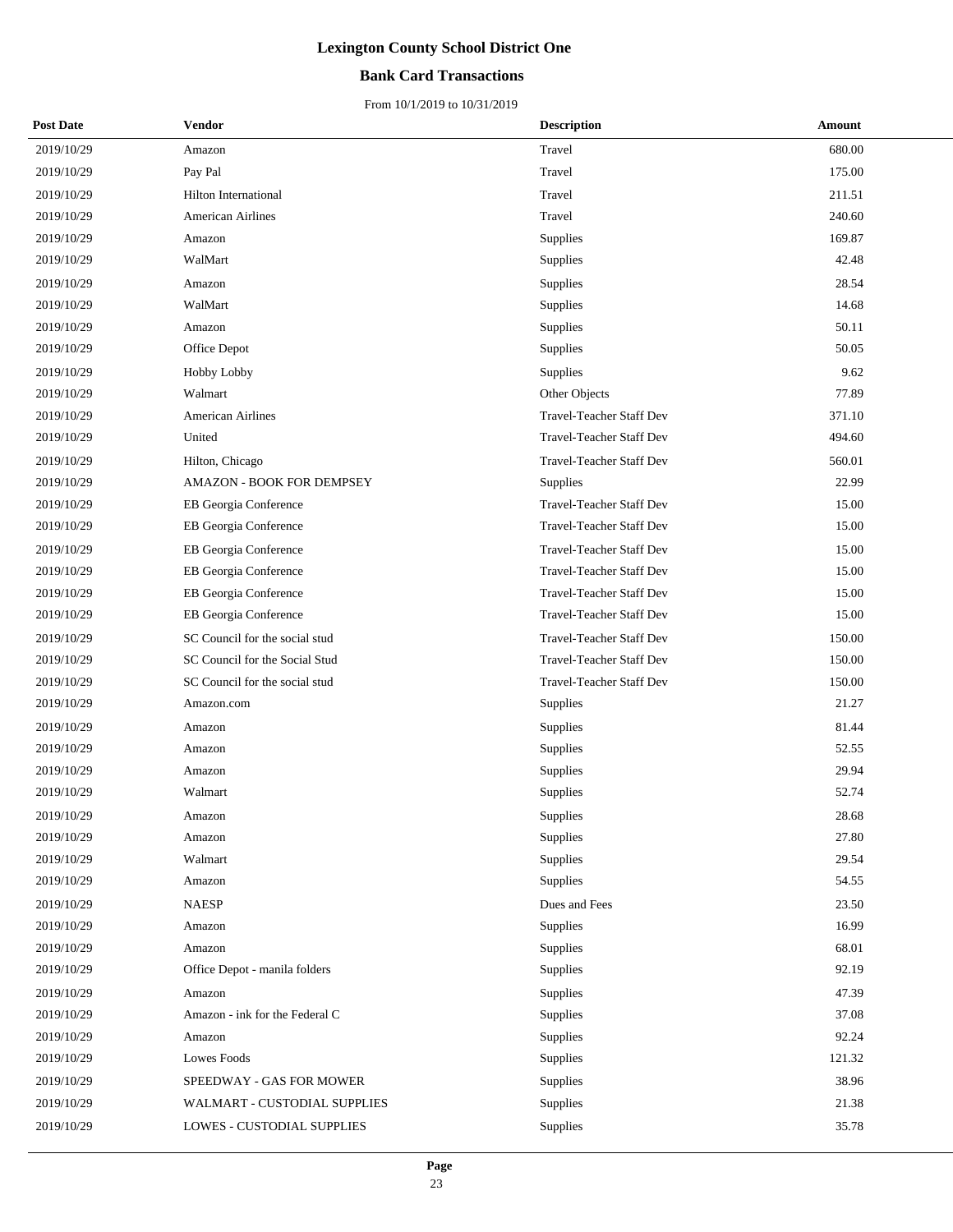### **Bank Card Transactions**

| <b>Post Date</b> | <b>Vendor</b>                         | <b>Description</b>         | Amount   |
|------------------|---------------------------------------|----------------------------|----------|
| 2019/10/29       | Walker Hardware                       | Supplies                   | 333.84   |
| 2019/10/29       | Lowe's                                | Supplies                   | 5.94     |
| 2019/10/29       | Lowe's                                | Supplies                   | 63.37    |
| 2019/10/29       | Amazon.com                            | Supplies                   | 10.87    |
| 2019/10/29       | Lowes                                 | Supplies                   | 17.78    |
| 2019/10/29       | Lowes                                 | Supplies                   | 14.82    |
| 2019/10/29       | Amazon                                | Supplies                   | 76.95    |
| 2019/10/29       | Pitt Stop                             | Supplies                   | 35.19    |
| 2019/10/29       | Lowes Home Center                     | Supplies                   | 41.83    |
| 2019/10/29       | Lowes Food                            | Supplies                   | 51.13    |
| 2019/10/29       | <b>Lowes Foods</b>                    | Supplies                   | 28.00    |
| 2019/10/29       | Northern Tool                         | Supplies                   | 192.59   |
| 2019/10/29       | Northern Tools                        | Supplies                   | 21.38    |
| 2019/10/29       | Murphy Express                        | Supplies                   | 20.62    |
| 2019/10/29       | Lowe's                                | Supplies                   | 60.54    |
| 2019/10/29       | Lowe's                                | Supplies                   | 132.88   |
| 2019/10/29       | Murphy Express                        | Supplies                   | 20.09    |
| 2019/10/29       | <b>Murphy Express</b>                 | Supplies                   | 57.23    |
| 2019/10/29       | <b>Murphy Express</b>                 | Supplies                   | 32.00    |
| 2019/10/29       | Adobe Stock                           | Software Renewal/Agreemen  | 79.99    |
| 2019/10/29       | TRUE VALUE HARDWARE                   | Supplies                   | 13.90    |
| 2019/10/29       | <b>UPS STORE</b>                      | Supplies                   | 107.94   |
| 2019/10/29       | AMAZON - TRIPP LITE 4 PORT            | Supplies                   | 35.48    |
| 2019/10/29       | AMAZON - SERVER RACK FOR BMS          | Supplies                   | 66.32    |
| 2019/10/29       | AMAZON - HEADPHONE JACK EXTEND        | Supplies                   | 481.00   |
| 2019/10/29       | ACS SOUND & LIGHTING.                 | Supplies                   | 609.90   |
| 2019/10/29       | HOME DEPOT - HEX KEY FOR TECH         | Supplies                   | 26.72    |
| 2019/10/29       | AMAZON - CABLES FOR DISTRICT U        | Supplies                   | 387.20   |
| 2019/10/29       | ARLO - CAMERA PLAN FOR PELION         | <b>Technology Supplies</b> | 245.03   |
| 2019/10/29       | Delta                                 | Travel                     | 208.60   |
| 2019/10/29       | Priceline                             | Travel                     | 17.25    |
| 2019/10/29       | <b>Teachers College</b>               | Travel                     | 650.00   |
| 2019/10/29       | The Hotel at Times Square             | Travel                     | 662.97   |
| 2019/10/29       | <b>Education Insp-Misterbinspires</b> | Travel                     | 517.50   |
| 2019/10/29       | <b>Teachers College</b>               | Travel                     | 650.00   |
| 2019/10/29       | Delta                                 | Travel                     | 510.30   |
| 2019/10/29       | Amazon                                | Supplies                   | 104.65   |
| 2019/10/29       | <b>NAEYC</b>                          | Dues and Fees              | 30.00    |
| 2019/10/29       | <b>NAEYC</b>                          | Dues and Fees              | 30.00    |
| 2019/10/29       | Expedia & American Airlines           | Travel                     | 1,556.63 |
| 2019/10/29       | <b>American Airlines</b>              | Travel                     | 571.20   |
| 2019/10/29       | <b>American Airlines</b>              | Travel                     | 571.20   |
| 2019/10/29       | North American Council                | Travel                     | 60.00    |
| 2019/10/29       | <b>American Airlines</b>              | Travel                     | 571.20   |
| 2019/10/29       | <b>American Airlines</b>              | Travel                     | 571.20   |
|                  |                                       |                            |          |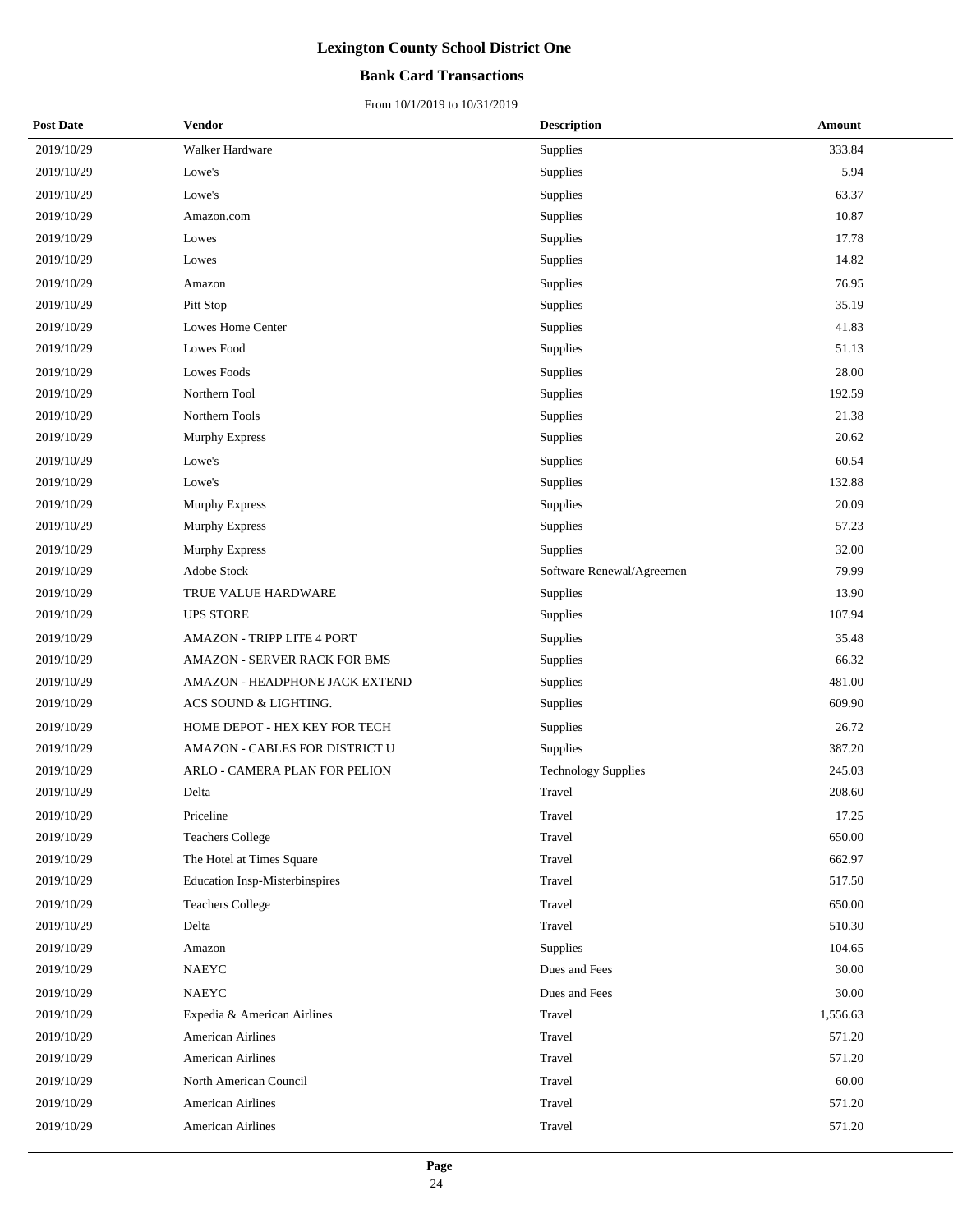## **Bank Card Transactions**

| <b>Post Date</b> | Vendor                         | <b>Description</b>         | Amount |
|------------------|--------------------------------|----------------------------|--------|
| 2019/10/29       | American Airlines              | Travel                     | 571.20 |
| 2019/10/29       | iNACOL                         | Travel                     | 60.00  |
| 2019/10/29       | North American Council         | Travel                     | 60.00  |
| 2019/10/29       | <i>iNACOL</i>                  | Travel                     | 60.00  |
| 2019/10/29       | North American Council         | Travel                     | 60.00  |
| 2019/10/29       | Kimpton Rowan                  | Travel                     | 868.65 |
| 2019/10/29       | AMAZON - BMS STEM REQUEST      | <b>Technology Supplies</b> | 235.29 |
| 2019/10/29       | MAKEY MAKEY - BMS STEM REQUEST | <b>Technology Supplies</b> | 735.16 |
| 2019/10/29       | Thermoworks                    | Supplies                   | 109.13 |
| 2019/10/29       | Amazon                         | Supplies                   | 179.76 |
| 2019/10/29       | Amazon                         | Supplies                   | 295.32 |
| 2019/10/29       | Webstaurant                    | Supplies                   | 80.96  |
| 2019/10/29       | Food Lion                      | Food                       | 5.60   |
| 2019/10/29       | School Nutrition Association   | Dues and Fees              | 30.00  |
| 2019/10/29       | School Nutrition Association   | Dues and Fees              | 775.00 |
| 2019/10/29       | School Nutrition Association   | Dues and Fees              | 141.00 |
| 2019/10/29       | Food Lion                      | Food                       | 6.58   |
| 2019/10/29       | Amazon                         | Supplies                   | 35.10  |
| 2019/10/29       | Lowes Foods                    | Food                       | 24.07  |
| 2019/10/29       | Office Depot                   | Supplies                   | 8.93   |
| 2019/10/29       | Amazon                         | Supplies                   | 88.63  |
| 2019/10/29       | The Home Depot                 | Supplies                   | 42.73  |
| 2019/10/29       | Amazon                         | Supplies                   | 177.27 |
| 2019/10/29       | Walmart                        | Supplies                   | 23.09  |
| 2019/10/29       | Kmart                          | Pupil Activity             | 24.50  |
| 2019/10/29       | Music Theater International    | Pupil Activity             | 61.26  |
| 2019/10/29       | Amazon                         | Pupil Activity             | 25.80  |
| 2019/10/29       | Amazon                         | Pupil Activity             | 8.66   |
| 2019/10/29       | Playscripts                    | Pupil Activity             | 219.88 |
| 2019/10/29       | Amazon                         | Pupil Activity             | 7.08   |
| 2019/10/29       | Amazon                         | Pupil Activity             | 7.37   |
| 2019/10/29       | Amazon                         | Pupil Activity             | 23.66  |
| 2019/10/29       | Amazon                         | Pupil Activity             | 239.69 |
| 2019/10/29       | Amazon                         | Pupil Activity             | 62.41  |
| 2019/10/29       | Walmart                        | Pupil Activity             | 33.37  |
| 2019/10/29       | Amazon                         | Pupil Activity             | 57.68  |
| 2019/10/29       | Amazon                         | Pupil Activity             | 25.66  |
| 2019/10/29       | amazon                         | Pupil Activity             | 36.22  |
| 2019/10/29       | Walmart                        | Pupil Activity             | 370.91 |
| 2019/10/29       | AMAZON - INSTRUCTIONAL SUPPLIE | Pupil Activity             | 61.92  |
| 2019/10/29       | The UPS Store                  | Pupil Activity             | 736.89 |
| 2019/10/29       | Pearson                        | Pupil Activity             | 101.20 |
| 2019/10/29       | Scholastic, Inc.               | Pupil Activity             | 69.50  |
| 2019/10/29       | Walmart.com                    | Pupil Activity             | 29.20  |
| 2019/10/29       | Amazon                         | Pupil Activity             | 137.20 |
|                  |                                |                            |        |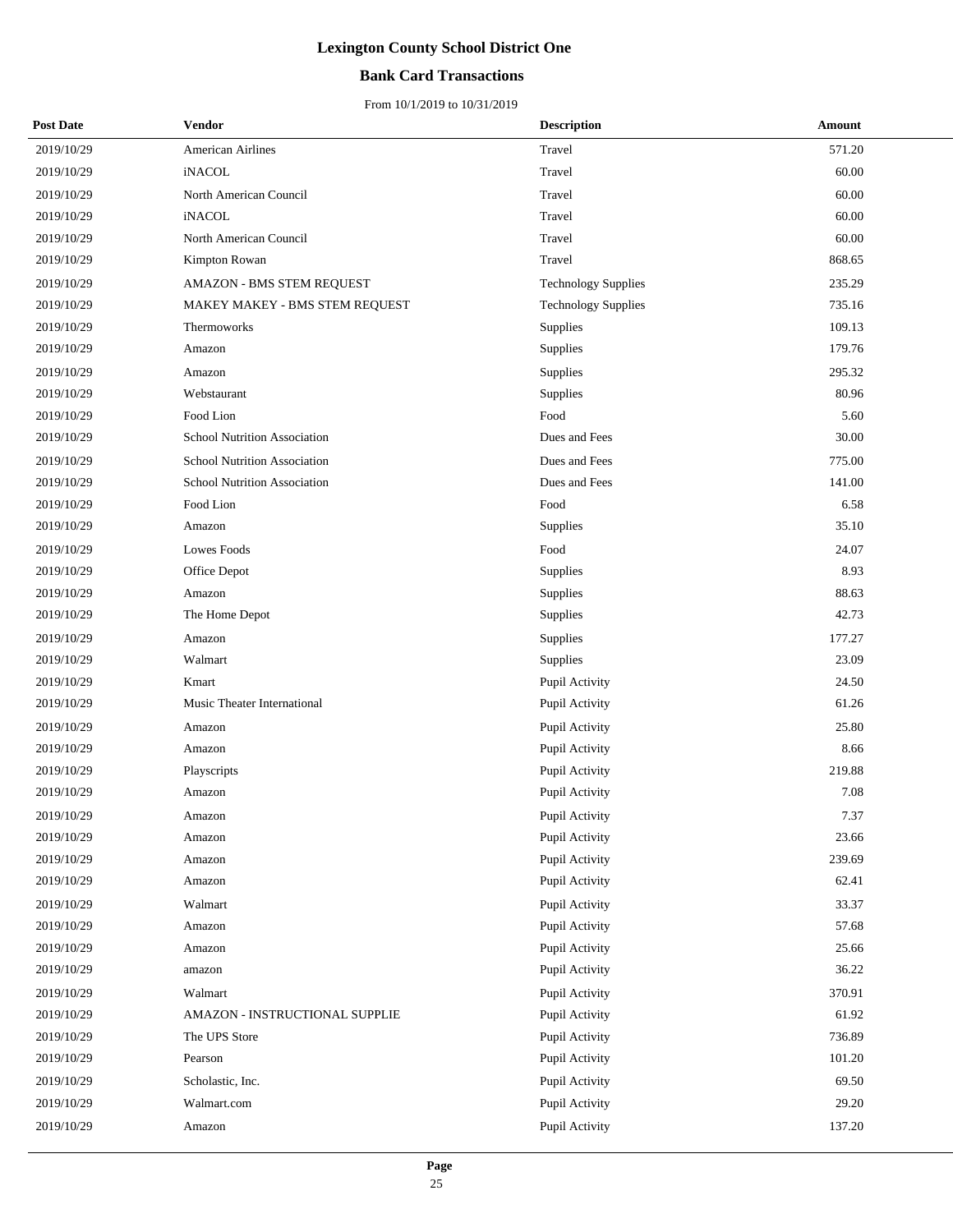## **Bank Card Transactions**

| <b>Post Date</b> | Vendor                        | <b>Description</b> | Amount    |
|------------------|-------------------------------|--------------------|-----------|
| 2019/10/29       | <b>Starfall Education</b>     | Pupil Activity     | 70.00     |
| 2019/10/29       | Amazon                        | Pupil Activity     | 273.12    |
| 2019/10/29       | Amazon                        | Pupil Activity     | 60.15     |
| 2019/10/29       | Office Depot                  | Pupil Activity     | 34.65     |
| 2019/10/29       | Amazon                        | Pupil Activity     | 297.67    |
| 2019/10/29       | Amazon                        | Pupil Activity     | 141.18    |
| 2019/10/29       | SP Breakout Incorp            | Pupil Activity     | 856.00    |
| 2019/10/29       | Amazon                        | Pupil Activity     | 578.33    |
| 2019/10/29       | Amazon                        | Pupil Activity     | 12.87     |
| 2019/10/29       | Amazon                        | Pupil Activity     | 102.52    |
| 2019/10/29       | Amazon                        | Pupil Activity     | 128.39    |
| 2019/10/29       | MathCounts                    | Pupil Activity     | 300.00    |
| 2019/10/29       | Walmart                       | Pupil Activity     | 70.04     |
| 2019/10/29       | Lowe's                        | Pupil Activity     | 78.26     |
| 2019/10/29       | Walmart                       | Pupil Activity     | 54.43     |
| 2019/10/29       | <b>Dollar General</b>         | Pupil Activity     | 25.25     |
| 2019/10/29       | <b>BI-LO</b>                  | Pupil Activity     | $76.10\,$ |
| 2019/10/29       | Walmart                       | Pupil Activity     | 56.07     |
| 2019/10/29       | Walmart                       | Pupil Activity     | 440.39    |
| 2019/10/29       | amazon                        | Pupil Activity     | 48.64     |
| 2019/10/29       | amazon                        | Pupil Activity     | 36.22     |
| 2019/10/29       | amazon                        | Pupil Activity     | 36.22     |
| 2019/10/29       | amazon                        | Pupil Activity     | 36.22     |
| 2019/10/29       | amazon                        | Pupil Activity     | 41.00     |
| 2019/10/29       | amazon                        | Pupil Activity     | 53.40     |
| 2019/10/29       | Math Asso of America          | Pupil Activity     | 293.00    |
| 2019/10/29       | amazon                        | Pupil Activity     | 47.93     |
| 2019/10/29       | hobby lobby                   | Pupil Activity     | 14.89     |
| 2019/10/29       | <b>Educational Wonderland</b> | Pupil Activity     | 197.33    |
| 2019/10/29       | Wal-Mart                      | Pupil Activity     | 19.48     |
| 2019/10/29       | Food Lion                     | Pupil Activity     | 5.67      |
| 2019/10/29       | SCMEA orchestra               | Pupil Activity     | 40.00     |
| 2019/10/29       | Sam's                         | Pupil Activity     | 46.57     |
| 2019/10/29       | Wal-Mart                      | Pupil Activity     | 24.97     |
| 2019/10/29       | 88 Oriental Market            | Pupil Activity     | 47.90     |
| 2019/10/29       | Amazon                        | Pupil Activity     | 66.13     |
| 2019/10/29       | amazon                        | Pupil Activity     | 16.82     |
| 2019/10/29       | amazon                        | Pupil Activity     | 11.76     |
| 2019/10/29       | presentation systems          | Pupil Activity     | 117.65    |
| 2019/10/29       | publix                        | Pupil Activity     | 16.04     |
| 2019/10/29       | Performance Health            | Pupil Activity     | 108.51    |
| 2019/10/29       | SubStation 11                 | Pupil Activity     | 418.56    |
| 2019/10/29       | Chick Fil A                   | Pupil Activity     | 400.18    |
| 2019/10/29       | Chick Fil A                   | Pupil Activity     | 400.18    |
| 2019/10/29       | Chick Fil A                   | Pupil Activity     | 432.56    |
|                  |                               |                    |           |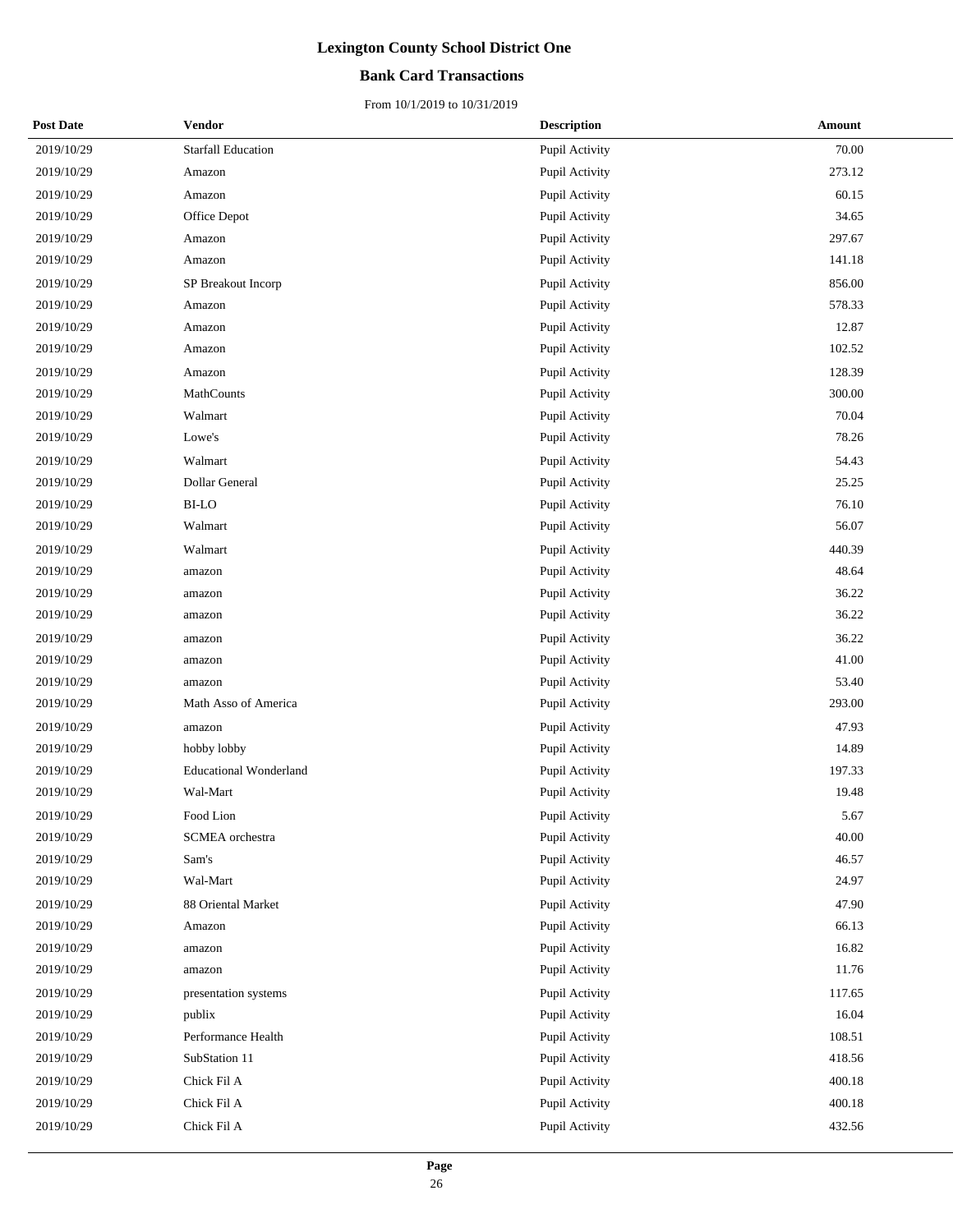## **Bank Card Transactions**

| <b>Post Date</b> | Vendor                 | <b>Description</b>      | Amount |
|------------------|------------------------|-------------------------|--------|
| 2019/10/29       | Amazon                 | Pupil Activity          | 174.07 |
| 2019/10/29       | Target                 | Pupil Activity          | 130.45 |
| 2019/10/29       | Wal-Mart               | Pupil Activity          | 10.51  |
| 2019/10/29       | Amazon                 | Pupil Activity          | 27.56  |
| 2019/10/29       | Mountain Laurel Design | Pupil Activity          | 295.00 |
| 2019/10/29       | Amazon                 | Pupil Activity          | 94.43  |
| 2019/10/29       | Mountain Laurel Design | Pupil Activity          | 245.00 |
| 2019/10/29       | Enlightened EQ         | Pupil Activity          | 371.00 |
| 2019/10/29       | Six Moon Designs       | Pupil Activity          | 12.74  |
| 2019/10/29       | Amazon                 | Pupil Activity          | 19.11  |
| 2019/10/29       | Amazon                 | Pupil Activity          | 22.32  |
| 2019/10/29       | Wal Mart               | Supplies                | 19.88  |
| 2019/10/29       | Wal Mart               | Supplies                | 193.61 |
| 2019/10/29       | Publix                 | Supplies                | 4.26   |
| 2019/10/29       | Amazon.com             | Supplies                | 6.20   |
| 2019/10/29       | Wal Mart               | Supplies                | 96.65  |
| 2019/10/29       | Wal Mart               | Supplies                | 111.24 |
| 2019/10/29       | Amazon.com             | Supplies                | 22.65  |
| 2019/10/29       | Food Lion              | Supplies                | 11.63  |
| 2019/10/29       | Amazon.com             | Supplies                | 38.46  |
| 2019/10/29       | Wal Mart               | Supplies                | 156.80 |
| 2019/10/29       | Amazon.com             | Supplies                | 162.32 |
| 2019/10/29       | Firehouse Subs         | Other Objects           | 370.54 |
| 2019/10/29       | Wal Mart               | Other Objects           | 43.01  |
| 2019/10/29       | Marco's                | Other Objects           | 201.32 |
| 2019/10/29       | Publix                 | Other Objects           | 214.31 |
| 2019/10/30       | Lowe's                 | Supplies-Maintenace     | 61.46  |
| 2019/10/30       | Lexington 1 Stop       | Repairs and Maintenance | 126.64 |
| 2019/10/30       | Lexington 1 Stop       | Repairs and Maintenance | 126.32 |
| 2019/10/30       | Lee Transport          | Supplies-Maintenace     | 21.40  |
| 2019/10/30       | Enlows                 | Supplies-Maintenace     | 176.68 |
| 2019/10/30       | Shell Oil              | Supplies-Maintenace     | 100.80 |
| 2019/10/30       | Enlows                 | Supplies-Maintenace     | 52.06  |
| 2019/10/30       | <b>CES</b>             | Supplies-Maintenace     | 116.63 |
| 2019/10/30       | Lexington True Value   | Supplies-Maintenace     | 33.84  |
| 2019/10/30       | Sparrow & Kennedy      | Supplies-Maintenace     | 210.86 |
| 2019/10/30       | Shell Oil              | Supplies-Maintenace     | 87.47  |
| 2019/10/30       | Shell Oil              | Supplies-Maintenace     | 114.34 |
| 2019/10/30       | A-Z Lawnmower          | Supplies-Maintenace     | 56.50  |
| 2019/10/30       | Lowe's                 | Supplies-Maintenace     | 106.85 |
| 2019/10/30       | Sparrow and Kennedy    | Supplies-Maintenace     | 30.48  |
| 2019/10/30       | A-Z Lawnmower          | Supplies-Maintenace     | 62.25  |
| 2019/10/30       | <b>CES</b>             | Supplies-Maintenace     | 13.63  |
| 2019/10/30       | <b>CES</b>             | Supplies-Maintenace     | 56.57  |
| 2019/10/30       | Carts Plus             | Supplies-Maintenace     | 128.35 |
|                  |                        |                         |        |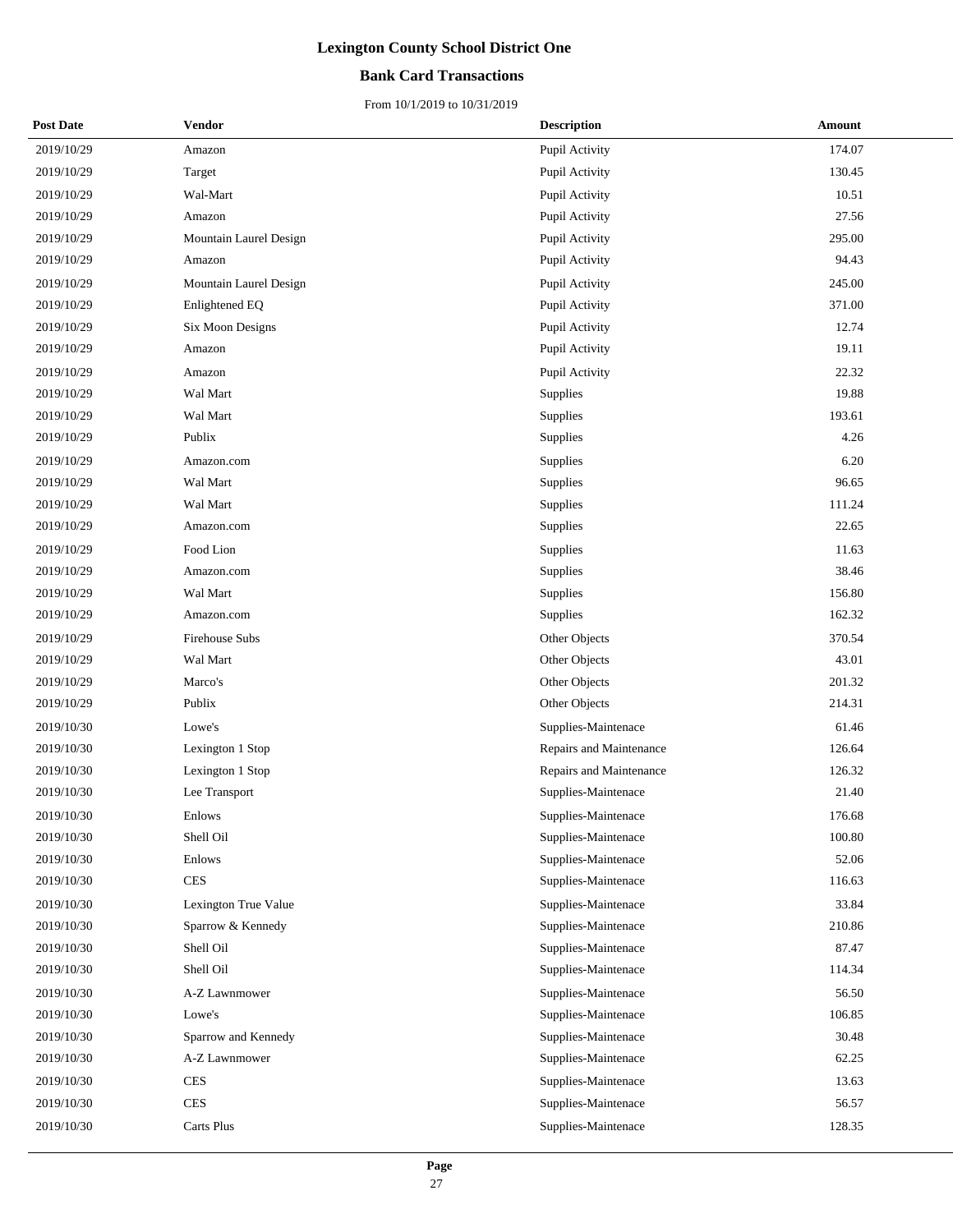## **Bank Card Transactions**

| <b>Post Date</b> | Vendor                 | <b>Description</b>      | Amount  |
|------------------|------------------------|-------------------------|---------|
| 2019/10/30       | Home Depot             | Supplies-Maintenace     | 10.67   |
| 2019/10/30       | Walker Hardware        | Supplies-Maintenace     | 40.35   |
| 2019/10/30       | Lowe's                 | Supplies-Maintenace     | 41.75   |
| 2019/10/30       | Lowe's                 | Supplies-Maintenace     | 86.38   |
| 2019/10/30       | Lowe's                 | Supplies-Maintenace     | 68.60   |
| 2019/10/30       | Carts Plus             | Repairs and Maintenance | 114.86  |
| 2019/10/30       | Southeastern Equipment | Supplies-Maintenace     | 86.67   |
| 2019/10/30       | Lowe's                 | Supplies-Maintenace     | 56.52   |
| 2019/10/30       | Sherwin Williams       | Supplies-Maintenace     | 121.38  |
| 2019/10/30       | Sherwin Williams       | Supplies-Maintenace     | 35.17   |
| 2019/10/30       | Sherwin Williams       | Supplies-Maintenace     | 41.55   |
| 2019/10/30       | Carts Plus             | Supplies-Maintenace     | 108.53  |
| 2019/10/30       | Ed Smith Lumber        | Supplies-Maintenace     | 69.55   |
| 2019/10/30       | <b>CES</b>             | Supplies-Maintenace     | 101.23  |
| 2019/10/30       | <b>CES</b>             | Supplies-Maintenace     | 23.82   |
| 2019/10/30       | Enlows                 | Supplies-Maintenace     | 196.10  |
| 2019/10/30       | Sears Hometown         | Supplies-Maintenace     | 85.59   |
| 2019/10/30       | <b>CES</b>             | Supplies-Maintenace     | 82.43   |
| 2019/10/30       | Lowe's                 | Supplies-Maintenace     | 161.78  |
| 2019/10/30       | Ed Smith Lumber        | Supplies-Maintenace     | 69.55   |
| 2019/10/30       | AutoZone               | Supplies-Maintenace     | 151.79  |
| 2019/10/30       | A-Z Lawnmower          | Supplies-Maintenace     | 115.86  |
| 2019/10/30       | Ed Smith               | Supplies-Maintenace     | 23.53   |
| 2019/10/30       | Lowe's                 | Supplies-Maintenace     | 116.84  |
| 2019/10/30       | Lowe's                 | Supplies-Maintenace     | 78.00   |
| 2019/10/30       | Lowe's                 | Supplies-Maintenace     | 29.83   |
| 2019/10/30       | Mann Tool              | Supplies-Maintenace     | 88.01   |
| 2019/10/30       | Lowe's                 | Supplies-Maintenace     | 29.80   |
| 2019/10/30       | Lowe's                 | Supplies-Maintenace     | 72.80   |
| 2019/10/30       | <b>CES</b>             | Supplies-Maintenace     | 54.49   |
| 2019/10/30       | <b>CES</b>             | Supplies-Maintenace     | 31.94   |
| 2019/10/30       | Carts Plus             | Supplies-Maintenace     | 98.44   |
| 2019/10/30       | Cox Tire               | Supplies-Maintenace     | 155.10  |
| 2019/10/30       | Enlows                 | Supplies-Maintenace     | 55.05   |
| 2019/10/30       | Lowe's                 | Supplies-Maintenace     | 16.77   |
| 2019/10/30       | A-Z Lawnmower          | Supplies-Maintenace     | 64.14   |
| 2019/10/30       | AutoZone               | Supplies-Maintenace     | 41.20   |
| 2019/10/30       | CES                    | Supplies-Maintenace     | 86.88   |
| 2019/10/30       | Sparrow & Kennedy      | Supplies-Maintenace     | 148.49  |
| 2019/10/30       | Lexington True Value   | Supplies-Maintenace     | 34.00   |
| 2019/10/30       | Exxon Mobile           | Pupil Activity          | $-0.34$ |
| 2019/10/30       | Amazon                 | Pupil Activity          | 38.49   |
| 2019/10/30       | Neff                   | Pupil Activity          | 548.80  |
| 2019/10/30       | Pizza Hut              | Pupil Activity          | $-3.59$ |
| 2019/10/30       | Storey's Florist       | Pupil Activity          | 71.70   |
|                  |                        |                         |         |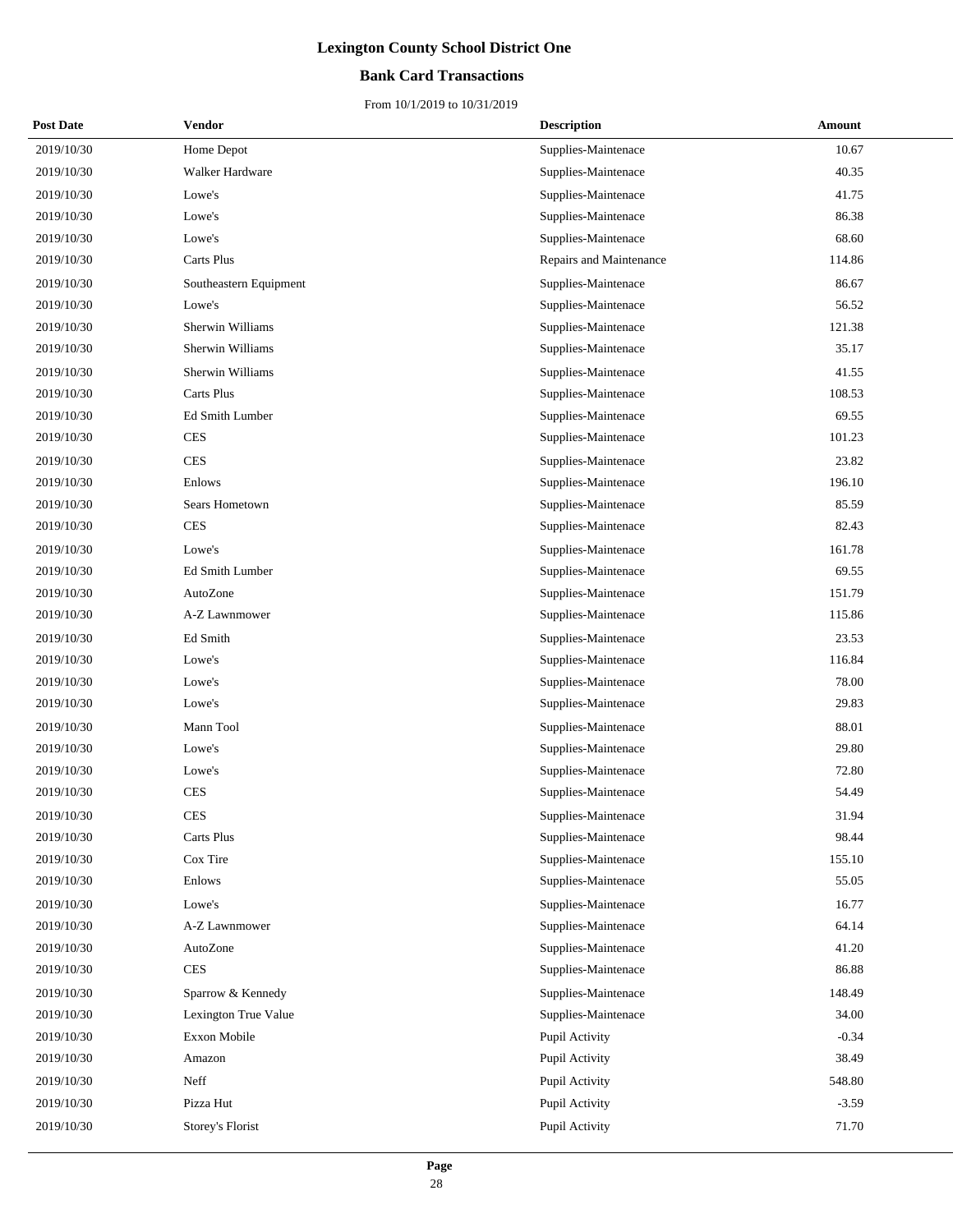## **Bank Card Transactions**

| <b>Post Date</b> | Vendor                         | <b>Description</b>       | Amount  |
|------------------|--------------------------------|--------------------------|---------|
| 2019/10/30       | Amazon                         | Pupil Activity           | 12.29   |
| 2019/10/30       | Musicians Supply               | Pupil Activity           | 32.10   |
| 2019/10/30       | Exxon Mobile                   | Pupil Activity           | $-0.35$ |
| 2019/10/30       | Amazon                         | Pupil Activity           | 26.36   |
| 2019/10/30       | Circle K                       | Pupil Activity           | $-0.23$ |
| 2019/10/30       | MC Hotel Network               | Pupil Activity           | $-5.78$ |
| 2019/10/30       | MC Hotel Network               | Pupil Activity           | $-5.78$ |
| 2019/10/30       | Lowes                          | Pupil Activity           | 51.94   |
| 2019/10/30       | Lowes                          | Pupil Activity           | 59.37   |
| 2019/10/30       | Lowe's                         | Pupil Activity           | 71.39   |
| 2019/10/30       | True Value                     | Pupil Activity           | 86.60   |
| 2019/10/30       | <b>BSN</b>                     | Pupil Activity           | 163.18  |
| 2019/10/30       | WristCo                        | Pupil Activity           | 139.00  |
| 2019/10/30       | Trophy and Awards              | Pupil Activity           | 203.30  |
| 2019/10/30       | <b>Titan Fitness</b>           | Pupil Activity           | 130.24  |
| 2019/10/30       | <b>Titan Fitness</b>           | Pupil Activity           | 77.12   |
| 2019/10/30       | Amazon                         | Pupil Activity           | 320.98  |
| 2019/10/30       | Crown Reef                     | Pupil Activity           | 403.00  |
| 2019/10/31       | Amazon.com-Wobble Chairs for S | <b>Supplies</b>          | 143.36  |
| 2019/10/31       | Office Depot-Posters for ESOL  | Supplies                 | 43.31   |
| 2019/10/31       | Amazon.com-Theme Committee sup | Supplies                 | 36.89   |
| 2019/10/31       | USPS-postage                   | Supplies                 | 1.45    |
| 2019/10/31       | Global Vending Group           | Supplies                 | 162.95  |
| 2019/10/31       | Walmart                        | Supplies                 | 45.62   |
| 2019/10/31       | Amazon                         | Supplies                 | 24.75   |
| 2019/10/31       | Office Depot                   | Supplies                 | 136.90  |
| 2019/10/31       | Amazon                         | Supplies                 | 38.23   |
| 2019/10/31       | Amazon                         | Supplies                 | 48.10   |
| 2019/10/31       | Dollar tree                    | Supplies                 | 133.76  |
| 2019/10/31       | Amazon                         | Supplies                 | 77.84   |
| 2019/10/31       | Amazon                         | Supplies                 | 558.72  |
| 2019/10/31       | Square/SCAHPERD                | Travel                   | 123.00  |
| 2019/10/31       | <b>Embassy Suites</b>          | Travel                   | 140.00  |
| 2019/10/31       | <b>USPS</b>                    | Supplies                 | 55.00   |
| 2019/10/31       | <b>WALMART</b>                 | Supplies                 | 21.45   |
| 2019/10/31       | SHELL OIL CREDIT               | Supplies                 | $-0.12$ |
| 2019/10/31       | SHELL OIL CREDIT               | Supplies                 | $-0.79$ |
| 2019/10/31       | <b>SHELL</b>                   | Supplies                 | 12.10   |
| 2019/10/31       | SHELL OIL CREDIT               | Supplies                 | $-0.39$ |
| 2019/10/31       | <b>NAFME</b>                   | Travel                   | 133.00  |
| 2019/10/31       | Positive Promo                 | Supplies                 | 173.45  |
| 2019/10/31       | <b>AED Superstore</b>          | Supplies                 | 75.41   |
| 2019/10/31       | Follett                        | <b>Library Books</b>     | 143.09  |
| 2019/10/31       | Carolina Tesol-Engaging Cultur | Travel-Teacher Staff Dev | 995.00  |
| 2019/10/31       | Expedia.com                    | Travel-Teacher Staff Dev | 837.90  |
|                  |                                |                          |         |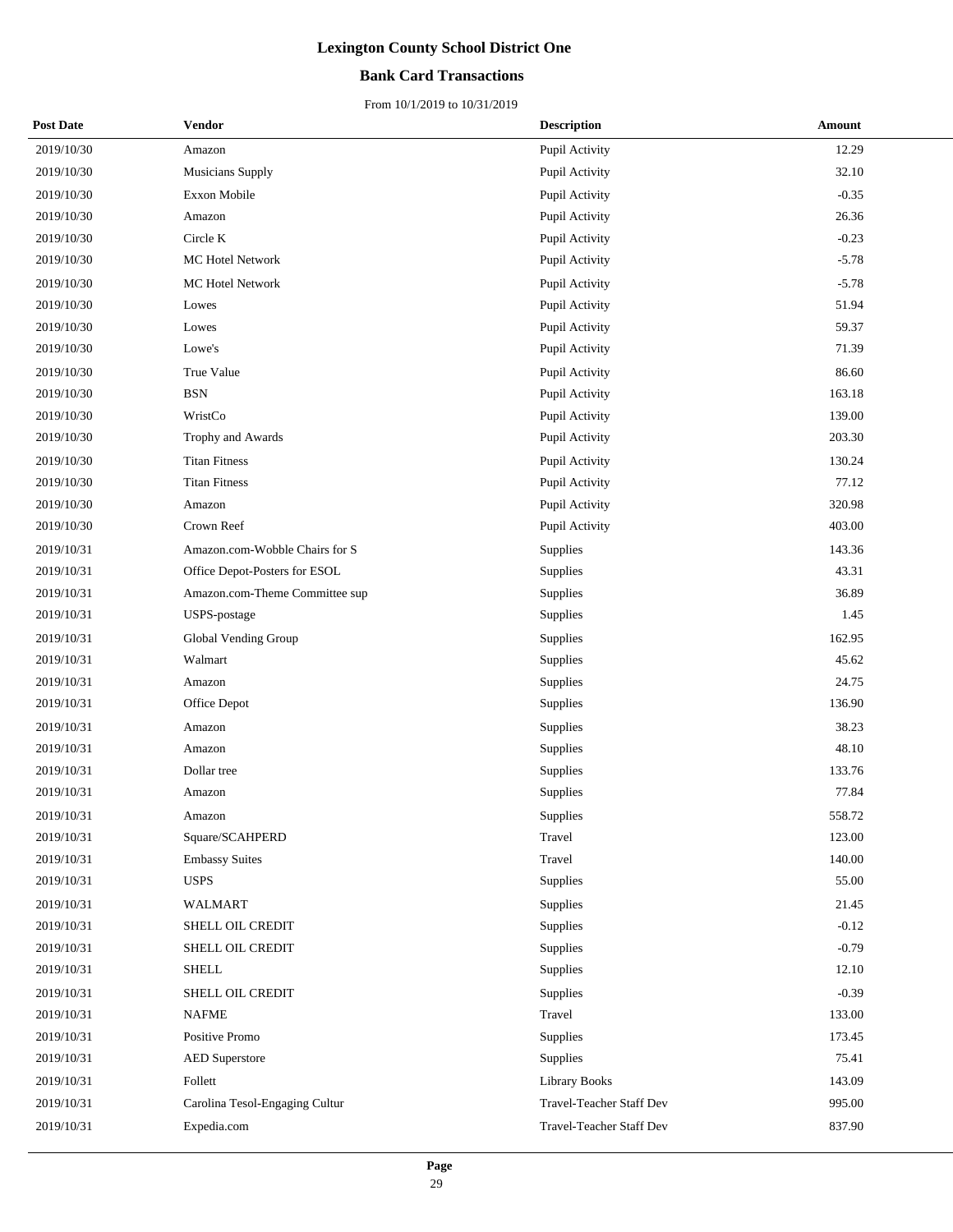## **Bank Card Transactions**

| <b>Post Date</b> | Vendor                         | <b>Description</b>              | Amount  |
|------------------|--------------------------------|---------------------------------|---------|
| 2019/10/31       | <b>Embassy Suites</b>          | Travel-Teacher Staff Dev        | 165.39  |
| 2019/10/31       | SC Alliance for Health, Physic | Travel-Teacher Staff Dev        | 133.00  |
| 2019/10/31       | <b>SCACTE</b>                  | Travel-Teacher Staff Dev        | 153.00  |
| 2019/10/31       | <b>Embassy Suites</b>          | <b>Travel-Teacher Staff Dev</b> | 322.90  |
| 2019/10/31       | <b>USPS-Postage Stamps</b>     | Supplies                        | 165.00  |
| 2019/10/31       | Amazon.com-Postal Scale        | <b>Supplies</b>                 | 37.44   |
| 2019/10/31       | Sam's Club-AA Batteries for Wa | Supplies                        | 44.68   |
| 2019/10/31       | ACTE                           | Travel                          | 160.00  |
| 2019/10/31       | Expedia.com                    | Travel                          | 837.91  |
| 2019/10/31       | <b>US Post Office</b>          | Supplies                        | 5.65    |
| 2019/10/31       | <b>EMBASSY SUITES</b>          | Travel                          | 231.78  |
| 2019/10/31       | Amazon                         | Supplies                        | 49.78   |
| 2019/10/31       | Amazon                         | Supplies                        | 75.43   |
| 2019/10/31       | Amazon                         | Supplies                        | 279.36  |
| 2019/10/31       | <b>SC</b> Association          | Dues and Fees                   | 150.00  |
| 2019/10/31       | Derrick's Service Center-Gas f | Supplies                        | 71.00   |
| 2019/10/31       | Amazon.com-Batteries for radio | Supplies                        | 17.11   |
| 2019/10/31       | Sam's Club-Cleaning products   | Supplies                        | 50.59   |
| 2019/10/31       | Ed Smith Lumber-Maintenance It | Supplies                        | 66.02   |
| 2019/10/31       | SHELL OIL CREDIT               | Supplies                        | $-0.08$ |
| 2019/10/31       | SHELL OIL CREDIT               | Supplies                        | $-0.23$ |
| 2019/10/31       | <b>SHELL</b>                   | Supplies                        | 78.50   |
| 2019/10/31       | WALKER                         | Supplies                        | 32.70   |
| 2019/10/31       | <b>GRAINGER</b>                | Supplies                        | 26.24   |
| 2019/10/31       | Walmart                        | Supplies                        | 181.48  |
| 2019/10/31       | Walmart                        | Supplies                        | 115.50  |
| 2019/10/31       | Amazon                         | Supplies                        | 5.95    |
| 2019/10/31       | Amazon                         | Supplies                        | 41.05   |
| 2019/10/31       | Lowe's                         | Supplies                        | 61.74   |
| 2019/10/31       | Walmart                        | Supplies                        | 139.10  |
| 2019/10/31       | RBT/Shell Oil                  | Supplies                        | $-0.75$ |
| 2019/10/31       | True Value                     | Supplies                        | 24.15   |
| 2019/10/31       | True Value                     | Supplies                        | 36.36   |
| 2019/10/31       | Pitt Stop                      | Supplies                        | 74.75   |
| 2019/10/31       | RBT/Shell Oil                  | Supplies                        | $-0.75$ |
| 2019/10/31       | Pitt Stop/Shell                | Supplies                        | 74.75   |
| 2019/10/31       | Parenting w/Love & Logic Curri | Supplies                        | 430.00  |
| 2019/10/31       | Uber-travel for Heath Branham' | Travel                          | 20.67   |
| 2019/10/31       | Marriott Marquis Houston-EdLea | Travel                          | 824.88  |
| 2019/10/31       | Delta Airlines-travel for S. T | Travel                          | 335.08  |
| 2019/10/31       | Uber-Travel for Heath Branham' | Travel                          | 17.91   |
| 2019/10/31       | Hilton Hotels & Resorts - Roya | Travel                          | 165.39  |
| 2019/10/31       | 123SignUp                      | Travel                          | 400.00  |
| 2019/10/31       | <b>American Airlines</b>       | Travel                          | 365.50  |
| 2019/10/31       | Delta                          | Travel                          | 170.30  |
|                  |                                |                                 |         |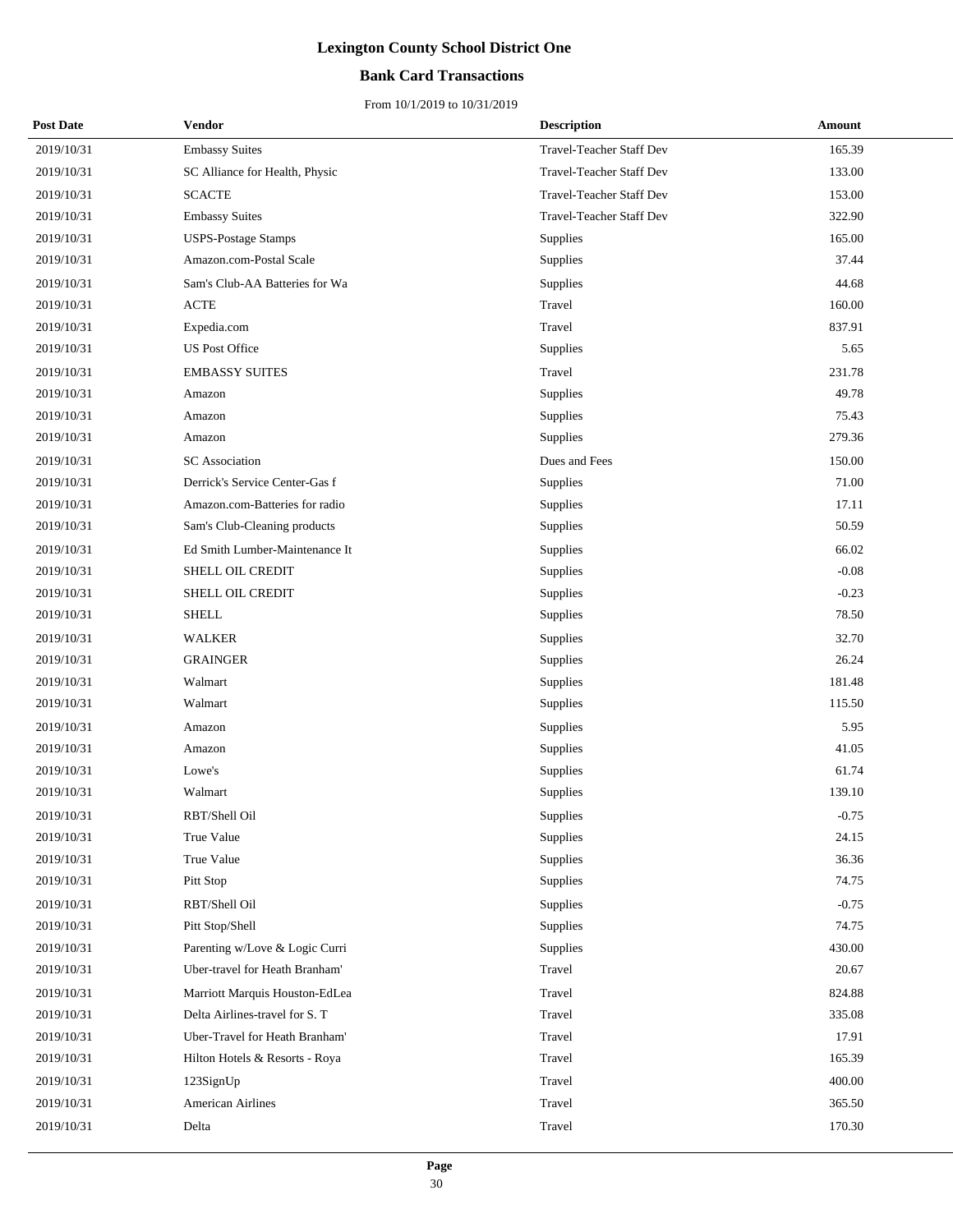## **Bank Card Transactions**

| <b>Post Date</b> | Vendor                         | <b>Description</b> | Amount    |
|------------------|--------------------------------|--------------------|-----------|
| 2019/10/31       | <b>American Airlines</b>       | Travel             | 365.50    |
| 2019/10/31       | Hotel Beacon                   | Travel             | 1,267.35  |
| 2019/10/31       | Delta                          | Travel             | 170.30    |
| 2019/10/31       | Amazon.com                     | Supplies           | 213.50    |
| 2019/10/31       | Dominios Pizza- Food for Paren | Supplies           | 84.17     |
| 2019/10/31       | Lowes Foods-Drinks for Parenti | Supplies           | 33.97     |
| 2019/10/31       | Dominos-Food For Parenting the | Supplies           | 47.73     |
| 2019/10/31       | Love & Logic-workbooks for Par | Supplies           | 180.00    |
| 2019/10/31       | Parenting w/Love & Logic Curri | Supplies           | 300.00    |
| 2019/10/31       | Amazon                         | Supplies           | 744.96    |
| 2019/10/31       | Dollar General                 | Pupil Activity     | 63.72     |
| 2019/10/31       | Michael's                      | Pupil Activity     | 9.08      |
| 2019/10/31       | <b>BARNES AND NOBLE</b>        | Pupil Activity     | 82.02     |
| 2019/10/31       | <b>Sight Reading Factory</b>   | Pupil Activity     | 34.99     |
| 2019/10/31       | J.W. Pepper                    | Pupil Activity     | 170.25    |
| 2019/10/31       | J.W. Pepper                    | Pupil Activity     | 53.24     |
| 2019/10/31       | J.W. Pepper                    | Pupil Activity     | 38.25     |
| 2019/10/31       | Amazon                         | Pupil Activity     | 1,005.55  |
| 2019/10/31       | Amazon                         | Pupil Activity     | $-721.00$ |
| 2019/10/31       | PlayScripts                    | Pupil Activity     | 9.99      |
| 2019/10/31       | Heinemann-ELA Instructional ma | Pupil Activity     | 174.74    |
| 2019/10/31       | Amazon.com-Supplies for Litera | Pupil Activity     | 55.62     |
| 2019/10/31       | Amazon.com-Headphones          | Pupil Activity     | 390.45    |
| 2019/10/31       | Wal Mart-supplies for Internat | Pupil Activity     | 9.50      |
| 2019/10/31       | Amazon.com-Headphones          | Pupil Activity     | 513.40    |
| 2019/10/31       | Island Paradise-Bread for Inte | Pupil Activity     | 40.70     |
| 2019/10/31       | Amazon.com-Organizer Carts & b | Pupil Activity     | 433.25    |
| 2019/10/31       | Amazon.com-Toaster Oven        | Pupil Activity     | 62.14     |
| 2019/10/31       | Amazon.com-Supplies for Litera | Pupil Activity     | 243.84    |
| 2019/10/31       | Lowes Foods-Food for Hard Rock | Pupil Activity     | 38.16     |
| 2019/10/31       | Lowes Foods-Food ingredients f | Pupil Activity     | 32.08     |
| 2019/10/31       | Sam's Cub-International club f | Pupil Activity     | 10.36     |
| 2019/10/31       | Wal Mart-Food for Internationa | Pupil Activity     | 7.68      |
| 2019/10/31       | Wal Mart-Food for Internationa | Pupil Activity     | 15.00     |
| 2019/10/31       | Lowes Foods-Food for Hard Rock | Pupil Activity     | 55.26     |
| 2019/10/31       | AMAZON                         | Pupil Activity     | 240.60    |
| 2019/10/31       | Amazon                         | Pupil Activity     | 35.28     |
| 2019/10/31       | <b>Breakout</b> Inc            | Pupil Activity     | 50.00     |
| 2019/10/31       | WalMart                        | Pupil Activity     | 254.07    |
| 2019/10/31       | PHMS Cafeteria                 | Pupil Activity     | 6.60      |
| 2019/10/31       | Amazon                         | Pupil Activity     | 48.12     |
| 2019/10/31       | PayPal/Paper Roller Coaster Co | Pupil Activity     | 209.80    |
| 2019/10/31       | Amazon                         | Pupil Activity     | 5.33      |
| 2019/10/31       | Amazon                         | Pupil Activity     | 117.60    |
| 2019/10/31       | Walmart                        | Pupil Activity     | 62.02     |
|                  |                                |                    |           |